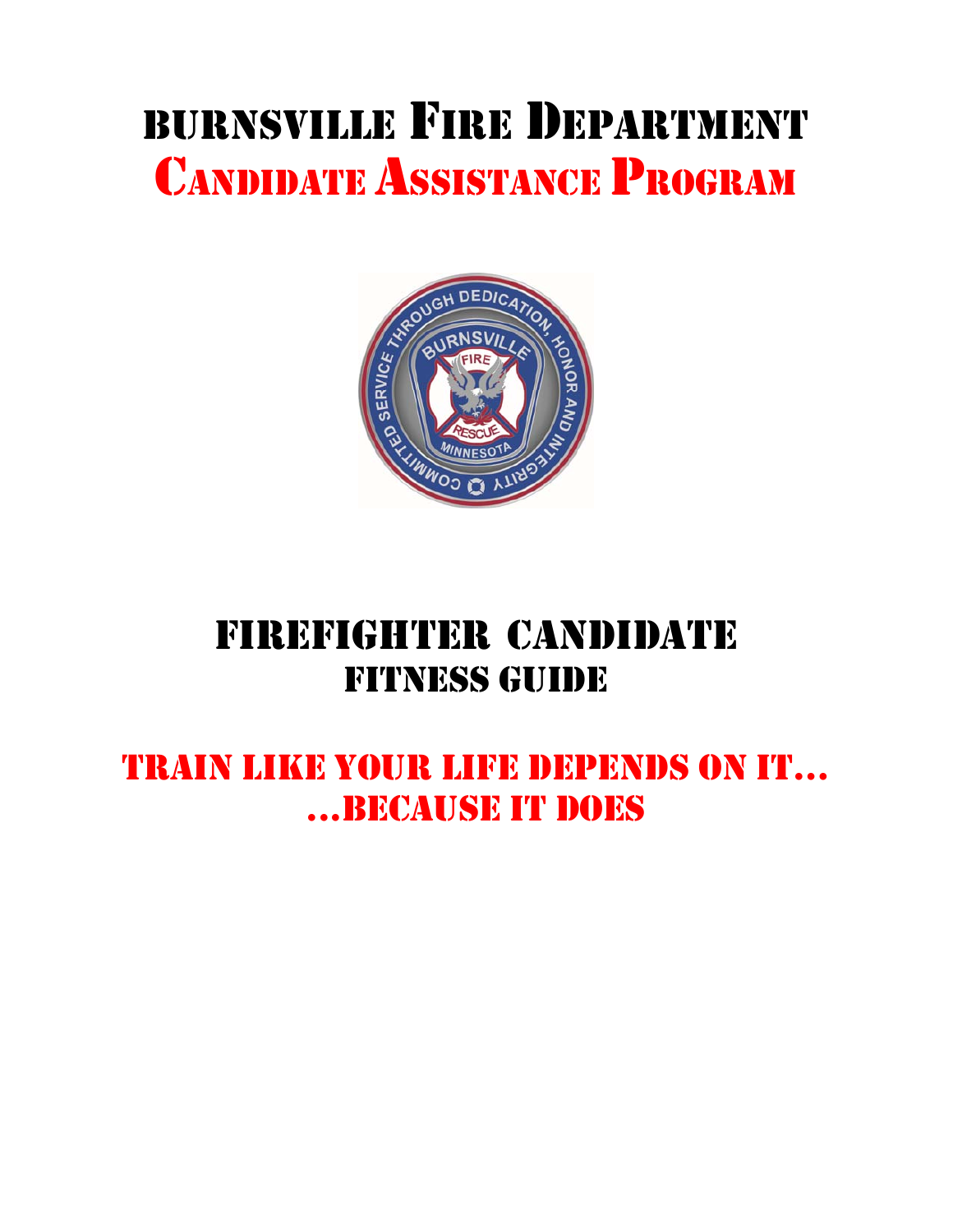

Dear Aspiring Burnsville Firefighter,

The Burnsville Fire Department prides itself on being occupational athletes. Firefighting is a hazardous career, potentially life threatening, and a personal level of physical fitness and mental acuity may be the difference between life and death for yourself, a colleague, or a community member. The reality is, becoming a career firefighter includes recognizing the impact of your fitness level extends beyond your individual success. As an organization, we recognize the high level of trust placed upon us by our community, our leaders, and our partners.

We strongly recommend using the time between your interview process and your potential hire date to improve your strength and conditioning.

Our training academy is a mentally and physically arduous process that has proved to be challenging by even our fittest candidates. Achieving a high level of fitness prior to hire will set you up for the most success by allowing you to maximize your time in the academy by focusing on improving your skillset. To assist you, we've included a training program designed by the Los Angeles Fire Department. This program prioritizes the functional movement patterns required with firefighting.

As always, be sure you are cleared to perform exercise by your doctor prior to beginning any new fitness program. Using proper form should be your first priority when performing movements. It's also important to know your limitations and "scale" or adjust movements as necessary. You can find movement demos through coaches, books like Starting Strength by Mark Rippetoe, or by using YouTube such as:

https://www.youtube.com/user/RogueFitness/search?query=movement+demo

We wish you the best of luck in your process. Sincerely, Burnsville Health and Wellness Committee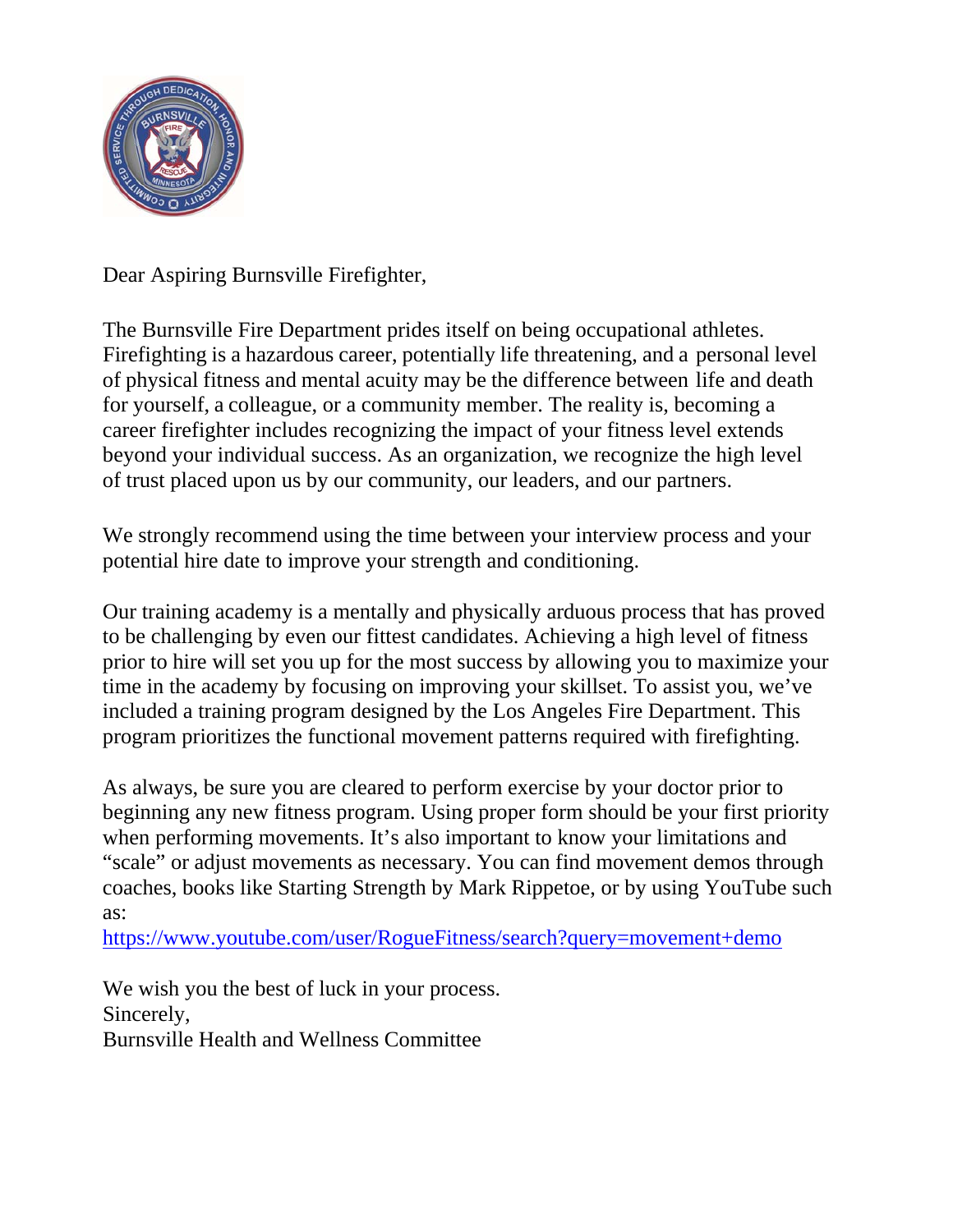### THEORETICAL HIERARCHY OF FITNESS



**Nutrition & Hydration**. The most essential piece that a firefighter needs to perform their best is an adequate diet and proper hydration. Proper nutrition and adequate hydration may increase firefighters' performance levels.

**Mobility & Stability**. The ability to maximize range of motion at a given joint while maintaining active muscular control on a joint to redirect force and control movement in the presence of normal muscle flexibility and joint mobility. Considering the kinetic chain, if the body is not able to make a movement, it will *compensate* either by going above the joint or below it.

**Strength & Conditioning**. The ability to use muscles or groups of muscles to apply force and the body's ability to process, deliver, store and utilize energy and deliver oxygen. This includes core strengthening, resistance training, cardio respiratory conditioning, all coupled with functional movements.

**Rest & Recovery (Regeneration)**. A candidate will be physically, mentally, and emotionally exhausted during the training academy. Each candidate will need to efficiently use their rest time to recover from the cumulative physical demands of the training academy in order to perform at their best and prevent injury.

**Fit**. The level that all candidates should aspire to reach. A proper program should be followed to monitor and track personal progress and results.

**There is inherent risk in any physical activity. Prior to any exercise, BFD recommends seeking a medical evaluation. The BFD and their employees assume no liability due to any exercises taken from this book. Be sure to train within the boundaries of your own capabilities/limitations.**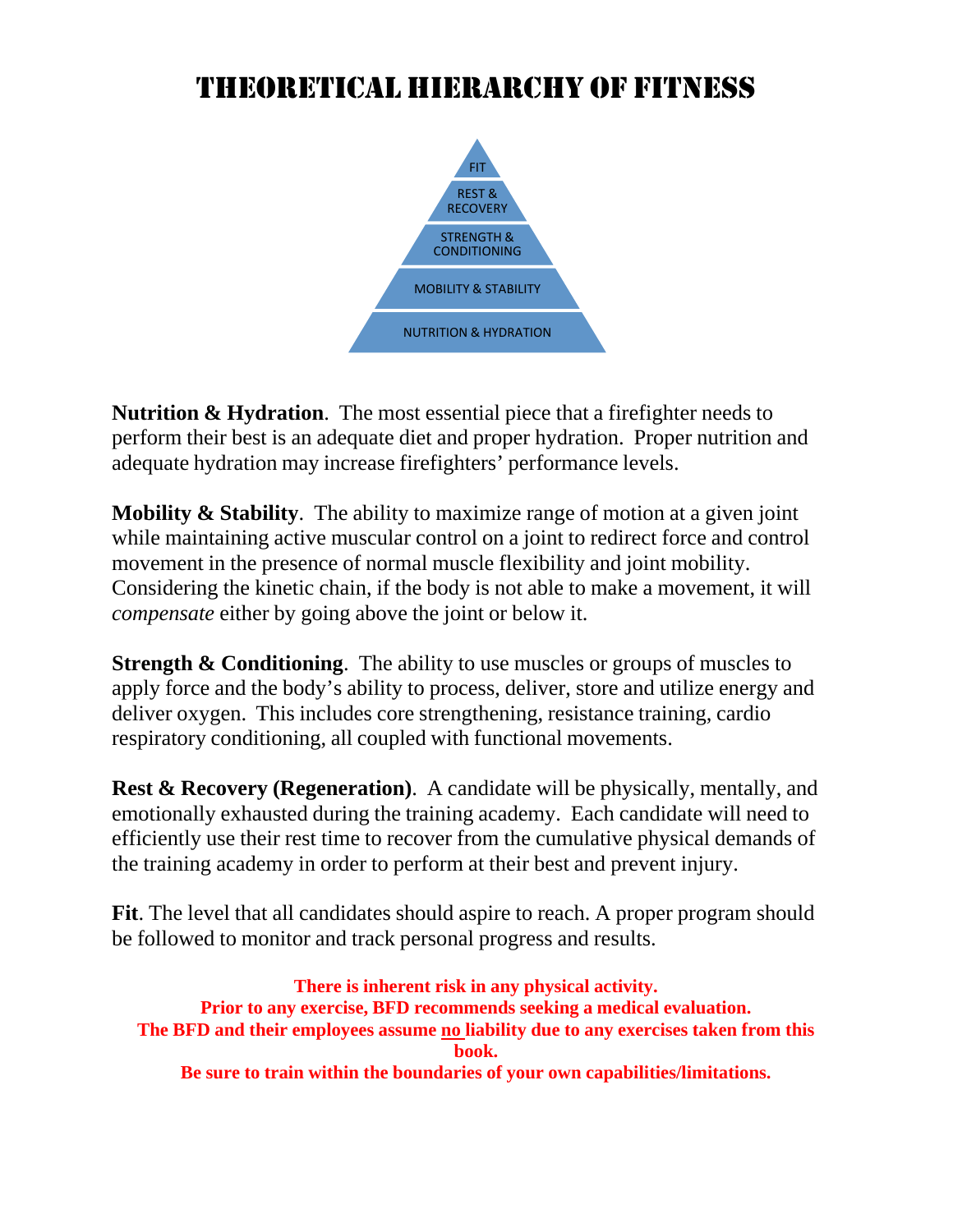### GENERAL GUIDELINES

- 1. Perform the foam roll series and a functional dynamic warm up for about 10-15 minutes prior to each workout. This will allow the body to get prepared for the physical demands you will be placing on it. The dynamic warm up coupled with foam roll will greatly reduce the risk of injury.
- 2. Always pay attention to your body while exercising. If you feel weak, dizzy, nauseous, experience chest pain, joint pain, or have trouble breathing, you should immediately stop exercising and seek professional assistance.
- 3. It is very important to progress your workload gradually. Be realistic. Increase your intensity, distance, duration by no more than 10% each week.
- 4. With all movements and exercises, use proper technique especially when reaching fatigue. Do not sacrifice your technique for heavier weight. This is when the potential for injuries will most likely increase. Learn the proper way to perform a movement or focus on the progressions to your goal. Seek professional assistance if you are not comfortable with a particular exercise.
- 5. Remember to cool down gradually after each workout. This may include lowintensity aerobic exercise and stretching. The cool down allows the muscles to relax and assists with the removal of metabolic waste in order for the body to return to its state prior to exercise.
- 6. Stay hydrated and well nourished. Nutrition and hydration shall be a priority in proper fitness. Without adequate hydration, the body will fatigue more easily, be more susceptible to cramping, unable to regulate body temperature, as well as increasing the risk of heat illnesses. Be sure to hydrate prior to becoming thirsty. As a general guideline to properly hydrate, approximately 24 ounces of water should be consumed per pound lost during exercise. Consumption of food within 30 minutes post-exercise is also highly recommended. This will assist in replenishing the body with nutrients.
- 7. Know your target heart rate to optimize each workout. To calculate your maximum target heart rate, take 220 and subtract your age. \*For a 30 year old, 220-30=190 beats per minute.

To calculate your range, multiply your maximum target heart rate by 80% and then multiply your maximum target heart rate by 90%.

 $*190 \times 0.80 = 152$  beats per minute and  $190 \times 0.90 = 171$  beats per minute.

This will allow you to find your optimal training zone.

\*For a 30 year old, their optimal training zone  $= 152-171$  beats per minute.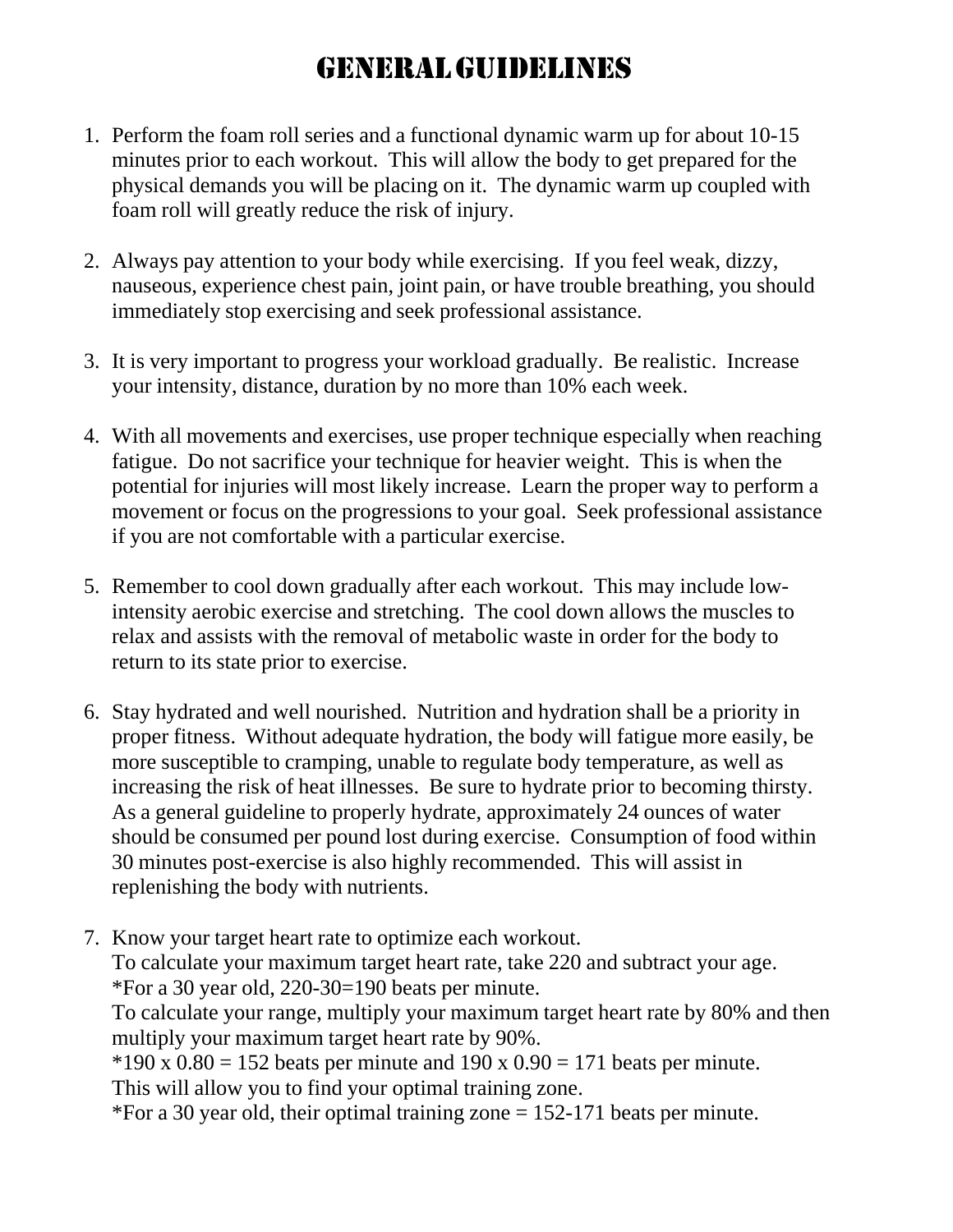### THE CANDIDATE ASSISTANCE PROGRAM

#### **Physical Preparation**

This logbook is designed to assist candidates with a structured workout plan that candidates can use on their own to develop strength, endurance, correct functional body movement deficiencies, and improve fitness and nutrition. When implemented correctly this program will help candidates succeed in the training academy by reducing injuries and improving overall fitness levels. Fitness is not the only component of the training academy. Being fit is essential, yet it does not guarantee success. It is a fact that candidates who enter the training academy lacking physical conditioning are prone to injuries. This program can be the start of a commitment to fitness that will benefit you throughout your life. It is very important to get a full medical examination and a doctor's approval before starting any physical activity program. It is recommended that each candidate set goals and adjust the level of this program according to their capabilities.

#### **Physical Requirements**

Candidates that hope to be successful firefighters have to overcome several obstacles. They not only have to be physically fit at the beginning of their careers, they must stay fit throughout their careers and lives. However, being physically fit alone does not guarantee an injury-free career. Staying healthy requires vigilance towards proper nutrition/hydration and regular exercise.

Firefighting operations encompass a wide variety of complex movements with several levels of loads, intensities and durations. The entire body must be well conditioned in order to be successful. Firefighting tasks such as carrying and operating heavy tools and equipment, manipulating loaded hose lines, placing and climbing ladders, breaching walls and pulling ceilings are just some examples of what is required of a firefighter. BFD firefighters are also required to be Paramedics As a firefighter you may be called upon to lift or carry patients in uncomfortable and awkward positions, crawl into small spaces to reach and assist patients, which may increase your chances of injury. CAP teaches body awareness and mobility to assist in decreasing injury.

#### **Personal Fitness Logbook**

A personal fitness logbook will not only identify strengths and weaknesses, but also create motivation, consistency, and help prevent injury. It will behoove you to keep a daily log of exercises and activities in order to be successful in preparation for the BFD training academy. The Candidate Assistance Program coupled with your personal fitness logbook will help guide you to what should to be accomplished in your own program to be prepared to succeed.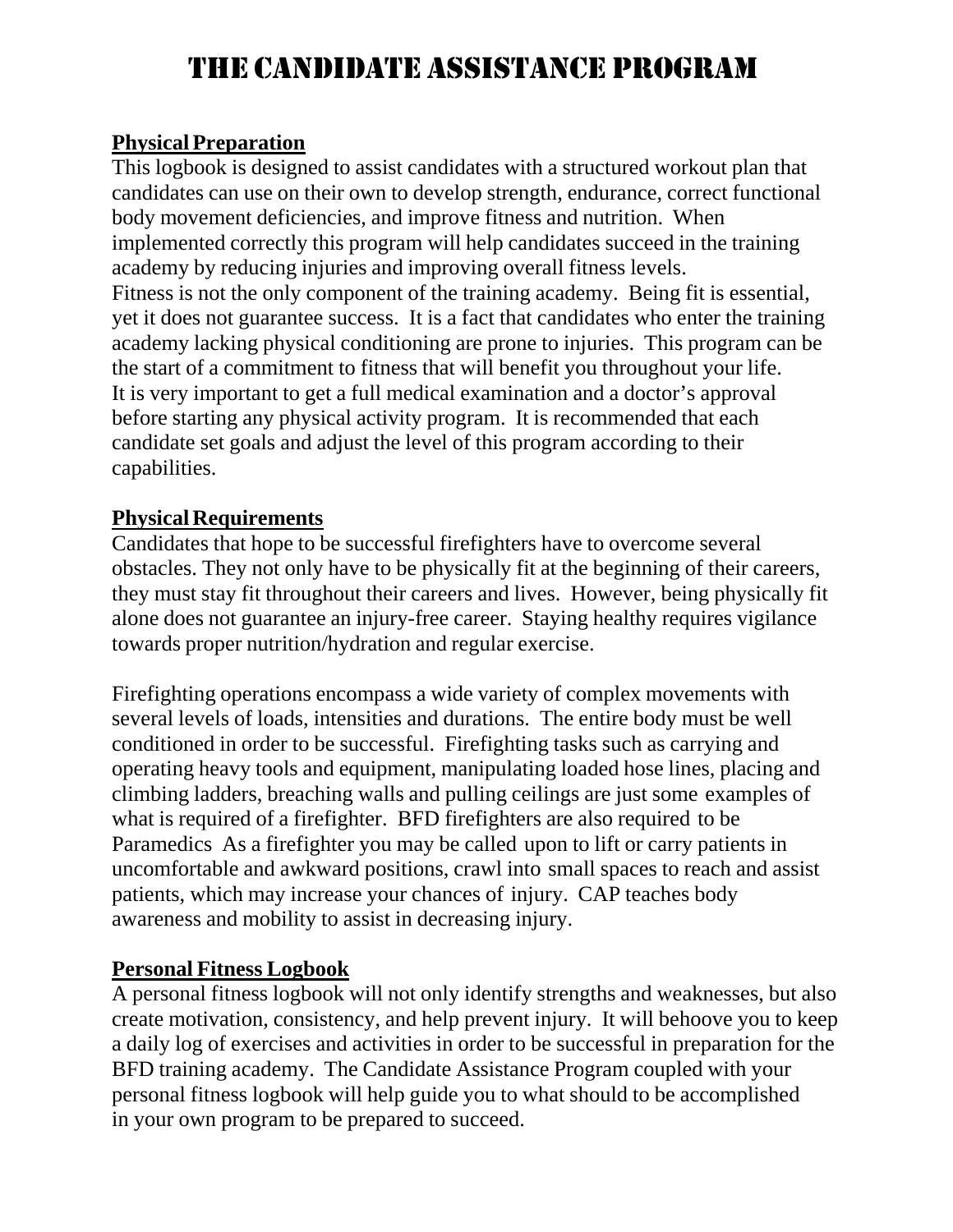#### **Injury prevention**

A firefighter does not have a set schedule as when they might be called to perform. Each incident is simply unpredictable. Therefore, our overall fitness conditioning must be constant. Firefighters do not have an off-season. In order to serve the public safely and effectively, we must prepare ourselves physically, mentally, and emotionally for anything. Due to the physical demands of the job and the inability to predict when incidents might occur, the injury potential is high. Those with a decreased fitness level have a higher potential for injury. It is not a matter of "*if"*, but a matter of "*when"* they will get a minor or major injury. Even the most prepared and fit firefighter will face some amount of injury throughout their career. Several injuries occur in the gym whether it be due to improper form, lifting too much too quickly, or from insufficient warm-up and preparation. Our goal is to minimize and prevent the amount of injuries we *can* control and to build the durability, strength, and knowledge to be able to completely recover safely and quickly to return to work at 100 percent. Injury prevention includes what we put into our bodies as well as how we train our bodies' movements to increase muscle memory.

#### **Regeneration and Recovery**

The ability to recover quickly is the key to success in the firefighting career and in life. The body recovers the best during sleep. It is essential to get an adequate amount of sleep on a consistent and daily basis along with the proper liquid and food intake. Foam roll and movement preparation will also assist greatly with muscle regeneration and recovery.

#### **Nutrition and Hydration**

**Nutrition**: Food and its nutrients provide the body with the ability to create energy, build and repair muscle tissue, and regulate the body's metabolism. Carbohydrates, protein, fats, and vitamins make up the food pyramid. Specifically meats, vegetables, fruit, nuts, grains, dairy, and fats are essential in performing at an optimum level.

The key is timing. Everyone metabolizes differently. A general guideline to follow is to eat three complete meals a day. In between the three meals, eat two quality snacks. If you're goal is to keep or add bodyweight, have another snack before bedtime. It is extremely essential to have a healthy snack to fuel your body prior to any workout AND within 30 minutes after your workout.

**Hydration**: Keeping the body sufficiently hydrated throughout the day can reduce the risk of heat emergencies and aid in the body's recovery process. Staying hydrated is an ongoing and lifelong process. The body cannot function well without sufficient amount of water in the system. Plan to drink water at about 20 minute intervals during training sessions. Avoid caffeinated drinks and alcohol because they can actually dehydrate the body quickly. Sport drinks with electrolytes aid in the hydration process, but nothing can replace water.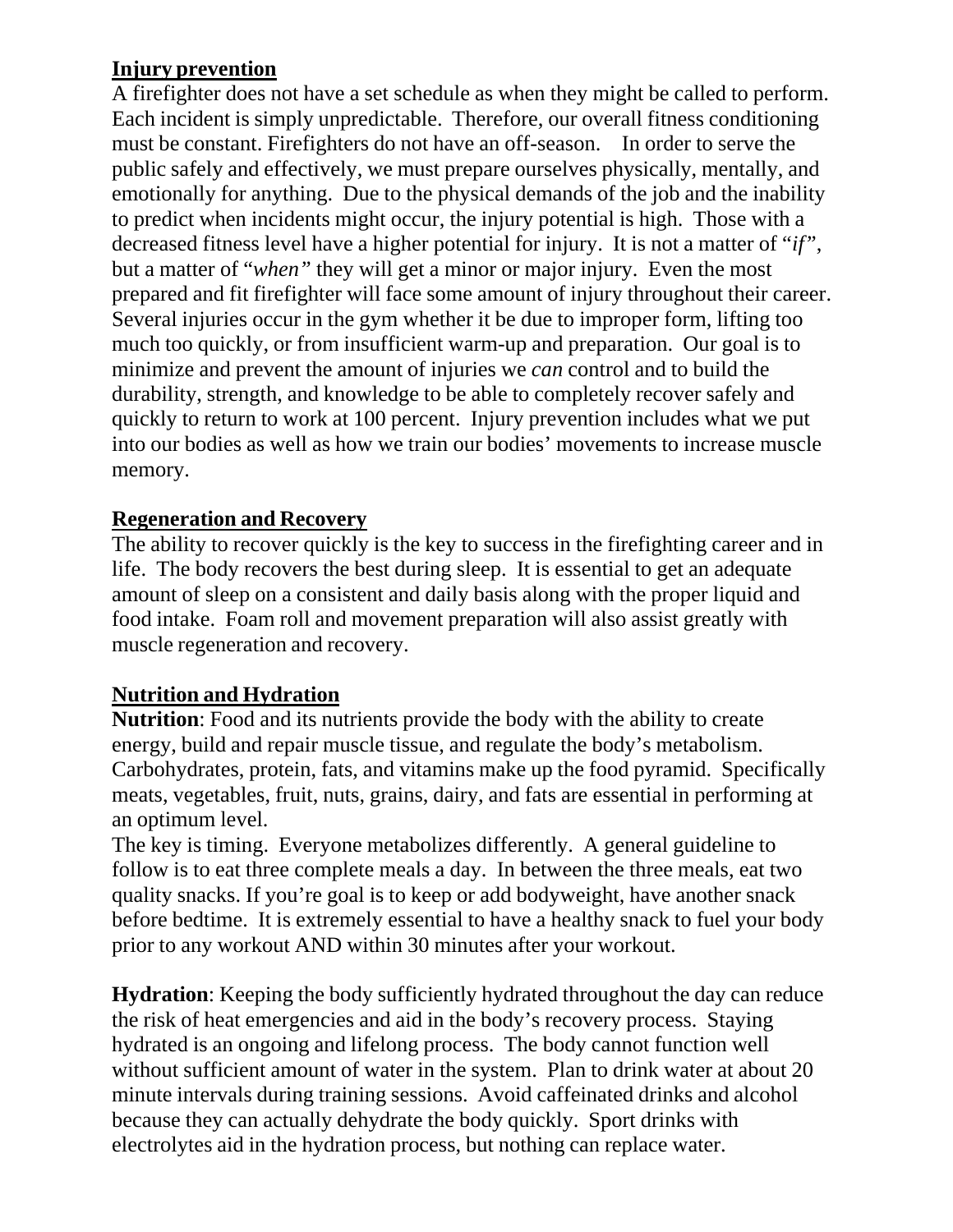#### MOVEMENT PREPARATION - FOAM ROLL

The foam roll will be used to assist with muscle regeneration and recovery. The more sensitive a certain area is, the more the muscles may require attention. It essentially breaks up adhesions and scar tissue formed within the body. It increases circulation to the muscles, which increase the recovery rate.

The training academy will incorporate foam rolling within the workout program. It can be used during warm-up and it can be used post-workout to assist with recovery. The foam roll series should also be used on days off when you are not planning to workout.

**NOTE**: If you do not have access to a foam roll, to achieve the same effect, some examples of substitutes are a pool noodle, a PVC pipe, a tennis ball, softball, or a lacrosse ball.

**Coaching Tips**: Breath slow and controlled. Breathe in through the nose and out through the mouth. Hold at sensitive areas for an extended time.

#### **Calves**

**Start Position**: Sit with foam roll under the back of the calf with opposite leg placed on top. Place hands on the ground behind the body for support. **Procedure**: Using the hands for support, roll the calves over the foam roll. Move foam roll up and down the entire length of the back of each calf. \*May begin with both calves on foam roll at the same time.



#### **Hamstring**

**Start Position**: Sit with foam roll under the back of the hamstring. Place hands on the ground behind the body for support.

**Procedure**: Using the hands for support, roll each hamstring over the foam roll. Move foam roll up and down the entire length of the back of both hamstrings.



#### **Gluteus Maximus**

**Start Position:** Sit on the foam roll with hands on ground for support, knees bent, and feet flat on the floor (i.e: Place outside of right ankle to the top of the left knee) **Procedure:** Roll the area of the glutes over the foam roll.

**You Should Feel:** Sensitivity to the glutes on the side in which the knee is bent.

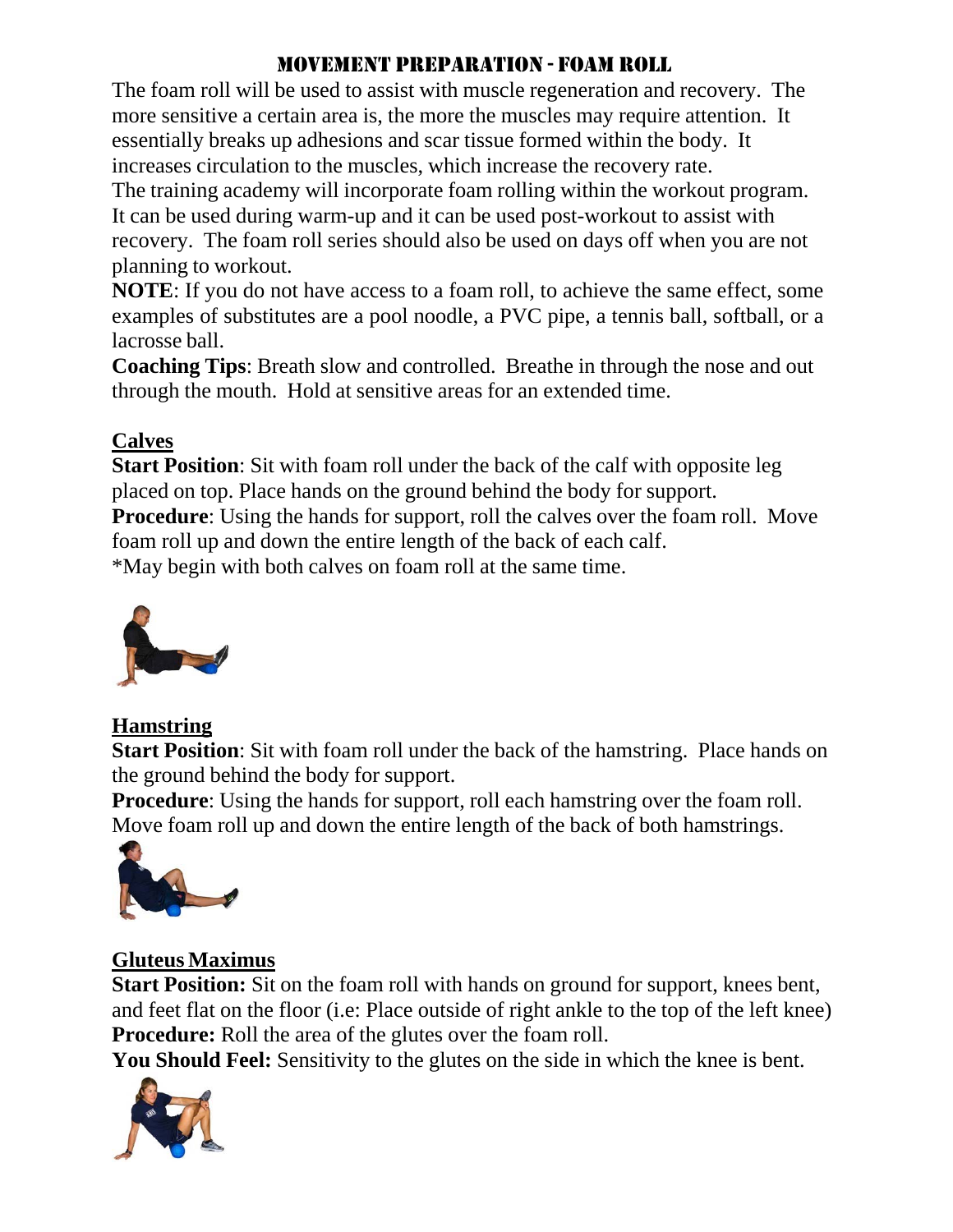#### MOVEMENT PREPARATION - FOAM ROLL (CONTINUED) **Iliotibial Band (IT Band)**

**Start Position:** Lie on the side with foam roll under outside of thigh (IT Band). Place opposite foot flat on the floor in front of the bottom leg.

**Procedure:** Using arms for support roll the IT band over the foam roll from just above the knee to the hip.

\*Advanced: Place top leg parallel with bottom leg when rolling.

You Should Feel: Sensitivity on the side of the thigh.



#### **Quadriceps/Hip Flexor**

**Start Position:** Face down using arms for support in push up position. Place the quadricep/hip flexor area (in between knee and hip) over foam roll.

**Procedure:** Using the hands and/or forearms for support, roll the quadriceps/hip flexors over the foam roll from the top of the hip to just above the knee. Alternate legs. \*Advanced: use softball, tennis ball, lacrosse ball, etc. in place of foam roll.





#### **Latissimus Dorsi**

**Start Position:** Lie on the side with foam roll under the bottom portion of the armpit.

**Procedure:** Using the legs for support, roll the upper body over the foam roll. Move it up and down the side from the armpit to the waist line.

**You Should Feel:** Sensitivity on the side being rolled.



#### **Back**

**Start Position:** Sit with foam roll perpendicular to the lower lumbar spine with knees bent and hands supporting head.

**Procedure:** Using the feet and legs for support, roll the upper and mid back over the foam roll. Once you feel it under the end of your ribcage, stop. Do not hold on lower back. \*May place hands behind head for support.

**You Should Feel:** Sensitivity to the muscles of the upper and lower back.

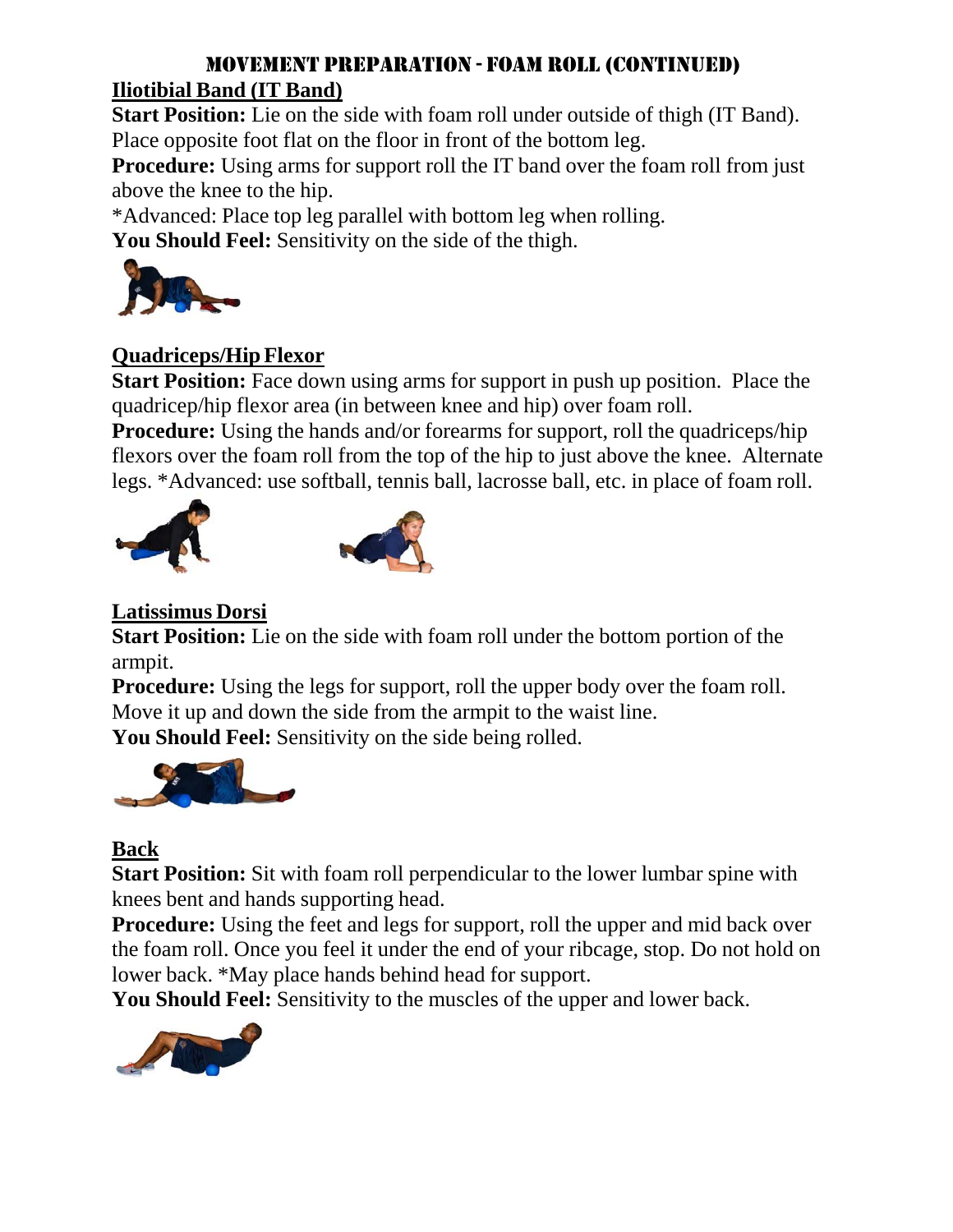#### MOVEMENT PREPARATION - DYNAMIC STRETCHES

Dynamic Stretching has been proven to not only decrease injuries, but also increase performance. The goal of a dynamic warm-up is to increase the heart rate and body temperature in order to raise the readiness of the muscles and the brain. This in turn, increases coordination, flexibility, mobility, and overall performance. The movements encompass multiple low-intensity movements and activities in several directions and planes of motion, which target specific body parts for the intended exercise. Each movement should be held for only 2-seconds at a time. Dynamic warm-up should be completed in 10 minutes prior to strength work in the BFD training academy. It will benefit the participant to familiarize themselves with the movements displayed.

#### **Elbow to In Step to Hamstring Stretch**

#### **Start Position:** Standing.

**Procedure:** Step forward with right foot into lunge position. Place left hand on ground and right elbow to instep of right foot. Hold for 2 seconds. Next, place right hand outside of right foot and straighten right knee while pushing hips up and back towards the sky. Keep right foot flexed and left knee off the ground. Hold for 2 seconds. Drop hips and step forward to alternate legs.

**Coaching Tips:** Breath slow and controlled. Keep chest up and knee off ground. Contract glute of back leg during the lunge stretch.

**You Should Feel:** Stretching groins, hip flexors, glutes, and hamstrings.





#### **Inch Worm**

**Start Position: Standing.** 

**Procedure:** Bend at waist reaching hands to floor. Walk hands to pushup position. Walk feet forward towards hands with knees straight. \*Advanced: may walk hands past shoulders if body permits. May wear gloves if necessary.

**Coaching Tips:** Keep abdominals contracted. Keep knees straight.

**You Should Feel:** Stretching hamstrings. Core and shoulder stability.



#### **Walking Straight Leg Raise**

**Start Position:** Standing with feet parallel and arms reached forward.

**Procedure:** Step forward, bring leg out and up to straight leg position. Alternate legs.

**Coaching Tips:** Stay upright as possible with chest out.

**You Should Feel:** Balanced in standing leg and stretch in both hamstrings.

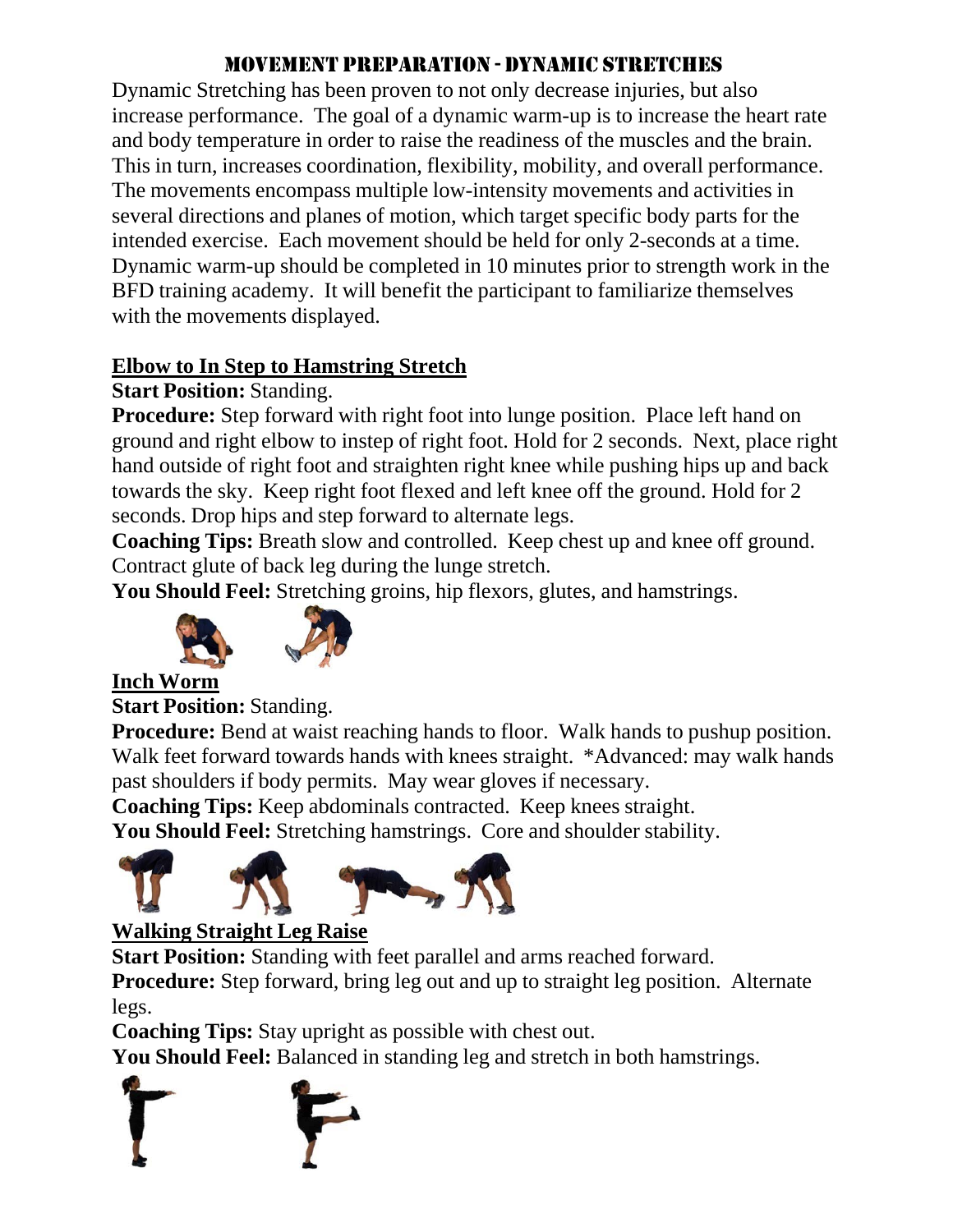#### MOVEMENT PREPARATION - DYNAMIC STRETCHES (CONTINUED)

#### **Reverse Lunge with Twist**

**Start Position: Standing.** 

**Procedure:** Step backward with left leg into a lunge position. Contract left glute. Reach with both hands overhead towards the side of the front right knee.

**Coaching Tips:** Keep good posture throughout. Keep front knee over front foot. Contract glute of back leg throughout stretch.

You Should Feel: Stretch to hip flexor of back leg and glute and groin of front leg.



#### **Quad/Hip Flexor Stretch**

**Start Position: Standing.** 

**Procedure:** Slightly squat with left knee and bend right knee to grab right ankle. Grab and pull right heel to right glute for two seconds. Contract right glute.

Alternate legs.

**Coaching Tips:** Contract abdominals. Keep good posture. Avoid arching the back.

**You Should Feel:** A stretch in the quadriceps and hip flexors.



#### **Piriformis Stretch**

**Start Position:** Standing or Quadruped.

**Procedure:** Standing: Stand upright with shoulders down and back: While balancing, bring right foot into left hand and right knee into right hand. Hold for 2-seconds.

Quadruped: Using arms for support, bring lower shaft of left leg perpendicular to midline of body. Shift hips back and down. Hold for two seconds. Alternate legs. **Coaching Tips:** Breath slow and controlled. Keep back straight and chest out. **You Should Feel:** A stretch in the piriformis, glutes and hips.



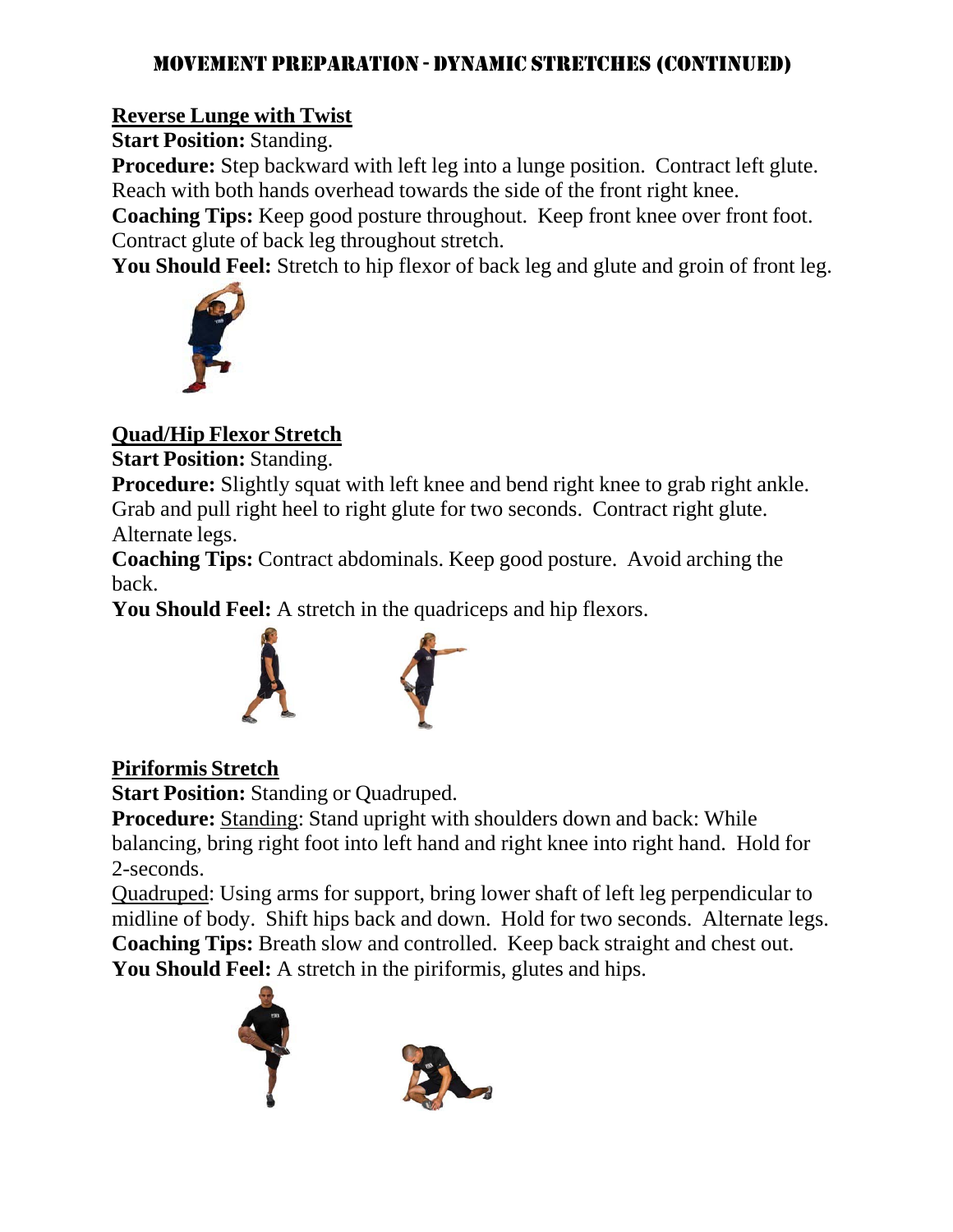#### MOVEMENT PREP-DYNAMIC STRETCHES (CONTINUED)

#### **Double Leg Hip Crossover Stretch**

**Start Position:** Lie facing up with hips and knees bent at a 90 degree angle. Brace both arms down towards floor with palms down.

**Procedure:** While contracting abdominals, slowly lower the knees and ankles to the right side, back to neutral, then to the left side. Hold each position for about 30 seconds.

**Coaching Tips:** Breath slow and controlled.

\*Advanced: Keep knees straight and allow knees to fall to each side.

**You Should Feel:** A stretch in the lower back and torso.



#### **Prone Press Stretch**

**Start Position:** Lie on stomach facing floor.

**Procedure:** With hands in push up position, press the upper body up leaving the legs. Perform this movement slowly until the end range of the body, pause, count to about 30 seconds, then return to starting position by lowering the abdomen slowly to the floor.

**Coaching Tips:** Breath slow and controlled.

**You Should Feel:** A stretch to the abdominal muscles.

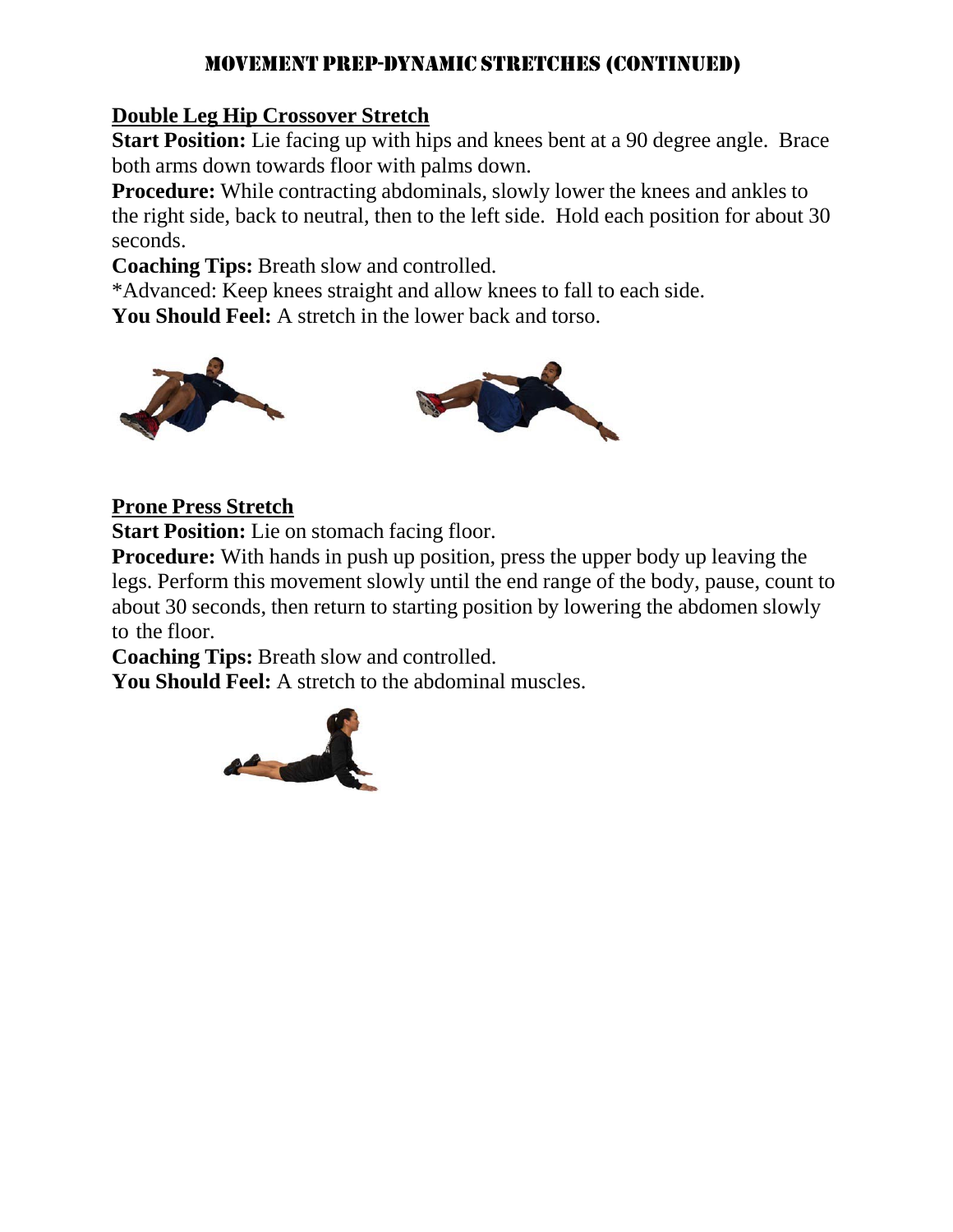#### PREHABILITATION

The movements and exercise chosen for this portion are at the beginner level of fitness. The prehabilitation exercises will build strength and stability while improving mobility. The better the mobility, the stronger the body has the capacity to become. Our goal is to build a strong foundation before loading the body with weight in order to prevent injury and to create good form in future functional movements.

#### **Y and T on Physioball**

**Start Position:** Lay face down on physioball or floor. Extend arms accordingly. Squeeze shoulder blades together and down towards hips prior to movement. \*May be performed on the floor or bench.

#### **Procedure:**

Y's: Raise arms to create a "Y" with your torso and arms with thumbs up. Lower. T's: Raise arms to create a "T" with your torso and arms with thumbs up. Lower. **Coaching Tips:** Breath slow and controlled. Keep core tight and thumbs up. **You Should Feel:** Working shoulders, upper back, and core.



#### **Glute Bridge**

**Start Position:** Lay supine with knees bent, heels on floor, arms relaxed. **Procedure:** Tuck pelvis, contract abdominals by pushing belly button through spine and towards floor. Lift hips off floor until knees, hips, and shoulders are in a straight line. Hold for 2-3 seconds. Return to starting position by allowing the upper back to reach the floor first followed each part of the back to the hips. **Coaching Tips:** Breath slow and controlled. Do not allow spine to hyperextend. You Should Feel: Working glutes, hamstring, and core.





#### **Superman**

**Start Position:** Lay prone on stomach. Extend arms above head, parallel with floor. Face palms down towards floor.

**Procedure:** Contract the abdominals, glutes, and squeeze the shoulder blades together. With a slow and controlled movement, lift the arms, upper body, and legs off the floor. Hold for 3-5 seconds. Return to the starting position.

**Coaching Tips:** Keep head in line with the spine at a neutral position. Keep movement slow and controlled. Hips and abdominals should remain in contact with the floor.

**You Should Feel:** Working back, shoulders, and hamstrings.

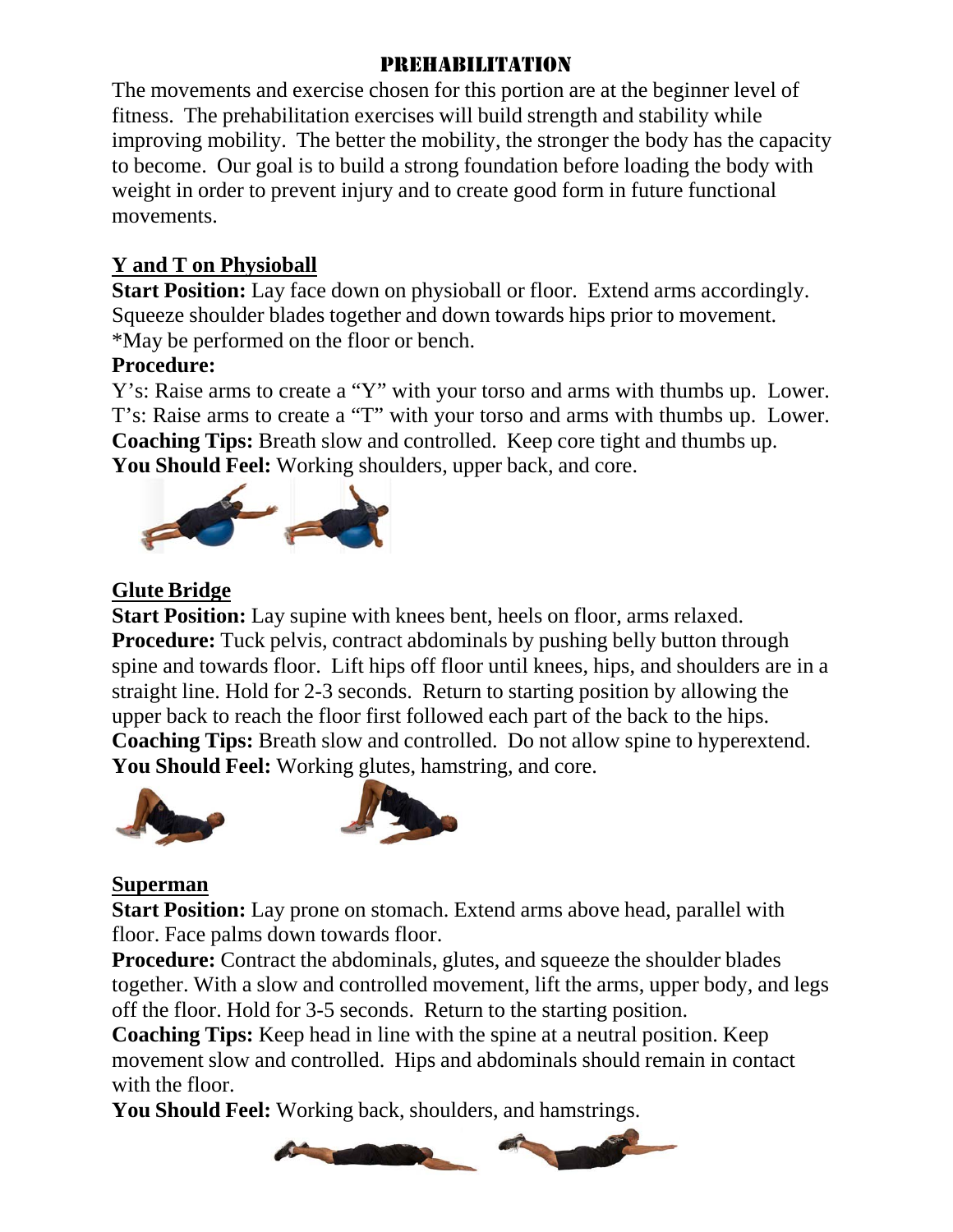#### STRENGTH AND CONDITIONING

The exercises displayed on the following pages may require a higher level of training and quality form. If you do not understand the procedure or are not familiar with any of the movements or exercises, it is highly advised that you DO NOT attempt to perform them. Be sure to ask a qualified professional for assistance.

#### **Planks**

**Fireground Application:** All fireground operations.

**Start Position:** Face down with bodyweight on forearms and toes. The closer the feet, the higher the difficulty.

**Procedure:** Pull abdominals in towards spine. Maintain a hold for desired amount of time. Maintain a straight line from the head, shoulders, hips, and heels.

**Coaching Tips:** Breath slow and controlled. Keep back flat and arms straight. Do not allow hips to raise or sag throughout the hold.



#### **Squats**

**Fireground Application:** Lifting objects such as a hose, ladder, or patients. **Start Position:** Standing with shoulder-width apart and toes pointed forward or slightly turned outward.

**Procedure:** Initiate movement with bend at hips. Squat by pushing hips back and down until the thighs are parallel to the floor. Extend hips and knees until legs are straight into neutral position.

**Coaching Tips:** Push bodyweight through heels not the toes. Do not allow knees to move forward past the toes.



#### **Split Squat**

**Fireground Application:** Lifting equipment or patients from the ground. **Start Position:** Standing with shoulder-width apart and toes pointed forward. **Procedure:** Step forward with right foot and bend both knees until they are both at 90 degree angles and the back knee is just above the floor. Keep right foot flat on the floor. Push through the front right hip to return to starting position. Repeat for

exercise. Alternate legs.

**Coaching Tips:** Keep chest up and posture upright. Do not allow front knee to move beyond the front foot.

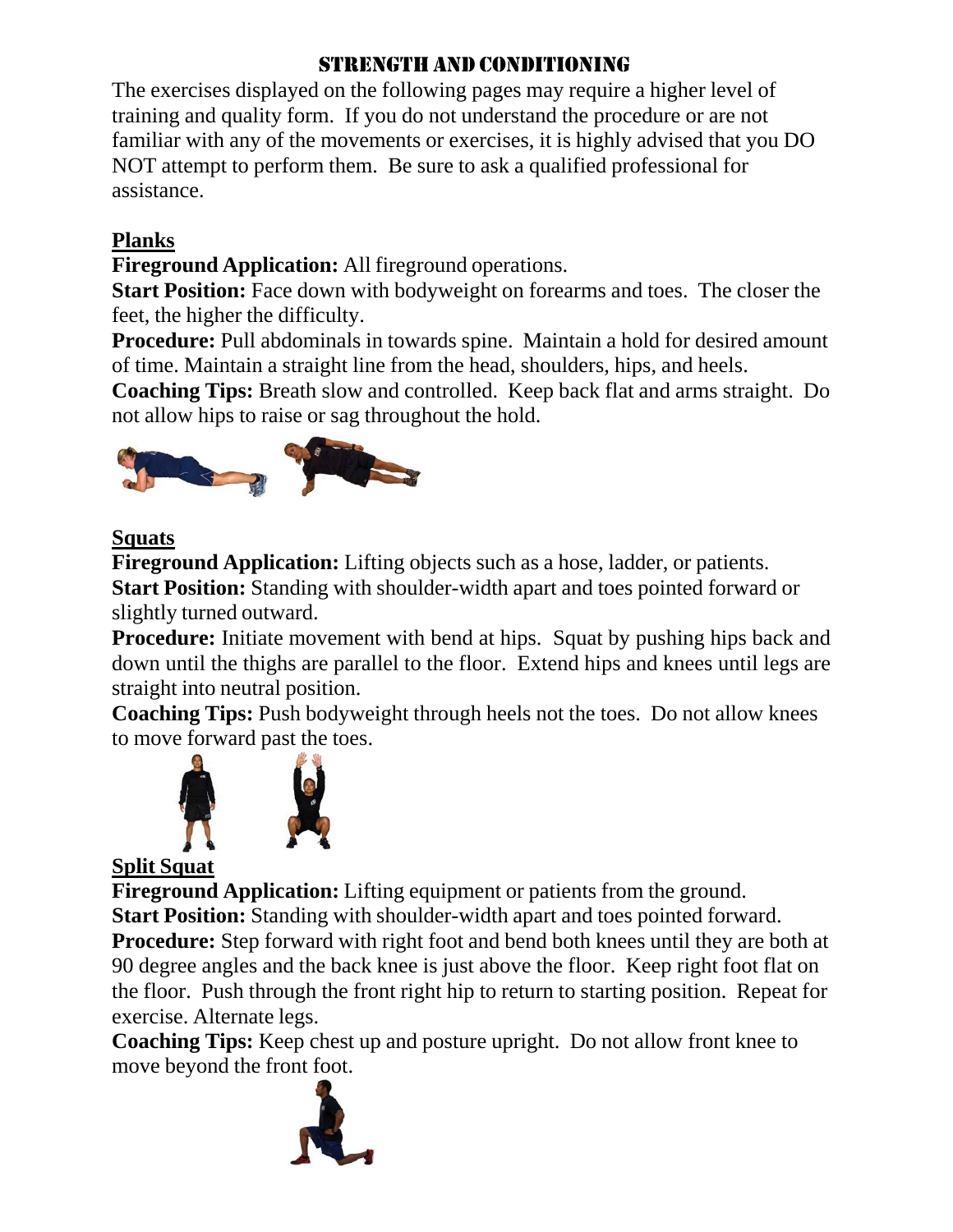#### STRENGTH AND CONDITIONING (CONTINUED)

### **Push Ups (Front Leaning Rest position: Hold the top of the push up position)**

**Fireground Application:** Forcible entry, rescue, ceiling breech

**Start Position:** Push up position with arms directly under shoulders.

**Procedure:** While keeping core tight, using the arms, lower body to floor so the chest is just above the floor. Control the body as the arms push back up, pushing chest away from the floor.

**Coaching Tips:** Keep body and core tight and straight.



#### **Pull Ups**

**Fireground Application:** Pulling body over a parapet, pulling body up a ladder, raising a ladder halyard.

**Start Position:** Hanging from pull up bar with palms facing away from body. Place shoulders slightly wider than shoulder width apart.

**Procedure:** Without swinging, pull chest to bar. Return to start position.

**Coaching Tips:** Do not swing body or legs. Fully extend elbows after each repetition.



#### **Ring Rows**

**Fireground Application:** Hose drag, drop bag operation, halyard raise. **Start Position:** Hold rings in each hand while standing. Keeping rings in hands with arms straight out in front of the chest. Walk forward to appropriate level. **Procedure:** Keep torso stable. Bring shoulder blades down and back, then squeeze to initiate. Using arms, pull chest towards rings. Pause and descend to starting position.

**Coaching Tips:** Breath slow and controlled. Keep torso tight, back flat, and chest up.

**You Should Feel:** Working upper back, shoulders, and core.

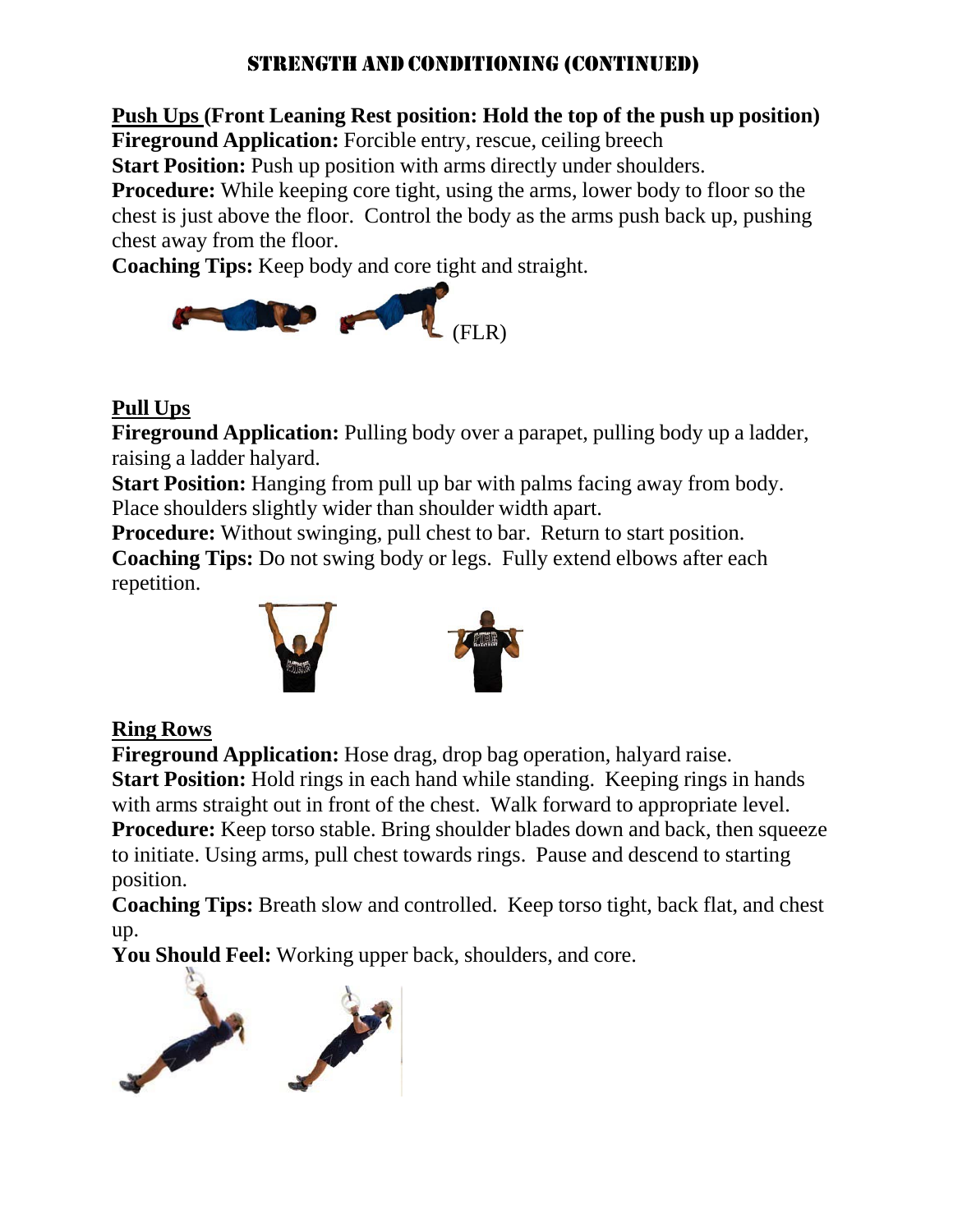#### STRENGTH AND CONDITIONING (CONTINUED)

#### **Step Ups**

**Fireground Application:** Stepping into the cab of a fire engine, stepping onto a tailboard, climbing stairs.

**Start Position:** Standing with shoulder-width apart and toes pointed forward. **Procedure:** Lift right foot to box step and lean slightly forward. Contract the right glute while bringing the left foot up to the box step. Alternate by stepping down with the leg that initiated the movement.

**Coaching Tips:** Keep upright posture. Maintain hip, knee, and ankle alignment. Keep body weight over midline of front foot.



#### **Burpees**

**Fireground Application:** Advancing a hose line from the prone position. **Start Position: Standing.** 

**Procedure:** Lower body to floor using the squat position. Quickly push the legs back behind body into a push-up position. Perform a push-up. Immediately return feet under body to the squat position. From the squat position, jump as high as possible. Land in the squat position with knees soft and hips pushed back.

**Coaching Tips:** Keep a fast pace. Fully extend legs during push-up position. Jump as high as possible with minimum sound when landing. Keep movements controlled.

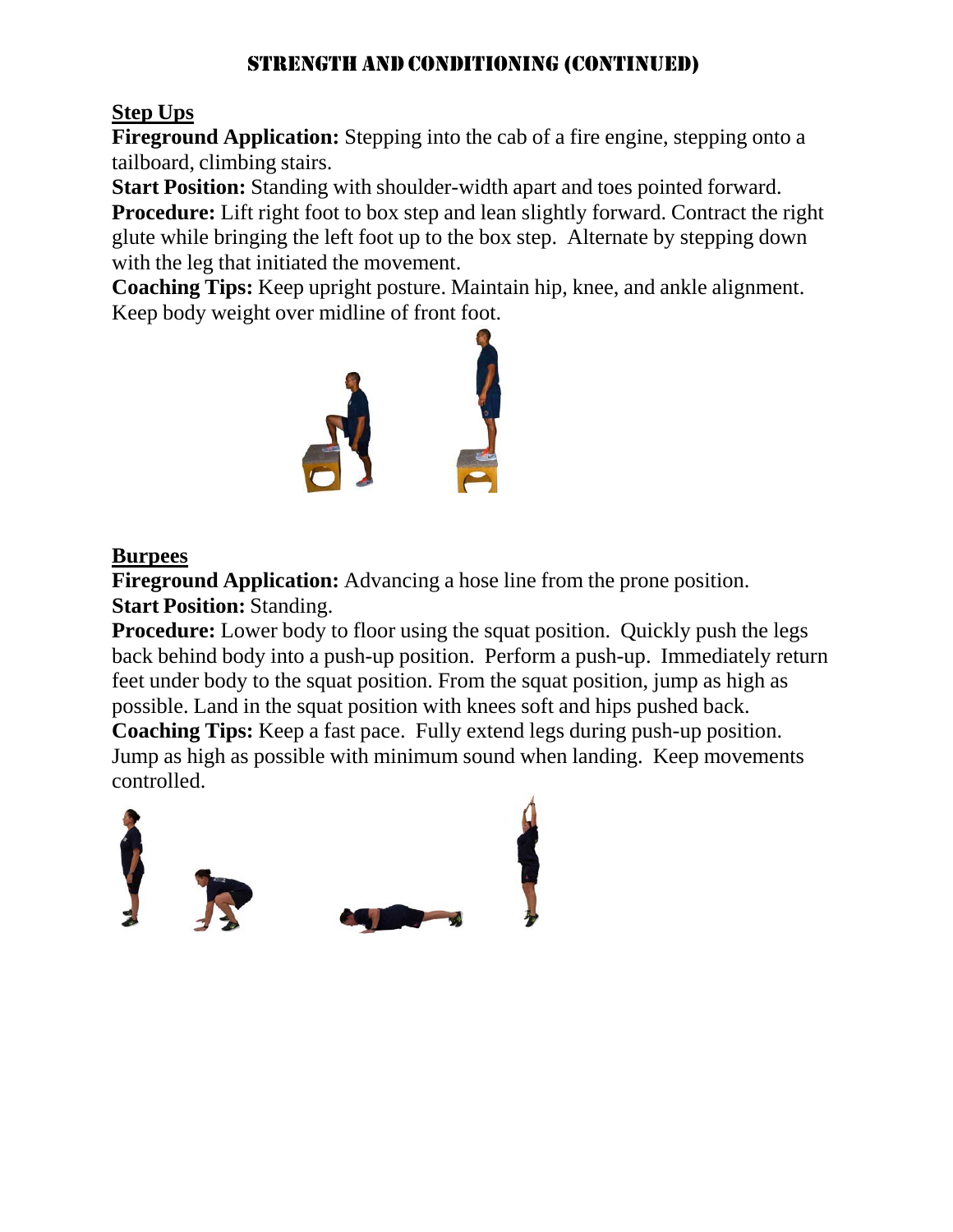#### STRENGTH AND CONDITIONING (CONTINUED)

#### **Dead Lift with Kettelbell \*\*\*DISCLAIMER\*\*\***

If unfamiliar, do NOT attempt without proper instruction, supervision, or guidance. **Fireground Application:** Lifting equipment such as a hose, ladder, or patients from the ground.

**Start Position:** Standing with feet hip-width apart and knees slightly bent. Appropriate weighted kettlebell should be placed between legs with handle lined up perpendicular to body.

**Procedure:** Contract core and keep shoulders back and down with palms facing body. Shift hips backwards and begin to reach for weight while keeping back flat. Grasp weight, contract hamstrings and glutes to return to standing position while pushing the body weight through the heels. Guide weight back to starting position with the same movement.

**Coaching Tips:** Keep weight very close to the body throughout the movement. Do not allow back to round during the movement. Keep chest out.

**You Should Feel:** Working glutes, hamstrings, and back.



#### **Kettlebell Swing (KB) \*\*\*DISCLAIMER\*\*\***

\*DO NOT attempt without proper instruction, supervision, or guidance. **Fireground Application:** Equipment manipulation, forcible entry, rescue, etc. **Start Position:** Standing with feet hip-width apart and knees slightly bent. Appropriate weighted KB should be placed between legs with handle lined up perpendicular to body. Grasp KB with both hands. Keep arms straight and palms facing body.

**Procedure:** Contract core, keep back flat, while keeping shoulders back and down. Lower body into squat position by shifting hips back. Pushing the hips forward, stand up and simultaneously raise the arms in front of body until they are parallel to the floor. Without pausing, allow the KB to quickly swing back to the starting position.

**Coaching Tips:** Do not allow back to round during the movement. Keep chest out. The power should be coming from the glutes and hamstrings. You Should Feel: Working glutes, hamstrings, and core.

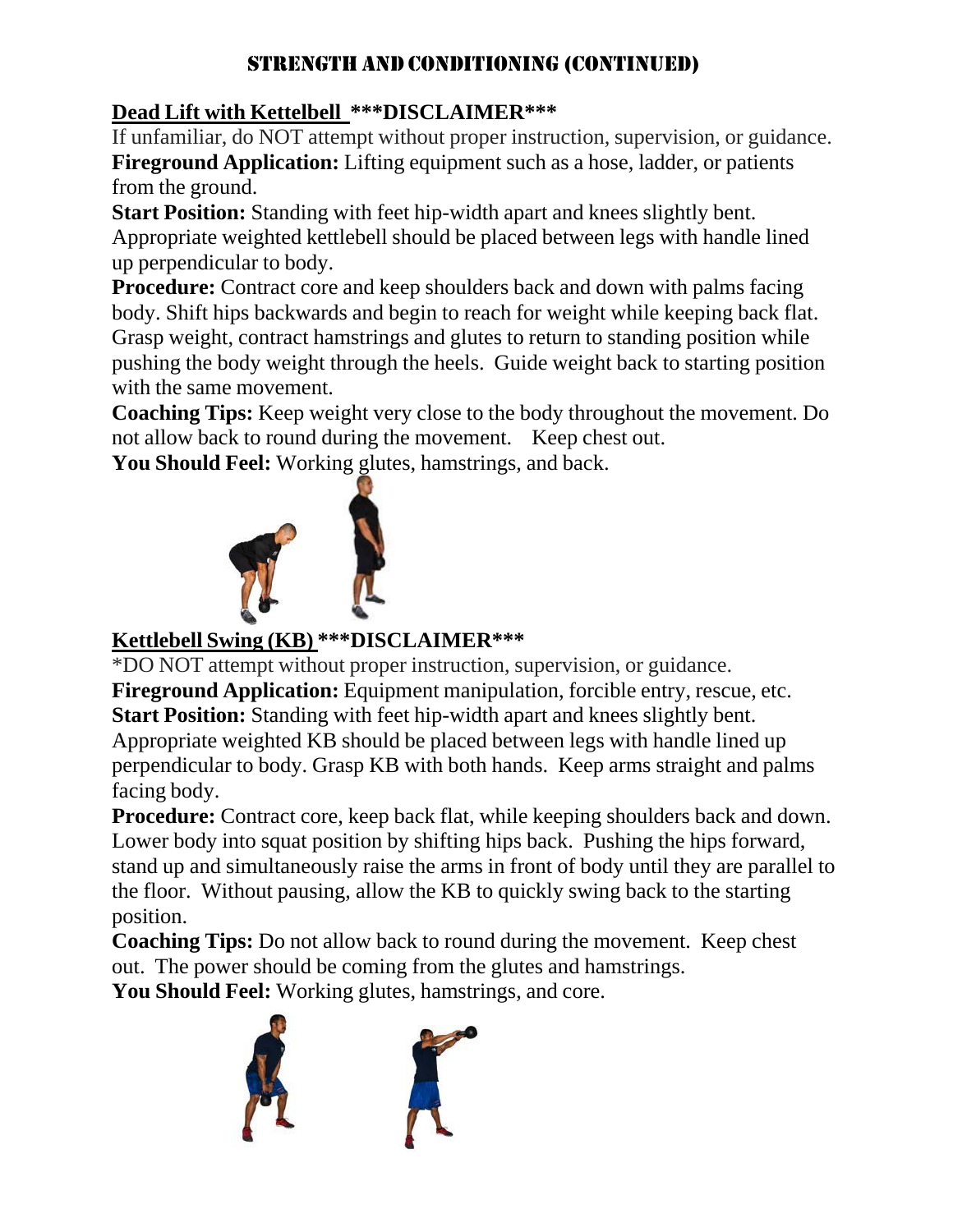### DEFINITIONS AND DESCRIPTIONS

**AMRAP:** As Many Rounds/Repetitions As Possible

AR: Active Rest. Take a break from routine training, but still participate in things that will benefit the body. Examples are anything from yoga to playing a fun sport. This is suggested for Wednesday and/or Saturday, depending on the participant.

**Metabolic conditioning (Metcon):** designed to use various exercises to simulate firefighting tasks while increasing muscle strength, muscle endurance, and cardiovascular endurance. Metcon workouts may use time or sets/reps as factors to complete the entire workout. Since a firefighter's demands, schedule, and task are never the same, it is important to simulate this by training the body as a whole.

**Muscular Endurance:** the ability for the muscles to exert and remain active for a long period of time at a submaximal force.

**Muscular Strength:** the muscles ability to exert maximal force in one contraction.

**Power:** a speed and strength combination that is the ability of the muscles to exert a maximum force in minimal time.

**PR: Passive Rest.** This means allowing the body to rest and recover by doing things such as going to the spa, getting a massage, or sitting in a hot/cold bath. This should be scheduled for Sunday and possibly Saturday, depending on the participant.

**Repetitions:** the number of times each exercise is completed.

**Rest:** the amount of time in between sets of exercises. This allows muscles time to recover before the next set.

**Sets/Rounds:** a group of repetitions of an exercise in between rest periods. **Singles**: Jump rope passes under feet one revolution per jump.

**Superset:** workouts pair multiple exercises with very little rest in between. (Approximately 10 seconds). The goal is to increase familiarity with the demands of functional firefighting while executing overall strength and endurance.

**Unbroken:** Amount of repetitions able to complete using good form without resting.

**Weight (Lbs):** the amount of weight chosen should be challenging for each individual at the number of repetitions the exercise chart states. For example, in phase I, if it is extremely easy to perform 10 squats with 95 lbs with good form, adjust the weight slowly to make the exercise more challenging. Conversely, if 95 lbs is too difficult and the exercise cannot be performed with good form, decrease the weight accordingly. The chosen weight should be challenging, yet should still be able to perform the movement safely, with good form, range of motion, and with no pain.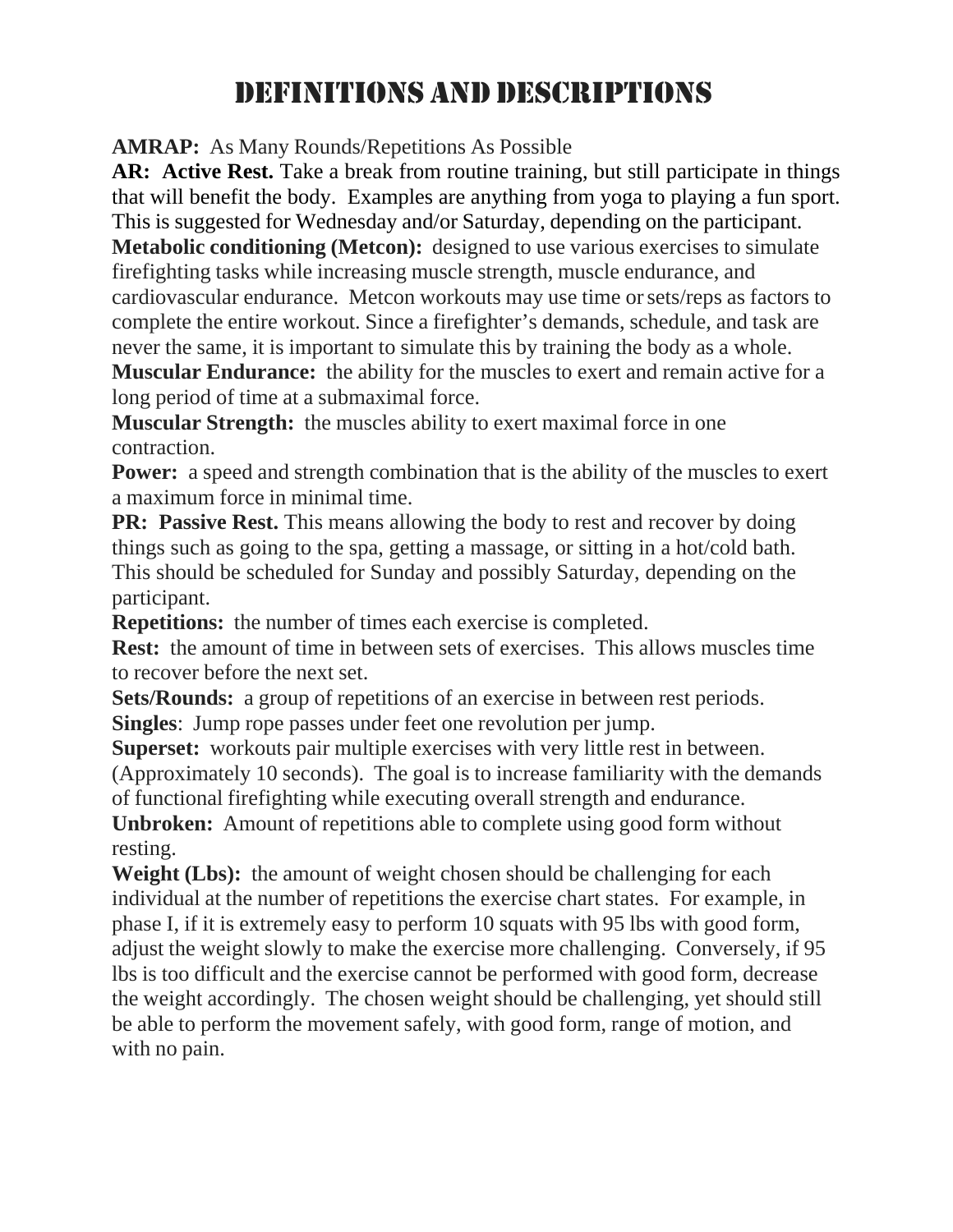### USING THE FITNESS LOGBOOK

Each day includes foam roll series and dynamic warm up prior to resistance training and metabolic conditioning.

The guideline is to perform the resistance training movements with adequate rest time in between each set. Following the movements, a superset is performed. Next, after resting for approximately five minutes, perform the corresponding metabolic conditioning exercise to your personal ability level. Refer to the weight definition to decide how much weight to use. Be sure to record the amount of weight used, repetitions and sets/rounds completed, as well as modifications to any exercise. Passive stretching shall be incorporated in the cool down portion after the metabolic conditioning workout.

**Phases:** It takes about 4-6 weeks for the body to adjust to any fitness routine. There will be four phases of this fitness logbook. Each phase will consist of four weeks. Each week will encompass four to five days of a suggested workout. The weekly schedule is attempting to simulate the BFD training academy. **Before** each workout, the participant will be expected to:

1. Hydrate, nourish properly

- 2. Perform the Foam Roll Sequence
- 3. Perform a 10 minute Dynamic Warm-up

**After** each workout, the participant will be expected to:

- 1. Hydrate, nourish properly
- 2. Perform the Foam Roll Sequence
- 3. Perform Static Stretching at 10-30 seconds each body part

#### WEEKLY SCHEDULE

|                   | Monday   Tuesday   Wednesday   Thursday   Friday   Saturday   Sunday |  |                                        |      |
|-------------------|----------------------------------------------------------------------|--|----------------------------------------|------|
| Workout   Workout | Active                                                               |  | Workout   Workout   Optional   Passive |      |
|                   | Rest                                                                 |  | <b>MetCon</b>                          | Rest |

**Optional Day:** Saturday's listed metabolic conditioning is optional. Depending on how your body adjusts to each workout, you have the option to perform Active Rest OR Passive Rest on rest days. Remember, that each individual has limits and boundaries. The exercises **shall** be progressive. Active and Passive Rest are both important to keep the body balanced, allow for recovery, and to decrease the potential for overtraining.

#### **\*\*\*DISCLAIMER\*\*\***

Some of the following exercises require more experience, training, and skill. If you do not understand or are not familiar with any of the movements or exercises, please ask a qualified professional for assistance and DO NOT attempt.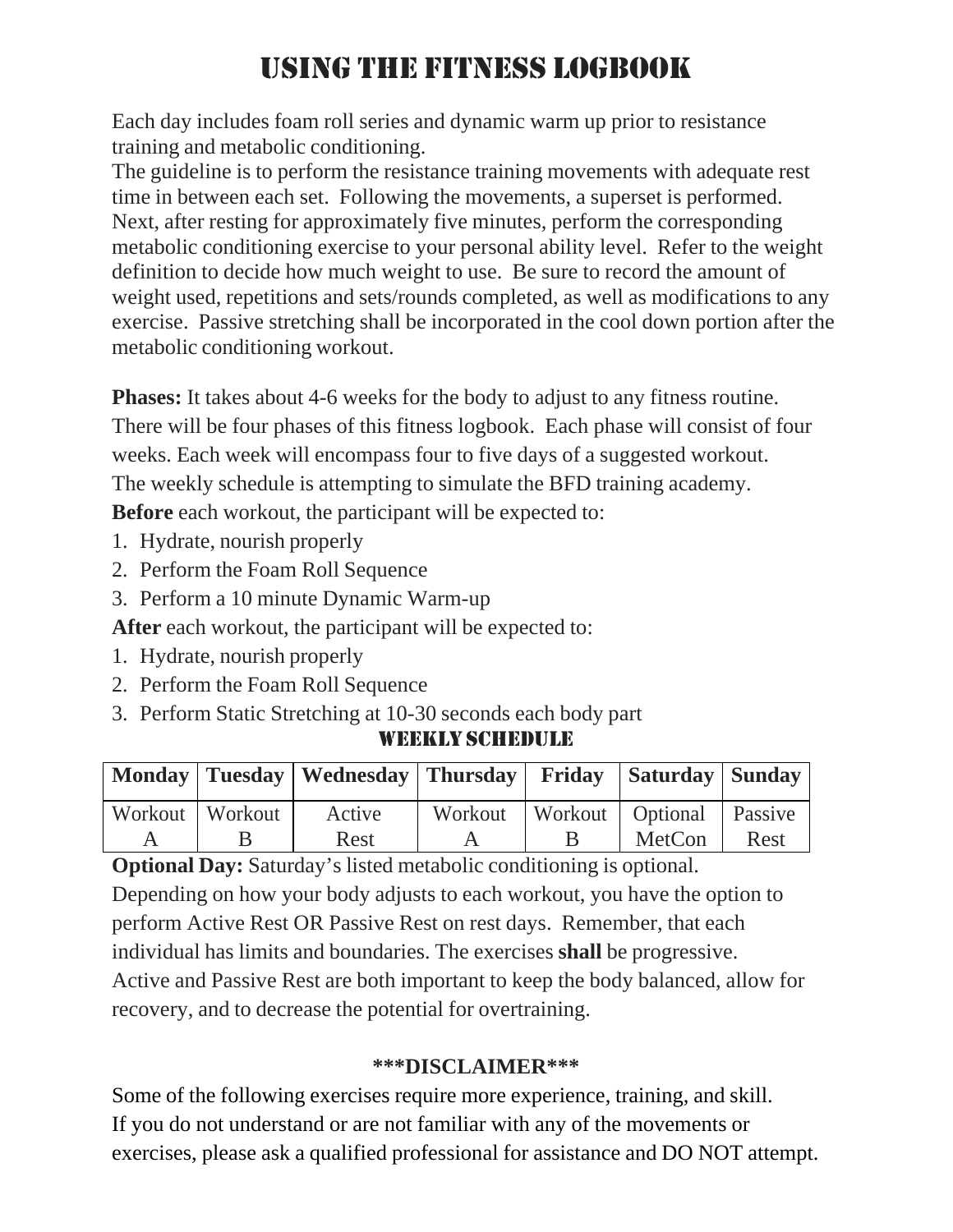### SUGGESTED EXERCISE ALTERNATIVES

The candidate shall use the list of Suggested Exercise Alternatives as a list of options for the exercises listed. It is the responsibility of the candidate to recognize and be honest with themselves as to which option they are able to perform. Again, if there is any doubt about a certain exercise, the participant shall not attempt it without proper instruction, supervision, or guidance.

| <b>EXERCISE</b>                 | <b>OPTION1</b>           | <b>OPTION 2</b>             | <b>OPTION 3</b>                          |  |  |
|---------------------------------|--------------------------|-----------------------------|------------------------------------------|--|--|
| Squat                           | Assisted to a target     | Body Weight                 | Goblet Squat                             |  |  |
| <b>Split Squat</b>              | <b>Body Weight Squat</b> | <b>Assisted Split Squat</b> | <b>Body Weight</b><br><b>Split Squat</b> |  |  |
| <b>Deadlifts</b>                | Good Morning             | <b>Romanian Deadlift</b>    | Sumo Deadlift                            |  |  |
| <b>Kettlebell</b>               | <b>KB</b> Deadlift       | <b>Russian KB</b>           | American KB                              |  |  |
| <b>Pull Up</b>                  | Rows                     | Hang or hold                | Underhand                                |  |  |
| Push Up                         | Wall Push Up             | Knees                       | <b>Both Feet</b>                         |  |  |
| <b>Bench</b><br><b>Press</b>    | <b>Dumbbell Press</b>    | <b>Barbell</b><br>Press     |                                          |  |  |
| <b>Overhead</b><br><b>Press</b> | Dumbbell Double arm      | <b>Barbell</b>              |                                          |  |  |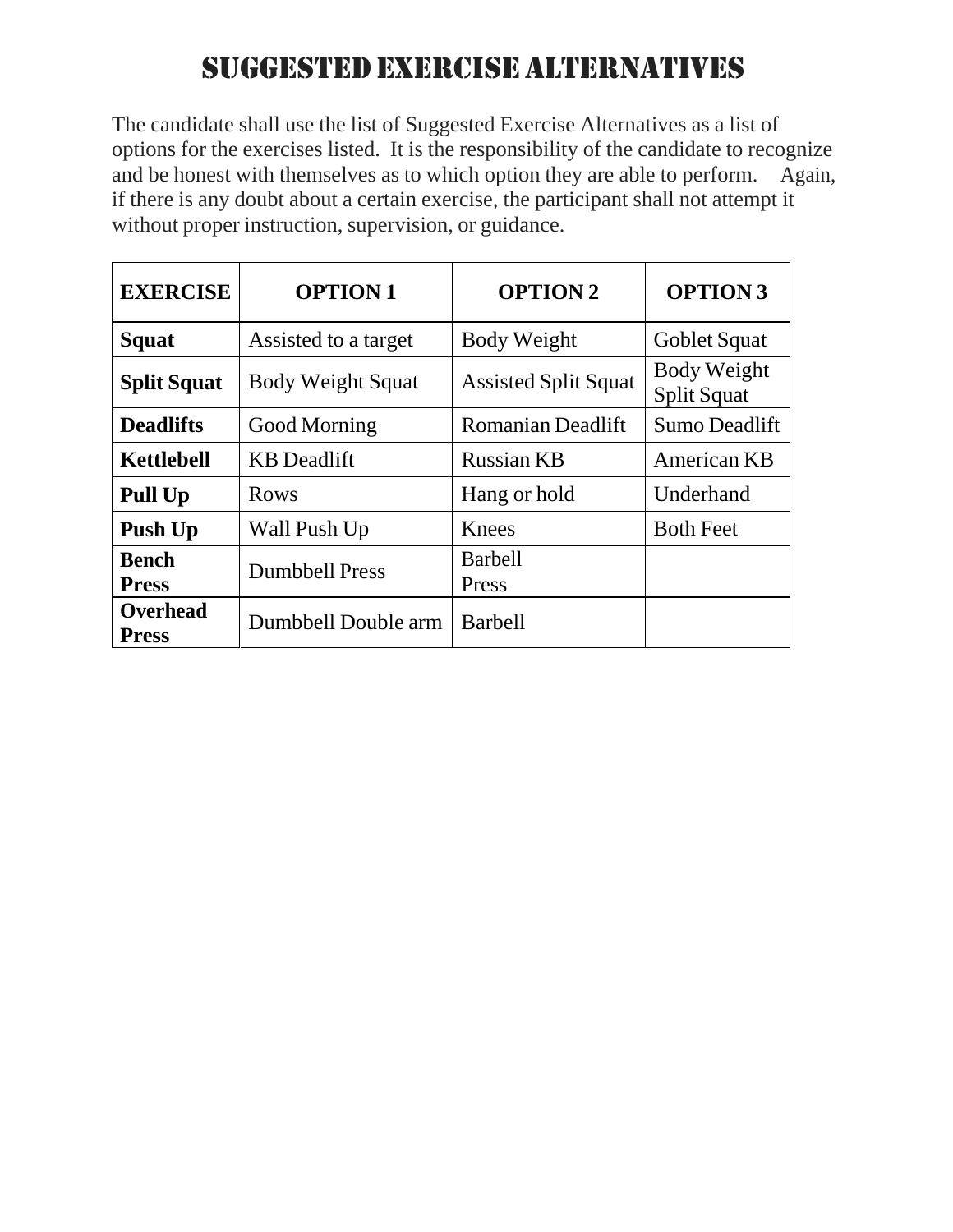### MOVEMENT PREPARATION FOAM ROLL & DYNAMIC WARM UP

| 1 | <b>Foam Roll</b>      | <b>Sets</b> | <b>Reps</b> |
|---|-----------------------|-------------|-------------|
|   | Calf                  | 1           | $5 - 10$    |
|   | Hamstring             | 1           | $5 - 10$    |
|   | Gluteus               | 1           | $5 - 10$    |
|   | <b>IT Band</b>        | 1           | $5 - 10$    |
|   | Quadriceps/Hip Flexor | 1           | $5 - 10$    |
|   | Latissimus Dorsi      | 1           | $5 - 10$    |
|   | <b>Back</b>           | 1           | $5 - 10$    |

| $\overline{2}$ | <b>Dynamic Warm Up</b>            | <b>Sets</b> | <b>Reps</b> |
|----------------|-----------------------------------|-------------|-------------|
|                | Elbow to Instep to Hamstring      | 1           | $5 - 10$    |
|                | Inch Worm                         | 1           | $5-10$      |
|                | <b>Walking Straight Leg Raise</b> | 1           | $5-10$      |
|                | Reverse Lunge with Twist          | 1           | $5-10$      |
|                | <b>Standing Trunk Rotation</b>    | 1           | $5-10$      |
|                | Quad/Hip Flexor Stretch           | 1           | $5-10$      |
|                | Piriformis Stretch                | 1           | $5-10$      |
|                | Double Leg Hip Crossover          | 1           | $5-10$      |
|                | <b>Prone Press</b>                | 1           | $5-10$      |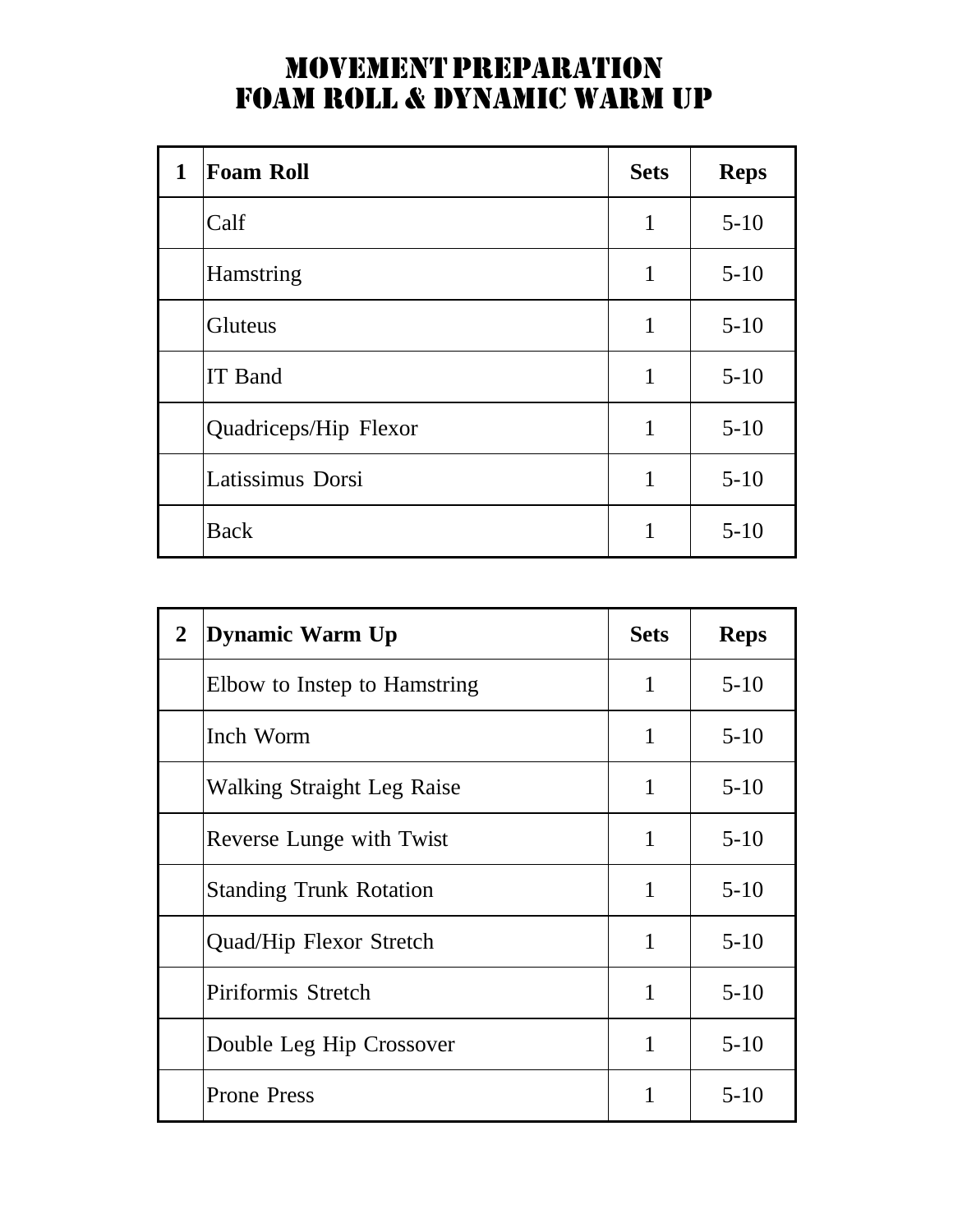### METABOLIC CONDITIONING WORKOUTS

The Metabolic Conditioning workouts shall be performed approximately five minutes after resistance training. The Metcon workouts are categorized and listed in phases. Since each phase lasts four weeks, each list shall be repeated four times. Each time it is repeated, challenge yourself to beat your own recorded time or weight even if it is simply by seconds or a couple lbs. It is highly suggested that each candidate chooses the most appropriate workout for their ability level by using the Suggested Exercise Alternatives chart for Movements. Good form is of the greatest concern. If form begins to fail, immediately stop the movement and re-evaluate one's ability level. **Decrease weight or reps or alter the workout option prior to progression.** It is okay to modify if necessary. Remember, this is to *prepare* you for the academy.

> **\*\*\*DO NOT attempt to exercise with bad form. \*\*\* \*\*\*Seek professional assistance.\*\*\***

### STATIC STRETCHING

Static Stretching (holding a stretch for 30 seconds or more) *prior* to activity is *not* as beneficial as some may believe. Several studies have proved that static stretching prior to activity may in fact, lead to injury and decrease the ability to perform. However, static stretching does have a place in your workout. You can gain flexibility and increase recovery when performing static stretching *postworkout*.

Stretching post workout should be coupled with the foam roll. This is when *static* stretching will benefit the body for faster recovery.

The goal of regeneration and recovery are to facilitate the neuromuscular system, increase blood circulation to the muscles, and therefore increase nutrients into the muscles. This series of events will accelerate the much needed recovery process. The quicker the body recovers, the more the body is able to consistently perform at a high professional level with high intense activities, such as firefighting.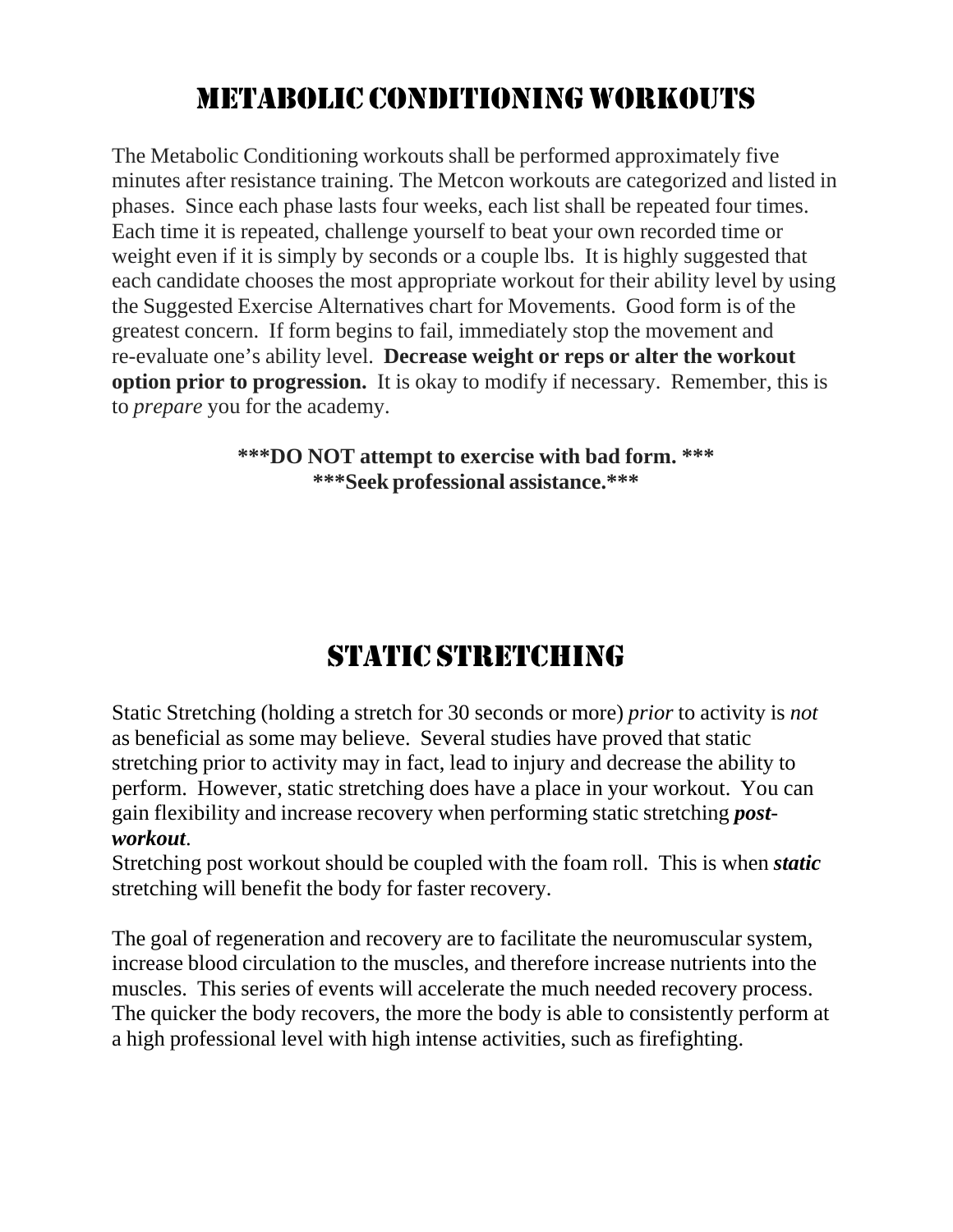# SAMPLE 16 WEEK EXERCISE PROGRAM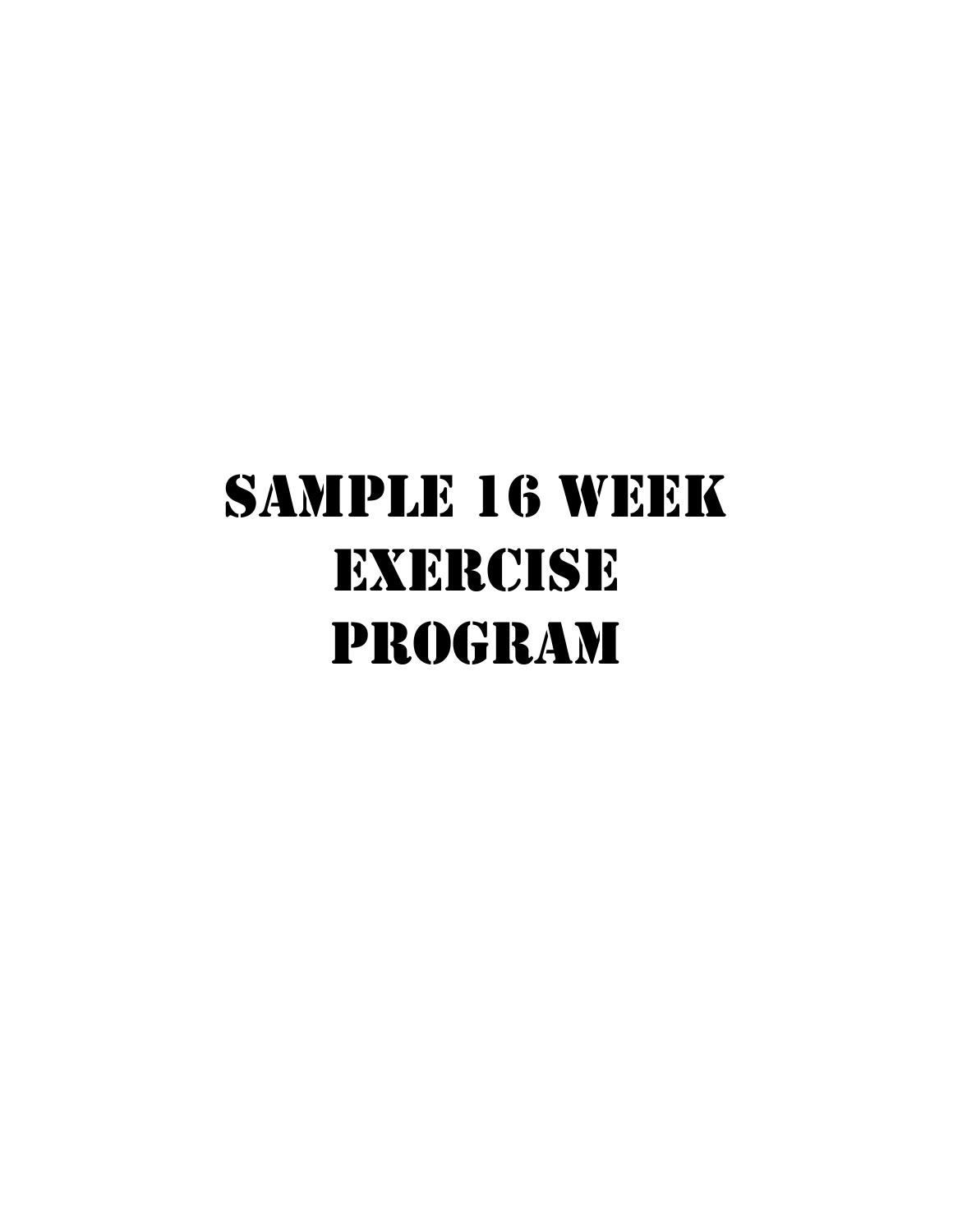|                         | <b>Movement Preparation</b>                         |                  |                         |                                |                                  |             |             |                 |              |              |  |
|-------------------------|-----------------------------------------------------|------------------|-------------------------|--------------------------------|----------------------------------|-------------|-------------|-----------------|--------------|--------------|--|
| 1                       | <b>Foam Roll</b>                                    |                  |                         |                                |                                  |             |             |                 |              |              |  |
| $\mathbf{2}$            | Dynamic Warm Up                                     |                  |                         |                                |                                  |             |             |                 |              |              |  |
|                         | <b>WORKOUT A</b>                                    |                  |                         |                                |                                  | <b>MON</b>  |             |                 | <b>THURS</b> |              |  |
|                         | <b>Resistance Training</b>                          | <b>Sets</b>      | <b>Reps</b>             | <b>Rest</b>                    |                                  | Lbs         |             |                 | Lbs          |              |  |
| 3                       | Squat                                               | 3                | $8 - 10$                | 2 min                          |                                  |             |             |                 |              |              |  |
| 4                       | Pull Ups                                            | 3                | $8 - 10$                | 2 min                          |                                  |             |             |                 |              |              |  |
| 5a                      |                                                     |                  | $8 - 10$                | $\boldsymbol{0}$               |                                  |             |             |                 |              |              |  |
| 5b                      | Dips<br>Renegade Rows                               | 3<br>3           | $8 - 10$                | 1 min                          |                                  |             |             |                 |              |              |  |
|                         |                                                     |                  |                         |                                |                                  |             |             |                 |              |              |  |
|                         | <b>WORKOUT B</b>                                    |                  |                         |                                |                                  | <b>TUES</b> |             |                 | <b>FRI</b>   |              |  |
| 3                       | <b>Resistance Training</b>                          | <b>Sets</b><br>3 | <b>Reps</b><br>$8 - 10$ | <b>Rest</b><br>$2 \text{ min}$ |                                  | Lbs         |             |                 | Lbs          |              |  |
|                         | Good Mornings                                       | 3                |                         |                                |                                  |             |             |                 |              |              |  |
| $\overline{\mathbf{4}}$ | <b>Overhead Press</b>                               |                  | $8 - 10$                | 2 min                          |                                  |             |             |                 |              |              |  |
| 5a                      | <b>Glute Bridges</b>                                | 3                | $8 - 10$                | $\boldsymbol{0}$               |                                  |             |             |                 |              |              |  |
| 5b                      | Pull Ups                                            | 3                | $8 - 10$                | 1 min                          |                                  |             |             |                 |              |              |  |
|                         | <b>METABOLIC CONDITIONING</b>                       |                  |                         |                                |                                  |             |             |                 |              |              |  |
|                         |                                                     |                  |                         |                                | <b>MONDAY</b>                    |             |             |                 |              |              |  |
|                         | 10 minutes AMRAP @ 90%                              |                  |                         |                                | <b>Sets</b>                      | Lbs         | <b>Time</b> | <b>Rounds</b>   |              | <b>Notes</b> |  |
| 10 burpees              | Rest 5 min, perform 2 sets                          |                  |                         |                                |                                  |             |             |                 |              |              |  |
| 20 squats               |                                                     |                  |                         |                                | $\mathbf{1}$                     |             |             |                 |              |              |  |
| 30 singles              |                                                     |                  |                         |                                | $\mathbf{2}$                     |             |             |                 |              |              |  |
| $200m$ run              |                                                     |                  |                         |                                | <b>TUESDAY</b>                   |             |             |                 |              |              |  |
|                         | 1 Round @ 90%                                       |                  |                         |                                |                                  |             |             |                 |              |              |  |
|                         | Rest 5 min, perform 3 sets                          |                  |                         |                                | <b>Rounds</b>                    | Lbs         | <b>Time</b> | <b>Reps</b>     |              | <b>Notes</b> |  |
| 500m row                | 10 DB (dumbbell) Push Press                         |                  |                         |                                |                                  |             |             |                 |              |              |  |
|                         | @ a weight you can do unbroken                      |                  |                         |                                | 1                                |             |             |                 |              |              |  |
| 15 sit-ups              |                                                     |                  |                         |                                |                                  |             |             |                 |              |              |  |
|                         | 20 box jump to step downs                           |                  |                         |                                | $\overline{2}$                   |             |             |                 |              |              |  |
| 15 sit-ups              | 20 push-ups                                         |                  |                         |                                |                                  |             |             |                 |              |              |  |
|                         | 10 DB Push Press @ a weight you can do unbroken     |                  |                         |                                | 3                                |             |             |                 |              |              |  |
| 500m row                |                                                     |                  |                         |                                |                                  |             |             |                 |              |              |  |
|                         |                                                     |                  |                         |                                | <b>THURSDAY</b>                  |             |             |                 |              |              |  |
|                         | 100% of 150m sprint<br>Rest 2:30 min, perfom 6 sets |                  |                         |                                | <b>Sets</b>                      | Lbs         | <b>Time</b> | <b>Distance</b> |              | <b>Notes</b> |  |
|                         |                                                     |                  |                         |                                | $\mathbf{1}$                     |             |             |                 |              |              |  |
|                         |                                                     |                  |                         |                                | $\mathbf{2}$                     |             |             |                 |              |              |  |
|                         |                                                     |                  |                         |                                | 3                                |             |             |                 |              |              |  |
|                         |                                                     |                  |                         |                                | $\overline{\mathbf{4}}$<br>5     |             |             |                 |              |              |  |
|                         |                                                     |                  |                         |                                | 6                                |             |             |                 |              |              |  |
|                         |                                                     |                  |                         |                                | <b>FRIDAY</b>                    |             |             |                 |              |              |  |
|                         | 5 min AMRAP @ 90%                                   |                  |                         |                                | <b>Sets</b>                      | Lbs         | <b>Time</b> | <b>Rounds</b>   |              | <b>Notes</b> |  |
|                         | Rest 3 min, perform 5 sets                          |                  |                         |                                |                                  |             |             |                 |              |              |  |
| 5 pull-ups              | 10 Russian KB swings @ 35lbs                        |                  |                         |                                | $\mathbf{1}$<br>$\overline{2}$   |             |             |                 |              |              |  |
|                         | 250m row                                            |                  |                         |                                |                                  |             |             |                 |              |              |  |
|                         |                                                     |                  |                         |                                | $\overline{3}$<br>4              |             |             |                 |              |              |  |
|                         |                                                     |                  |                         |                                | 5                                |             |             |                 |              |              |  |
|                         | 3 rounds for time                                   |                  |                         |                                | <b>SATURDAY</b><br><b>Rounds</b> | Lbs         | <b>Time</b> |                 |              | <b>Notes</b> |  |
|                         | 10 DB thrusters @ 25lb                              |                  |                         |                                |                                  | <b>Reps</b> |             |                 |              |              |  |
|                         | 100m farmer carry @ 35lb per hand                   |                  |                         |                                | $\mathbf{1}$<br>$\mathbf{2}$     |             |             |                 |              |              |  |
|                         | 10 burpee box jumps                                 |                  |                         |                                | $\overline{3}$                   |             |             |                 |              |              |  |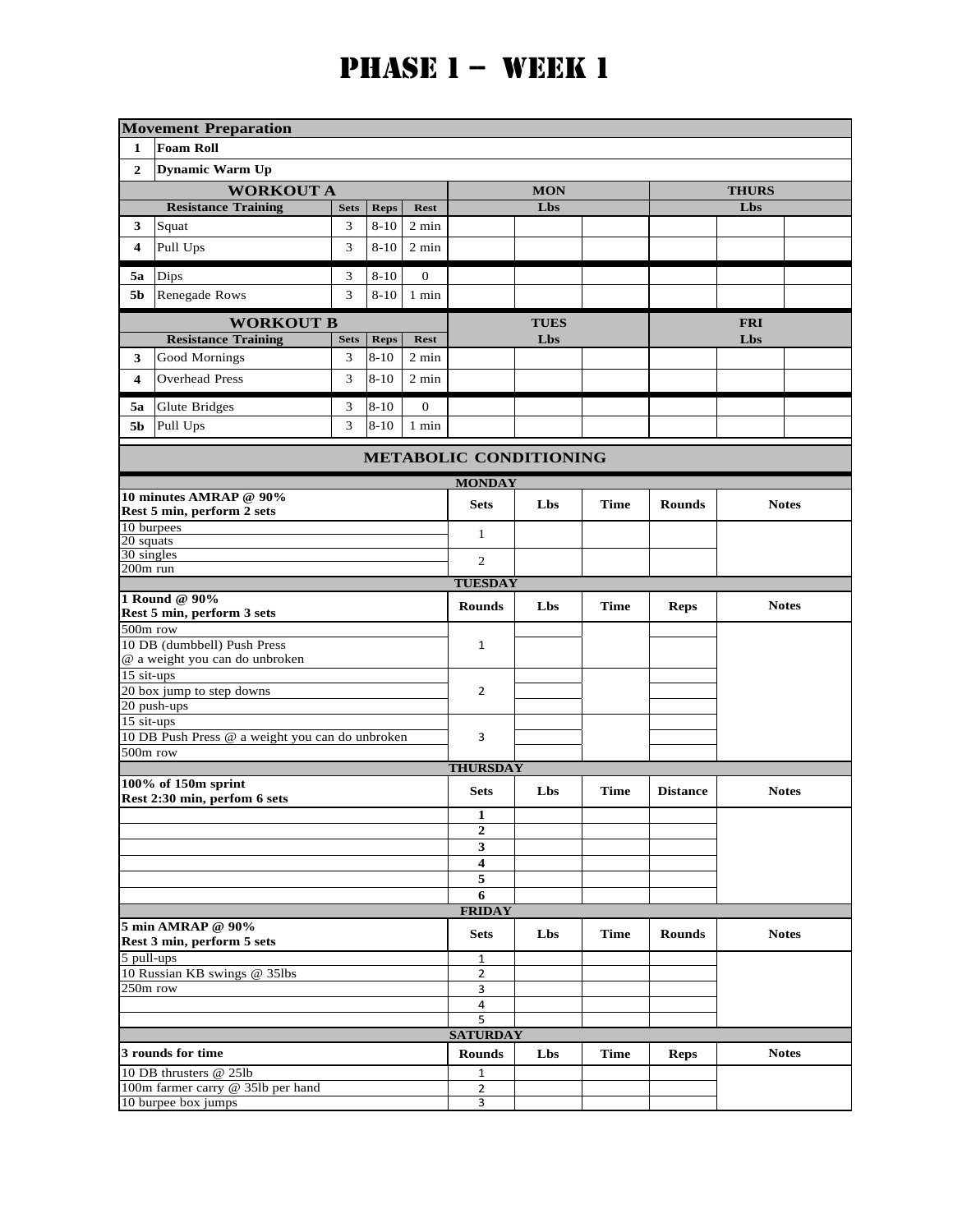|                               | <b>Movement Preparation</b>                          |             |                |                 |                                |             |             |                 |              |              |  |
|-------------------------------|------------------------------------------------------|-------------|----------------|-----------------|--------------------------------|-------------|-------------|-----------------|--------------|--------------|--|
| $\mathbf{1}$                  | <b>Foam Roll</b>                                     |             |                |                 |                                |             |             |                 |              |              |  |
| $\mathbf{2}$                  | <b>Dynamic Warm Up</b>                               |             |                |                 |                                |             |             |                 |              |              |  |
|                               | <b>WORKOUT A</b>                                     |             |                |                 |                                | <b>MON</b>  |             | <b>THURS</b>    |              |              |  |
|                               | <b>Resistance Training</b>                           | <b>Sets</b> | <b>Reps</b>    | <b>Rest</b>     |                                | Lbs         |             |                 | Lbs          |              |  |
| 3                             | Squat                                                | 3           | $8 - 10$       | 2 min           |                                |             |             |                 |              |              |  |
| 4                             | Pull Ups                                             | 3           | $8 - 10$       | 2 min           |                                |             |             |                 |              |              |  |
|                               |                                                      |             |                |                 |                                |             |             |                 |              |              |  |
| 5a                            | Dips                                                 | 3           | $8 - 10$       | $\mathbf{0}$    |                                |             |             |                 |              |              |  |
| 5 <sub>b</sub>                | <b>Renegade Rows</b>                                 | 3           | $8 - 10$       | 1 min           |                                |             |             |                 |              |              |  |
|                               | <b>WORKOUT B</b>                                     |             |                |                 |                                | <b>TUES</b> |             |                 | <b>FRI</b>   |              |  |
|                               | <b>Resistance Training</b>                           | <b>Sets</b> | <b>Reps</b>    | <b>Rest</b>     |                                | Lbs         |             |                 | Lbs          |              |  |
| 3                             | Good Mornings                                        | 3           | $8 - 10$       | $2 \text{ min}$ |                                |             |             |                 |              |              |  |
| 4                             | <b>Overhead Press</b>                                | 3           | $8 - 10$       | 2 min           |                                |             |             |                 |              |              |  |
| 5a                            | Glute Bridges                                        | 3           | $8 - 10$       | $\mathbf{0}$    |                                |             |             |                 |              |              |  |
| 5b                            | Pull Ups                                             | 3           | $8 - 10$       | 1 min           |                                |             |             |                 |              |              |  |
| <b>METABOLIC CONDITIONING</b> |                                                      |             |                |                 |                                |             |             |                 |              |              |  |
|                               |                                                      |             |                |                 | <b>MONDAY</b>                  |             |             |                 |              |              |  |
|                               | 10 minutes AMRAP @ 90%<br>Rest 5 min, perform 2 sets |             |                |                 | <b>Sets</b>                    | Lbs         | <b>Time</b> | <b>Rounds</b>   |              | <b>Notes</b> |  |
| 10 burpees<br>20 squats       |                                                      |             |                |                 | $\mathbf{1}$                   |             |             |                 |              |              |  |
| 30 singles                    |                                                      |             |                |                 | 2                              |             |             |                 |              |              |  |
| 200m run                      |                                                      |             |                |                 |                                |             |             |                 |              |              |  |
|                               | <b>TUESDAY</b><br>1 Round @ 90%                      |             |                |                 |                                |             |             |                 |              |              |  |
|                               | Rest 5 min, perform 3 sets                           |             |                |                 | <b>Rounds</b>                  | Lbs         | <b>Time</b> | <b>Reps</b>     | <b>Notes</b> |              |  |
| 500m row                      |                                                      |             |                |                 |                                |             |             |                 |              |              |  |
|                               | 10 DB (dumbbell) Push Press                          |             |                |                 | $\mathbf{1}$                   |             |             |                 |              |              |  |
| 15 sit-ups                    | @ a weight you can do unbroken                       |             |                |                 |                                |             |             |                 |              |              |  |
|                               | 20 box jump to step downs                            |             |                |                 | $\overline{2}$                 |             |             |                 |              |              |  |
|                               | 20 push-ups                                          |             |                |                 |                                |             |             |                 |              |              |  |
| $15$ sit-ups                  |                                                      |             |                |                 |                                |             |             |                 |              |              |  |
| 500m row                      | 10 DB Push Press @ a weight you can do unbroken      |             |                |                 | 3                              |             |             |                 |              |              |  |
|                               |                                                      |             |                |                 | <b>THURSDAY</b>                |             |             |                 |              |              |  |
|                               | 100% of 150m sprint                                  |             |                |                 | <b>Sets</b>                    | Lbs         | <b>Time</b> | <b>Distance</b> | <b>Notes</b> |              |  |
|                               | Rest 2:30 min, perfom 6 sets                         |             |                |                 |                                |             |             |                 |              |              |  |
|                               |                                                      |             |                |                 | $\mathbf{1}$<br>$\overline{2}$ |             |             |                 |              |              |  |
|                               |                                                      |             |                |                 | 3                              |             |             |                 |              |              |  |
|                               |                                                      |             |                |                 | $\overline{4}$                 |             |             |                 |              |              |  |
|                               |                                                      |             |                |                 | 5                              |             |             |                 |              |              |  |
|                               |                                                      |             |                |                 | 6                              |             |             |                 |              |              |  |
|                               | 5 min AMRAP @ 90%                                    |             |                |                 | <b>FRIDAY</b>                  |             |             |                 |              |              |  |
|                               | Rest 3 min, perform 5 sets                           |             |                |                 | <b>Sets</b>                    | Lbs         | <b>Time</b> | <b>Rounds</b>   |              | <b>Notes</b> |  |
| 5 pull-ups                    |                                                      |             | 1              |                 |                                |             |             |                 |              |              |  |
|                               | 10 Russian KB swings @ 35lbs                         |             | $\overline{2}$ |                 |                                |             |             |                 |              |              |  |
| 250m row                      |                                                      |             |                |                 | 3                              |             |             |                 |              |              |  |
|                               |                                                      |             |                |                 | 4<br>5                         |             |             |                 |              |              |  |
|                               |                                                      |             |                |                 | <b>SATURDAY</b>                |             |             |                 |              |              |  |
|                               | 3 rounds for time                                    |             | <b>Rounds</b>  | Lbs             | <b>Time</b>                    | <b>Reps</b> |             | <b>Notes</b>    |              |              |  |
|                               | 10 DB thrusters @ 25lb                               |             | $\mathbf{1}$   |                 |                                |             |             |                 |              |              |  |
|                               | 100m farmer carry @ 35lb per hand                    |             |                |                 | $\overline{2}$                 |             |             |                 |              |              |  |
|                               | 10 burpee box jumps                                  |             |                |                 | 3                              |             |             |                 |              |              |  |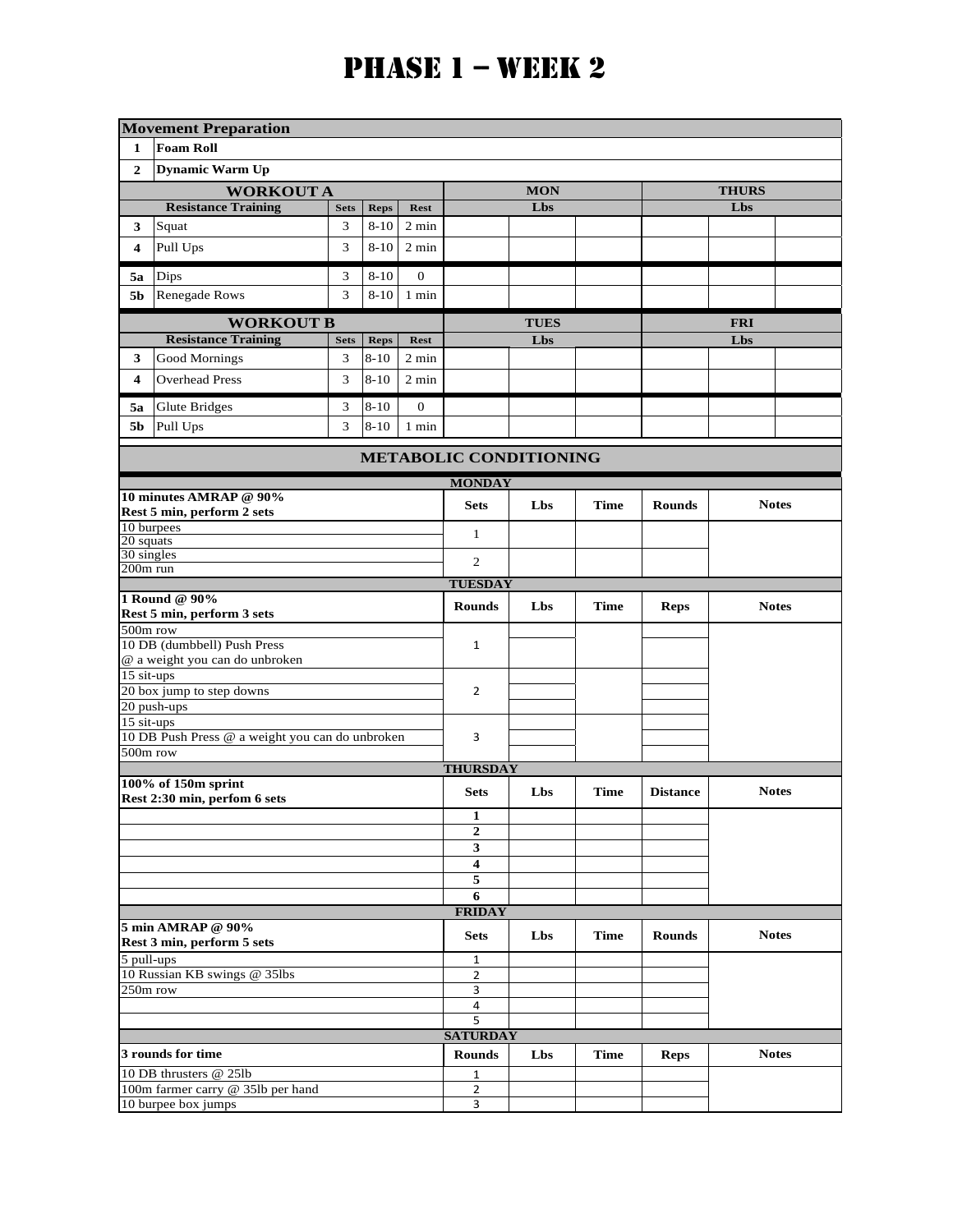|                            | <b>Movement Preparation</b>                                 |             |               |                 |                                |             |              |                 |              |  |  |
|----------------------------|-------------------------------------------------------------|-------------|---------------|-----------------|--------------------------------|-------------|--------------|-----------------|--------------|--|--|
| 1                          | <b>Foam Roll</b>                                            |             |               |                 |                                |             |              |                 |              |  |  |
| $\mathbf{2}$               | <b>Dynamic Warm Up</b>                                      |             |               |                 |                                |             |              |                 |              |  |  |
|                            | <b>WORKOUT A</b>                                            |             |               |                 |                                | <b>MON</b>  |              |                 | <b>THURS</b> |  |  |
|                            | <b>Resistance Training</b>                                  | <b>Sets</b> | <b>Reps</b>   | <b>Rest</b>     |                                | Lbs         |              |                 | Lbs          |  |  |
| 3                          | Squat                                                       | 3           | $8 - 10$      | $2 \text{ min}$ |                                |             |              |                 |              |  |  |
| $\overline{\mathbf{4}}$    | Pull Ups                                                    | 3           | $8 - 10$      | 2 min           |                                |             |              |                 |              |  |  |
|                            |                                                             |             |               |                 |                                |             |              |                 |              |  |  |
| 5a                         | Dips                                                        | 3           | $8-10$        | $\theta$        |                                |             |              |                 |              |  |  |
| 5b                         | Renegade Rows                                               | 3           | $8 - 10$      | 1 min           |                                |             |              |                 |              |  |  |
|                            | <b>WORKOUT B</b>                                            |             |               |                 |                                | <b>TUES</b> |              |                 | <b>FRI</b>   |  |  |
|                            | <b>Resistance Training</b>                                  | <b>Sets</b> | <b>Reps</b>   | <b>Rest</b>     |                                | Lbs         |              |                 | Lbs          |  |  |
| 3                          | Good Mornings                                               | 3           | $8 - 10$      | 2 min           |                                |             |              |                 |              |  |  |
| 4                          | <b>Overhead Press</b>                                       | 3           | $8 - 10$      | 2 min           |                                |             |              |                 |              |  |  |
| 5a                         | Glute Bridges                                               | 3           | $8 - 10$      | $\mathbf{0}$    |                                |             |              |                 |              |  |  |
| 5b                         | Pull Ups                                                    | 3           | $8 - 10$      | 1 min           |                                |             |              |                 |              |  |  |
|                            | <b>METABOLIC CONDITIONING</b>                               |             |               |                 |                                |             |              |                 |              |  |  |
|                            |                                                             |             |               |                 | <b>MONDAY</b>                  |             |              |                 |              |  |  |
|                            | 10 minutes AMRAP @ 90%<br>Rest 5 min, perform 2 sets        |             |               |                 | <b>Sets</b>                    | Lbs         | <b>Time</b>  | <b>Rounds</b>   | <b>Notes</b> |  |  |
| 10 burpees<br>20 squats    |                                                             |             |               |                 | 1                              |             |              |                 |              |  |  |
| 30 singles                 |                                                             |             | 2             |                 |                                |             |              |                 |              |  |  |
| 200m run                   |                                                             |             |               |                 | <b>TUESDAY</b>                 |             |              |                 |              |  |  |
|                            | 1 Round @ 90%                                               |             |               |                 |                                |             |              |                 |              |  |  |
| Rest 5 min, perform 3 sets |                                                             |             |               |                 | <b>Rounds</b>                  | Lbs         | Time         | <b>Reps</b>     | <b>Notes</b> |  |  |
| 500m row                   | 10 DB (dumbbell) Push Press                                 |             |               |                 |                                |             |              |                 |              |  |  |
|                            | @ a weight you can do unbroken                              |             |               |                 | $\mathbf{1}$                   |             |              |                 |              |  |  |
| 15 sit-ups                 |                                                             |             |               |                 |                                |             |              |                 |              |  |  |
|                            | 20 box jump to step downs                                   |             |               |                 | $\overline{2}$                 |             |              |                 |              |  |  |
| 15 sit-ups                 | 20 push-ups                                                 |             |               |                 |                                |             |              |                 |              |  |  |
|                            | 10 DB Push Press @ a weight you can do unbroken             |             |               |                 | 3                              |             |              |                 |              |  |  |
| 500m row                   |                                                             |             |               |                 |                                |             |              |                 |              |  |  |
|                            |                                                             |             |               |                 | <b>THURSDAY</b>                |             |              |                 |              |  |  |
|                            | 100% of 150m sprint<br>Rest 2:30 min, perfom 6 sets         |             |               |                 | <b>Sets</b>                    | Lbs         | Time         | <b>Distance</b> | <b>Notes</b> |  |  |
|                            |                                                             |             |               |                 | 1                              |             |              |                 |              |  |  |
|                            |                                                             |             |               |                 | $\mathbf{2}$                   |             |              |                 |              |  |  |
|                            |                                                             |             |               |                 | 3                              |             |              |                 |              |  |  |
|                            |                                                             |             |               |                 | $\overline{\mathbf{4}}$        |             |              |                 |              |  |  |
|                            |                                                             |             |               |                 | 5<br>6                         |             |              |                 |              |  |  |
|                            |                                                             |             |               |                 | <b>FRIDAY</b>                  |             |              |                 |              |  |  |
|                            | 5 min AMRAP @ 90%                                           |             |               |                 | <b>Sets</b>                    | Lbs         | <b>Time</b>  | <b>Rounds</b>   | <b>Notes</b> |  |  |
|                            | Rest 3 min, perform 5 sets                                  |             |               |                 |                                |             |              |                 |              |  |  |
| 5 pull-ups                 |                                                             |             |               |                 | 1<br>$\overline{2}$            |             |              |                 |              |  |  |
|                            | 10 Russian KB swings @ 35lbs<br>250m row                    |             |               |                 | 3                              |             |              |                 |              |  |  |
|                            |                                                             |             |               |                 |                                |             |              |                 |              |  |  |
|                            |                                                             |             |               |                 | 5                              |             |              |                 |              |  |  |
|                            |                                                             |             |               |                 | <b>SATURDAY</b>                |             |              |                 |              |  |  |
|                            | 3 rounds for time                                           |             | <b>Rounds</b> | Lbs             | <b>Time</b>                    | <b>Reps</b> | <b>Notes</b> |                 |              |  |  |
|                            | 10 DB thrusters @ 251b<br>100m farmer carry @ 35lb per hand |             |               |                 | $\mathbf{1}$<br>$\overline{2}$ |             |              |                 |              |  |  |
|                            | 10 burpee box jumps                                         |             |               |                 | $\overline{3}$                 |             |              |                 |              |  |  |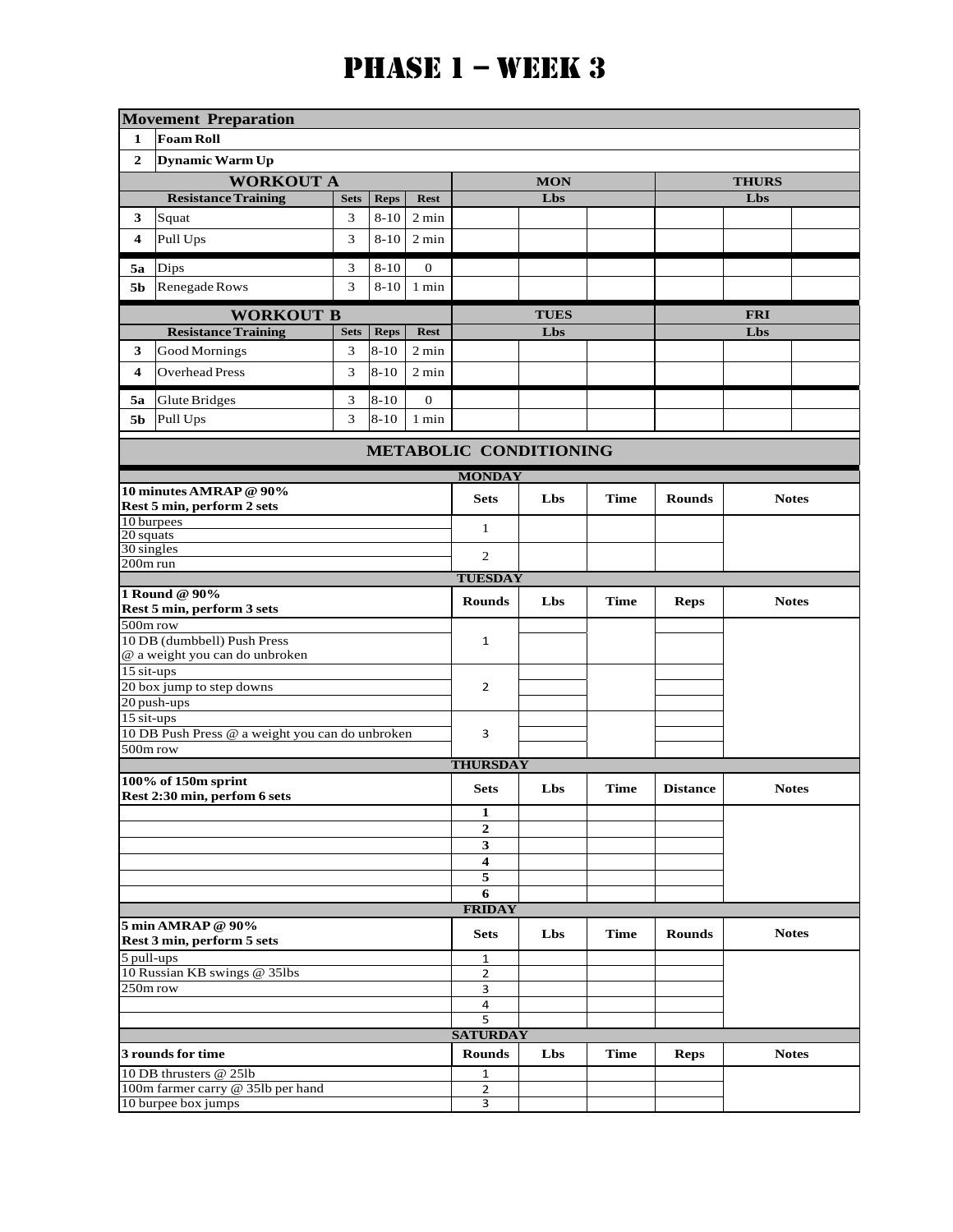|                         | <b>Movement Preparation</b>                          |             |                     |                 |                               |             |             |                 |              |              |
|-------------------------|------------------------------------------------------|-------------|---------------------|-----------------|-------------------------------|-------------|-------------|-----------------|--------------|--------------|
| 1                       | <b>Foam Roll</b>                                     |             |                     |                 |                               |             |             |                 |              |              |
| $\mathbf{2}$            | Dynamic Warm Up                                      |             |                     |                 |                               |             |             |                 |              |              |
|                         | <b>WORKOUT A</b>                                     |             |                     |                 |                               | <b>MON</b>  |             |                 | <b>THURS</b> |              |
|                         | <b>Resistance Training</b>                           | <b>Sets</b> | <b>Reps</b>         | <b>Rest</b>     |                               | Lbs         |             |                 | Lbs          |              |
| 3                       | Squat                                                | 3           | $8 - 10$            | 2 min           |                               |             |             |                 |              |              |
| 4                       | Pull Ups                                             | 3           | $8 - 10$            | $2 \text{ min}$ |                               |             |             |                 |              |              |
|                         |                                                      |             |                     |                 |                               |             |             |                 |              |              |
| 5a                      | Dips                                                 | 3           | $8 - 10$            | $\mathbf{0}$    |                               |             |             |                 |              |              |
| 5b                      | Renegade Rows                                        | 3           | $8 - 10$            | 1 min           |                               |             |             |                 |              |              |
|                         | <b>WORKOUT B</b>                                     |             |                     |                 |                               | <b>TUES</b> |             |                 | <b>FRI</b>   |              |
|                         | <b>Resistance Training</b>                           | <b>Sets</b> | <b>Reps</b>         | <b>Rest</b>     |                               | Lbs         |             |                 | Lbs          |              |
| 3                       | Good Mornings                                        | 3           | $8 - 10$            | 2 min           |                               |             |             |                 |              |              |
| 4                       | <b>Overhead Press</b>                                | 3           | $8 - 10$            | 2 min           |                               |             |             |                 |              |              |
| 5a                      | <b>Glute Bridges</b>                                 | 3           | $8 - 10$            | $\mathbf{0}$    |                               |             |             |                 |              |              |
| 5b                      | Pull Ups                                             | 3           | $8 - 10$            | 1 min           |                               |             |             |                 |              |              |
|                         |                                                      |             |                     |                 | <b>METABOLIC CONDITIONING</b> |             |             |                 |              |              |
|                         |                                                      |             |                     |                 | <b>MONDAY</b>                 |             |             |                 |              |              |
|                         | 10 minutes AMRAP @ 90%<br>Rest 5 min, perform 2 sets |             |                     |                 | <b>Sets</b>                   | Lbs         | <b>Time</b> | <b>Rounds</b>   |              | <b>Notes</b> |
| 10 burpees              |                                                      |             |                     |                 | $\mathbf{1}$                  |             |             |                 |              |              |
| 20 squats<br>30 singles |                                                      |             |                     |                 |                               |             |             |                 |              |              |
| 200m run                |                                                      |             |                     |                 | 2                             |             |             |                 |              |              |
|                         |                                                      |             |                     |                 | <b>TUESDAY</b>                |             |             |                 |              |              |
|                         | 1 Round @ 90%<br>Rest 5 min, perform 3 sets          |             |                     |                 | <b>Rounds</b>                 | Lbs         | <b>Time</b> | <b>Reps</b>     |              | <b>Notes</b> |
| 500m row                |                                                      |             |                     |                 |                               |             |             |                 |              |              |
|                         | 10 DB (dumbbell) Push Press                          |             |                     |                 | 1                             |             |             |                 |              |              |
|                         | @ a weight you can do unbroken                       |             |                     |                 |                               |             |             |                 |              |              |
| 15 sit-ups              | 20 box jump to step downs                            |             |                     |                 | $\overline{2}$                |             |             |                 |              |              |
|                         | 20 push-ups                                          |             |                     |                 |                               |             |             |                 |              |              |
| 15 sit-ups              |                                                      |             |                     |                 |                               |             |             |                 |              |              |
| 500m row                | 10 DB Push Press @ a weight you can do unbroken      |             |                     |                 | 3                             |             |             |                 |              |              |
|                         |                                                      |             |                     |                 | <b>THURSDAY</b>               |             |             |                 |              |              |
|                         | 100% of 150m sprint                                  |             |                     |                 |                               |             |             |                 |              |              |
|                         | Rest 2:30 min, perfom 6 sets                         |             |                     |                 | <b>Sets</b>                   | Lbs         | <b>Time</b> | <b>Distance</b> |              | <b>Notes</b> |
|                         |                                                      |             |                     |                 | $\mathbf{1}$                  |             |             |                 |              |              |
|                         |                                                      |             |                     |                 | $\overline{2}$<br>3           |             |             |                 |              |              |
|                         |                                                      |             |                     |                 | $\overline{\mathbf{4}}$       |             |             |                 |              |              |
|                         |                                                      |             |                     |                 | 5                             |             |             |                 |              |              |
|                         |                                                      |             |                     |                 | 6                             |             |             |                 |              |              |
|                         |                                                      |             |                     |                 | <b>FRIDAY</b>                 |             |             |                 |              |              |
|                         | 5 min AMRAP @ 90%<br>Rest 3 min, perform 5 sets      |             |                     |                 | <b>Sets</b>                   | Lbs         | <b>Time</b> | <b>Rounds</b>   |              | <b>Notes</b> |
| 5 pull-ups              |                                                      |             |                     |                 | 1                             |             |             |                 |              |              |
|                         | 10 Russian KB swings @ 35lbs                         |             |                     |                 | $\overline{2}$<br>3           |             |             |                 |              |              |
|                         | 250m row                                             |             |                     |                 |                               |             |             |                 |              |              |
|                         |                                                      |             | $\overline{4}$<br>5 |                 |                               |             |             |                 |              |              |
|                         |                                                      |             |                     |                 | <b>SATURDAY</b>               |             |             |                 |              |              |
| 3 rounds for time       |                                                      |             |                     |                 | <b>Rounds</b>                 | Lbs         | <b>Time</b> | <b>Reps</b>     |              | <b>Notes</b> |
|                         | 10 DB thrusters @ 25lb                               |             |                     |                 | 1                             |             |             |                 |              |              |
|                         | 100m farmer carry @ 35lb per hand                    |             |                     |                 | 2<br>$\overline{3}$           |             |             |                 |              |              |
|                         | 10 burpee box jumps                                  |             |                     |                 |                               |             |             |                 |              |              |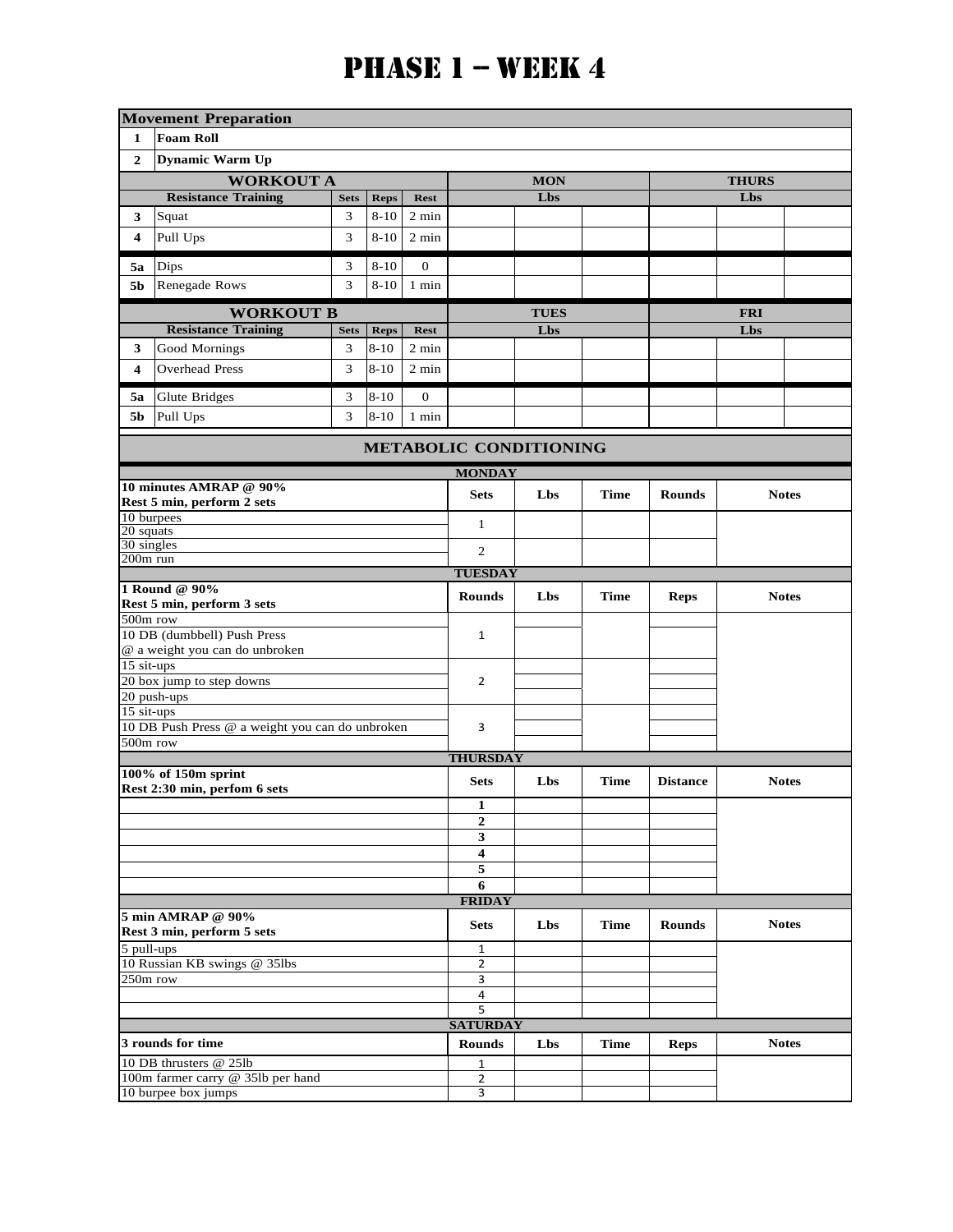|                   | <b>Movement Preparation</b>                                   |                |             |                |                     |             |             |               |              |  |
|-------------------|---------------------------------------------------------------|----------------|-------------|----------------|---------------------|-------------|-------------|---------------|--------------|--|
| 1                 | <b>Foam Roll</b>                                              |                |             |                |                     |             |             |               |              |  |
| $\mathbf{2}$      | <b>Dynamic Warm Up</b>                                        |                |             |                |                     |             |             |               |              |  |
|                   | <b>WORKOUT A</b>                                              |                |             |                |                     | <b>MON</b>  |             |               | <b>THURS</b> |  |
|                   | <b>Resistance Training</b>                                    | <b>Sets</b>    | <b>Reps</b> | <b>Rest</b>    |                     | Lbs         |             |               | Lbs          |  |
| 3                 | Squat                                                         | 3              | $6 - 8$     | 3 min          |                     |             |             |               |              |  |
| 4                 | <b>Rows</b>                                                   | $\mathfrak{Z}$ | $6 - 8$     | 3 min          |                     |             |             |               |              |  |
| 5a                | $\mathbf{Y}^{\prime}\mathbf{s}+\mathbf{T}^{\prime}\mathbf{s}$ | 3              | $8 - 10$    | $\mathbf{0}$   |                     |             |             |               |              |  |
| 5 <sub>b</sub>    | <b>FLR</b>                                                    | 3              | 30-60 sec   | 1 min          |                     |             |             |               |              |  |
|                   | <b>WORKOUT B</b>                                              |                |             |                |                     | <b>TUES</b> |             |               | <b>FRI</b>   |  |
|                   | <b>Resistance Training</b>                                    | <b>Sets</b>    | <b>Reps</b> | <b>Rest</b>    |                     | Lbs         |             |               | Lbs          |  |
| 3                 | Deadlift                                                      | 3              | $6 - 8$     | 3 min          |                     |             |             |               |              |  |
| 4                 | <b>Bench Press</b>                                            | 3              | $6 - 8$     | 3 min          |                     |             |             |               |              |  |
| 5a                | Pull Ups                                                      | $\mathfrak{Z}$ | $8 - 10$    | $\mathbf{0}$   |                     |             |             |               |              |  |
| 5b                | Dips                                                          | 3              | $8 - 10$    | 1 min          |                     |             |             |               |              |  |
|                   | <b>METABOLIC CONDITIONING</b>                                 |                |             |                |                     |             |             |               |              |  |
| <b>MONDAY</b>     |                                                               |                |             |                |                     |             |             |               |              |  |
|                   | 5 min AMRAP @ 90%                                             |                |             |                | <b>Sets</b>         | Lbs         | <b>Reps</b> | <b>Rounds</b> | <b>Notes</b> |  |
|                   | Rest 3 min, perform 4 sets                                    |                |             |                |                     |             |             |               |              |  |
|                   | 5 deadlift @ 205/145 lbs<br>10 ball slams @ 20lb              |                |             |                | 1<br>$\mathfrak{2}$ |             |             |               |              |  |
| 75 singles        |                                                               |                | 3           |                |                     |             |             |               |              |  |
| $200m$ run        |                                                               |                |             | $\overline{4}$ |                     |             |             |               |              |  |
|                   |                                                               |                |             |                | <b>TUESDAY</b>      |             |             |               |              |  |
|                   | 1 round @ 90%<br>Rest 3 min, perform 4 sets                   |                |             |                | <b>Sets</b>         | Lbs         | <b>Time</b> | <b>Reps</b>   | <b>Notes</b> |  |
|                   | 10 push press @ 95lbs<br>5 wall walks                         |                |             |                | 1                   |             |             |               |              |  |
| 800m run          |                                                               |                |             |                | $\overline{2}$      |             |             |               |              |  |
|                   |                                                               |                |             |                | 3<br>4              |             |             |               |              |  |
|                   |                                                               |                |             |                | <b>THURSDAY</b>     |             |             |               |              |  |
|                   | 90% of 500m row<br>Rest 90 sec, perform 6 sets                |                |             |                | <b>Sets</b>         | Lbs         | <b>Time</b> |               | <b>Notes</b> |  |
|                   |                                                               |                |             |                | 1                   |             |             |               |              |  |
|                   |                                                               |                |             |                | $\overline{2}$      |             |             |               |              |  |
|                   |                                                               |                |             |                | 3                   |             |             |               |              |  |
|                   |                                                               |                |             |                | 4<br>5              |             |             |               |              |  |
|                   |                                                               |                |             |                | 6                   |             |             |               |              |  |
|                   |                                                               |                |             |                | <b>FRIDAY</b>       |             |             |               |              |  |
|                   | 1 round @ 90%<br>Rest 3:30 min, perform 6 rounds              |                |             |                | <b>Rounds</b>       | Lbs         | <b>Time</b> | <b>Reps</b>   | <b>Notes</b> |  |
| 5 burpees         |                                                               |                |             |                | $\mathbf 1$         |             |             |               |              |  |
|                   | 150m sprint                                                   |                |             |                | $\overline{2}$      |             |             |               |              |  |
|                   |                                                               |                |             |                | 3                   |             |             |               |              |  |
|                   |                                                               |                |             |                | 4<br>5              |             |             |               |              |  |
|                   |                                                               |                |             |                | 6                   |             |             |               |              |  |
|                   |                                                               |                |             |                | <b>SATURDAY</b>     |             |             |               |              |  |
| 3 rounds for time |                                                               |                |             |                | <b>Rounds</b>       | Lbs         | <b>Time</b> | <b>Reps</b>   | <b>Notes</b> |  |
|                   | 15 thrusters @ 65 lb                                          |                |             |                | $\mathbf{1}$        |             |             |               |              |  |
|                   | 15 burpees                                                    |                |             |                |                     |             |             |               |              |  |
|                   |                                                               |                |             |                | 3                   |             |             |               |              |  |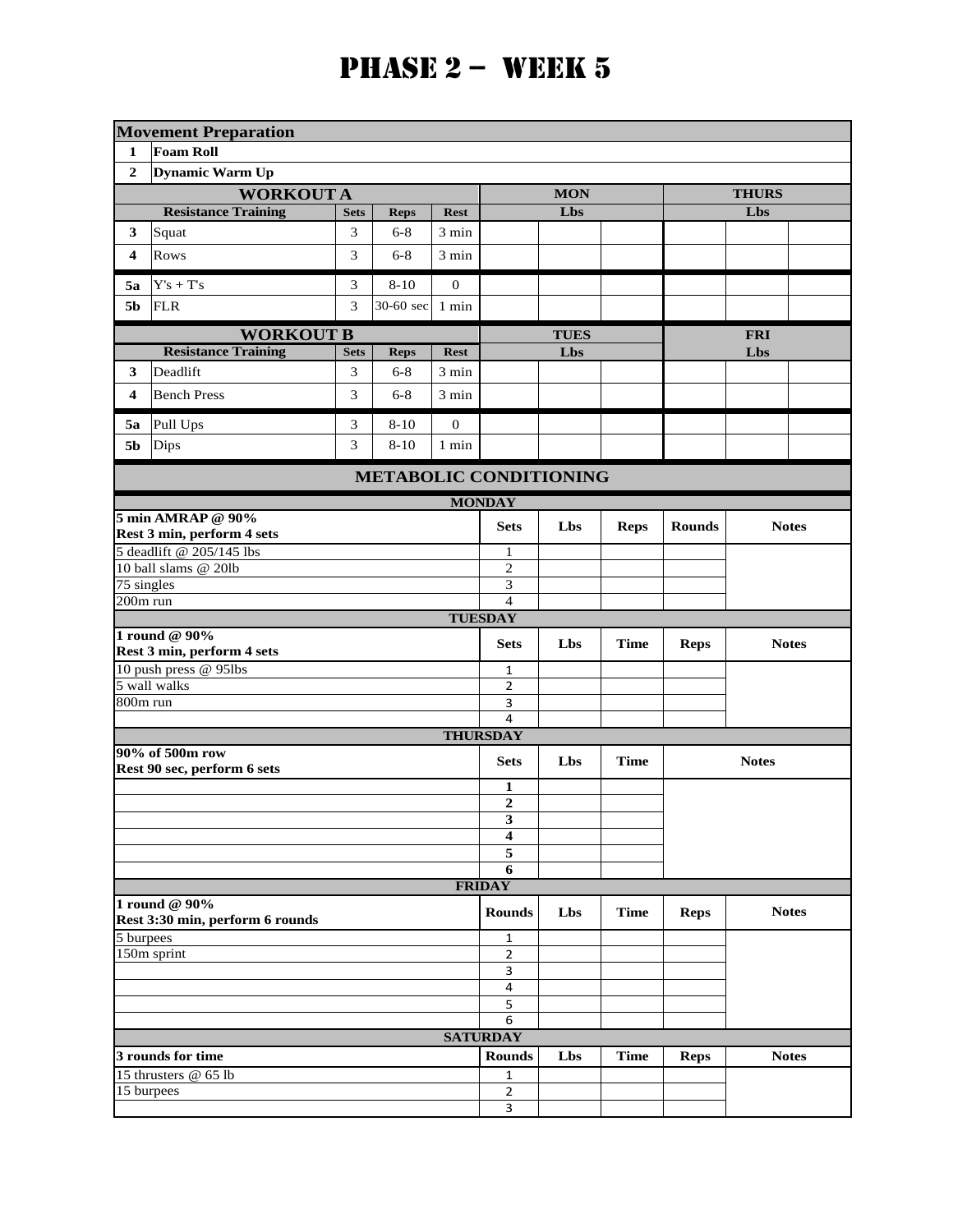|                        | <b>Movement Preparation</b>                                   |             |                     |                  |                              |             |             |               |              |  |
|------------------------|---------------------------------------------------------------|-------------|---------------------|------------------|------------------------------|-------------|-------------|---------------|--------------|--|
| 1                      | <b>Foam Roll</b>                                              |             |                     |                  |                              |             |             |               |              |  |
| $\boldsymbol{2}$       | Dynamic Warm Up                                               |             |                     |                  |                              |             |             |               |              |  |
|                        | <b>WORKOUTA</b>                                               |             |                     |                  |                              | <b>MON</b>  |             |               | <b>THURS</b> |  |
|                        | <b>Resistance Training</b>                                    | <b>Sets</b> | <b>Reps</b>         | <b>Rest</b>      |                              | Lbs         |             |               | Lbs          |  |
| 3                      | Squat                                                         | 3           | $6 - 8$             | $3 \text{ min}$  |                              |             |             |               |              |  |
| 4                      | Rows                                                          | 3           | $6 - 8$             | 3 min            |                              |             |             |               |              |  |
| 5a                     | $\mathbf{Y}^{\prime}\mathbf{s}+\mathbf{T}^{\prime}\mathbf{s}$ | 3           | $8 - 10$            | $\theta$         |                              |             |             |               |              |  |
| 5 <sub>b</sub>         | <b>FLR</b>                                                    | 3           | 30-60 sec           | 1 min            |                              |             |             |               |              |  |
|                        | <b>WORKOUTB</b>                                               |             |                     |                  |                              | <b>TUES</b> |             | <b>FRI</b>    |              |  |
|                        | <b>Resistance Training</b>                                    | <b>Sets</b> | <b>Reps</b>         | <b>Rest</b>      |                              | Lbs         |             |               | Lbs          |  |
| 3                      | Deadlift                                                      | 3           | $6 - 8$             | 3 min            |                              |             |             |               |              |  |
| 4                      | <b>Bench Press</b>                                            | 3           | $6 - 8$             | 3 min            |                              |             |             |               |              |  |
| 5a                     | Pull Ups                                                      | 3           | $8 - 10$            | $\boldsymbol{0}$ |                              |             |             |               |              |  |
| 5b                     | <b>Dips</b>                                                   | 3           | $8 - 10$            | $1$ min          |                              |             |             |               |              |  |
|                        | METABOLIC CONDITIONING                                        |             |                     |                  |                              |             |             |               |              |  |
|                        |                                                               |             |                     |                  | <b>MONDAY</b>                |             |             |               |              |  |
|                        | 5 min AMRAP @ 90%<br>Rest 3 min, perform 4 sets               |             |                     |                  | <b>Sets</b>                  | Lbs         | <b>Reps</b> | <b>Rounds</b> | <b>Notes</b> |  |
|                        | 5 deadlift @ 205/145 lbs                                      |             |                     |                  | $\mathbf{1}$                 |             |             |               |              |  |
|                        | 10 ball slams @ 20lb                                          |             |                     |                  | $\overline{2}$               |             |             |               |              |  |
| 75 singles<br>200m run |                                                               |             | 3<br>$\overline{4}$ |                  |                              |             |             |               |              |  |
|                        | <b>TUESDAY</b>                                                |             |                     |                  |                              |             |             |               |              |  |
|                        | $1$ round $@90\%$<br>Rest 3 min, perform 4 sets               |             |                     |                  | <b>Sets</b>                  | Lbs         | <b>Time</b> | <b>Reps</b>   | <b>Notes</b> |  |
|                        | 10 push press @ 95lbs                                         |             |                     |                  | 1                            |             |             |               |              |  |
|                        | 5 wall walks                                                  |             |                     |                  | $\overline{2}$               |             |             |               |              |  |
| 800m run               |                                                               |             |                     |                  | 3<br>4                       |             |             |               |              |  |
|                        |                                                               |             |                     |                  | <b>THURSDAY</b>              |             |             |               |              |  |
|                        | 90% of 500m row<br>Rest 90 sec, perform 6 sets                |             |                     |                  | <b>Sets</b>                  | Lbs         | <b>Time</b> |               | <b>Notes</b> |  |
|                        |                                                               |             |                     |                  | 1                            |             |             |               |              |  |
|                        |                                                               |             |                     |                  | $\boldsymbol{2}$             |             |             |               |              |  |
|                        |                                                               |             |                     |                  | $\mathbf{3}$                 |             |             |               |              |  |
|                        |                                                               |             |                     |                  | 4<br>5                       |             |             |               |              |  |
|                        |                                                               |             |                     |                  | 6                            |             |             |               |              |  |
|                        |                                                               |             |                     |                  | <b>FRIDAY</b>                |             |             |               |              |  |
|                        | 1 round @ 90%<br>Rest 3:30 min, perform 6 rounds              |             |                     |                  | <b>Rounds</b>                | Lbs         | <b>Time</b> | <b>Reps</b>   | <b>Notes</b> |  |
| 5 burpees              |                                                               |             |                     |                  | $\mathbf{1}$                 |             |             |               |              |  |
|                        | 150m sprint                                                   |             | $\mathbf 2$         |                  |                              |             |             |               |              |  |
|                        |                                                               |             |                     |                  | 3<br>$\overline{\mathbf{4}}$ |             |             |               |              |  |
|                        |                                                               |             |                     |                  | 5                            |             |             |               |              |  |
|                        |                                                               |             |                     |                  | 6                            |             |             |               |              |  |
|                        |                                                               |             |                     |                  | <b>SATURDAY</b>              |             |             |               |              |  |
|                        | 3 rounds for time                                             |             |                     |                  | <b>Rounds</b>                | Lbs         | <b>Time</b> | <b>Reps</b>   | <b>Notes</b> |  |
|                        | 15 thrusters @ 65 lb                                          |             |                     |                  | $\mathbf{1}$<br>$\mathbf 2$  |             |             |               |              |  |
|                        | 15 burpees                                                    |             |                     |                  |                              |             |             |               |              |  |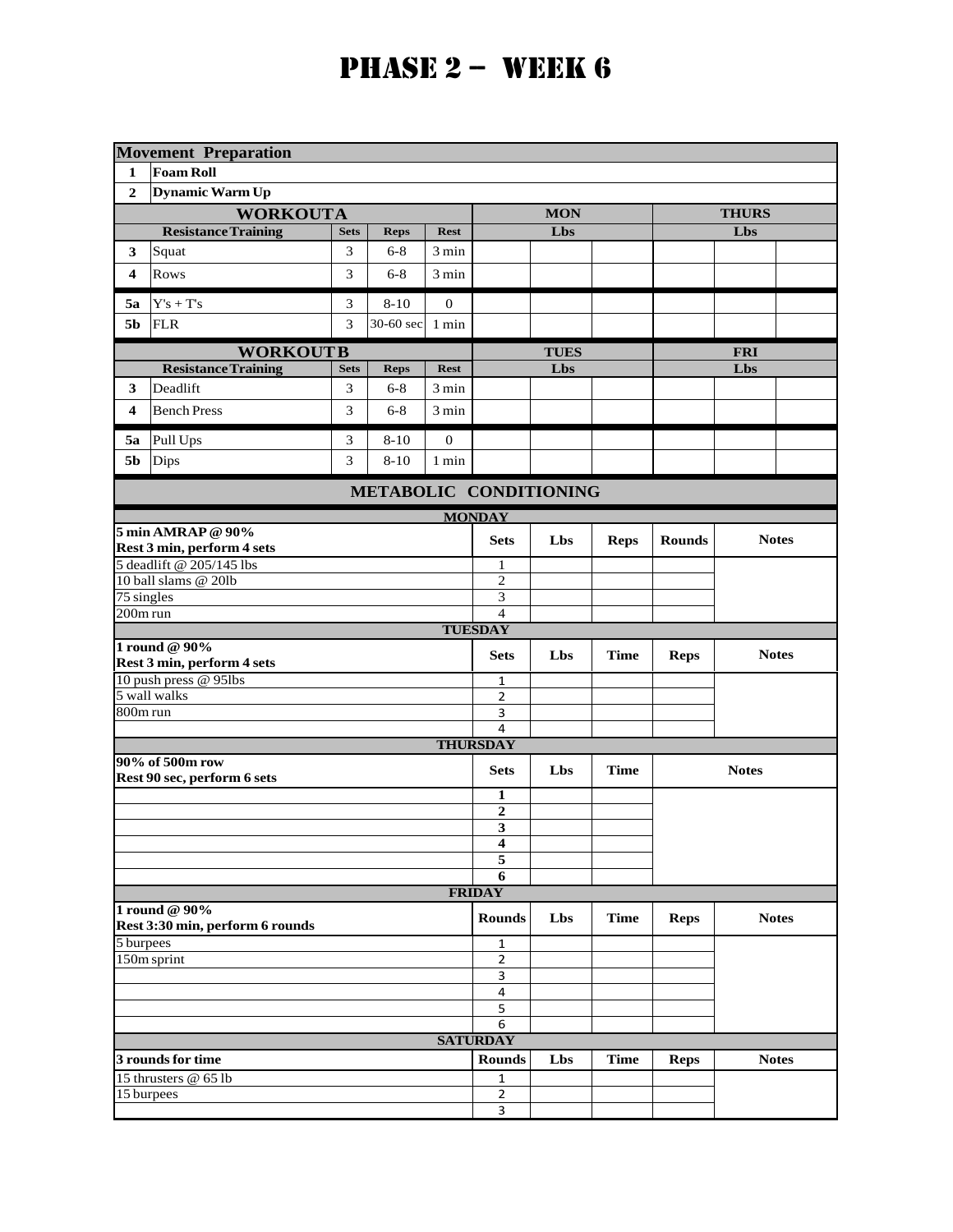|                         | <b>Movement Preparation</b>                                   |             |                |                  |                         |                               |             |               |              |              |  |
|-------------------------|---------------------------------------------------------------|-------------|----------------|------------------|-------------------------|-------------------------------|-------------|---------------|--------------|--------------|--|
| 1                       | <b>Foam Roll</b>                                              |             |                |                  |                         |                               |             |               |              |              |  |
| $\overline{2}$          | Dynamic Warm Up                                               |             |                |                  |                         |                               |             |               |              |              |  |
|                         | <b>WORKOUT A</b>                                              |             |                |                  |                         | <b>MON</b>                    |             |               | <b>THURS</b> |              |  |
|                         | <b>Resistance Training</b>                                    | <b>Sets</b> | <b>Reps</b>    | <b>Rest</b>      |                         | Lbs                           |             |               | Lbs          |              |  |
| 3                       | Squat                                                         | 3           | $6 - 8$        | 3 min            |                         |                               |             |               |              |              |  |
| $\overline{\mathbf{4}}$ | <b>Rows</b>                                                   | 3           | $6 - 8$        | 3 min            |                         |                               |             |               |              |              |  |
| 5а                      | $\mathbf{Y}^{\prime}\mathbf{s}+\mathbf{T}^{\prime}\mathbf{s}$ | 3           | $8 - 10$       | $\mathbf{0}$     |                         |                               |             |               |              |              |  |
| 5 <sub>b</sub>          | <b>FLR</b>                                                    | 3           | 30-60 sec      | 1 min            |                         |                               |             |               |              |              |  |
|                         | <b>WORKOUT B</b>                                              |             |                |                  |                         | <b>TUES</b>                   |             | <b>FRI</b>    |              |              |  |
|                         | <b>Resistance Training</b>                                    | <b>Sets</b> | <b>Reps</b>    | <b>Rest</b>      |                         | Lbs                           |             |               | Lbs          |              |  |
| 3                       | Deadlift                                                      | 3           | $6 - 8$        | 3 min            |                         |                               |             |               |              |              |  |
| 4                       | <b>Bench Press</b>                                            | 3           | $6 - 8$        | 3 min            |                         |                               |             |               |              |              |  |
| 5a                      | Pull Ups                                                      | 3           | $8 - 10$       | $\boldsymbol{0}$ |                         |                               |             |               |              |              |  |
| 5 <sub>b</sub>          | Dips                                                          | 3           | $8 - 10$       | 1 min            |                         |                               |             |               |              |              |  |
|                         |                                                               |             |                |                  |                         | <b>METABOLIC CONDITIONING</b> |             |               |              |              |  |
|                         |                                                               |             |                |                  | <b>MONDAY</b>           |                               |             |               |              |              |  |
|                         | 5 min AMRAP @ 90%                                             |             |                |                  | <b>Sets</b>             | Lbs                           | <b>Reps</b> | <b>Rounds</b> |              | <b>Notes</b> |  |
|                         | Rest 3 min, perform 4 sets<br>5 deadlift @ 205/145 lbs        |             | $\mathbf{1}$   |                  |                         |                               |             |               |              |              |  |
|                         | 10 ball slams @ 20lb                                          |             | $\overline{c}$ |                  |                         |                               |             |               |              |              |  |
| $75$ singles            |                                                               |             | 3              |                  |                         |                               |             |               |              |              |  |
| 200m run                |                                                               |             |                |                  | $\overline{4}$          |                               |             |               |              |              |  |
|                         |                                                               |             |                |                  | <b>TUESDAY</b>          |                               |             |               |              |              |  |
|                         | 1 round $@90\%$<br>Rest 3 min, perform 4 sets                 |             |                |                  | <b>Sets</b>             | Lbs                           | <b>Time</b> | <b>Reps</b>   |              | <b>Notes</b> |  |
|                         | 10 push press @ 95lbs                                         |             |                |                  | 1                       |                               |             |               |              |              |  |
|                         | 5 wall walks                                                  |             |                |                  | $\overline{2}$          |                               |             |               |              |              |  |
| 800m run                |                                                               |             |                |                  | 3<br>$\overline{4}$     |                               |             |               |              |              |  |
|                         |                                                               |             |                |                  | <b>THURSDAY</b>         |                               |             |               |              |              |  |
|                         | 90% of 500m row<br>Rest 90 sec, perform 6 sets                |             |                |                  | <b>Sets</b>             | Lbs                           | <b>Time</b> |               | <b>Notes</b> |              |  |
|                         |                                                               |             |                |                  | 1                       |                               |             |               |              |              |  |
|                         |                                                               |             |                |                  | $\boldsymbol{2}$        |                               |             |               |              |              |  |
|                         |                                                               |             |                |                  | $\overline{\mathbf{3}}$ |                               |             |               |              |              |  |
|                         |                                                               |             |                |                  | 4<br>5                  |                               |             |               |              |              |  |
|                         |                                                               |             |                |                  | 6                       |                               |             |               |              |              |  |
|                         |                                                               |             |                |                  | <b>FRIDAY</b>           |                               |             |               |              |              |  |
|                         | 1 round @ 90%<br>Rest 3:30 min, perform 6 rounds              |             |                |                  | <b>Rounds</b>           | Lbs                           | <b>Time</b> | <b>Reps</b>   |              | <b>Notes</b> |  |
| 5 burpees               |                                                               |             | 1              |                  |                         |                               |             |               |              |              |  |
|                         | 150m sprint                                                   |             | $\overline{2}$ |                  |                         |                               |             |               |              |              |  |
|                         |                                                               |             |                |                  | 3<br>4                  |                               |             |               |              |              |  |
|                         |                                                               |             |                |                  | 5                       |                               |             |               |              |              |  |
|                         |                                                               |             |                |                  | 6                       |                               |             |               |              |              |  |
|                         |                                                               |             |                |                  | <b>SATURDAY</b>         |                               |             |               |              |              |  |
|                         | 3 rounds for time                                             |             |                |                  | <b>Rounds</b>           | Lbs                           | <b>Time</b> | <b>Reps</b>   |              | <b>Notes</b> |  |
|                         | 15 thrusters @ 65 lb                                          |             |                |                  | 1<br>$\overline{2}$     |                               |             |               |              |              |  |
|                         | 15 burpees                                                    |             |                |                  |                         |                               |             |               |              |              |  |
|                         |                                                               |             |                |                  | 3                       |                               |             |               |              |              |  |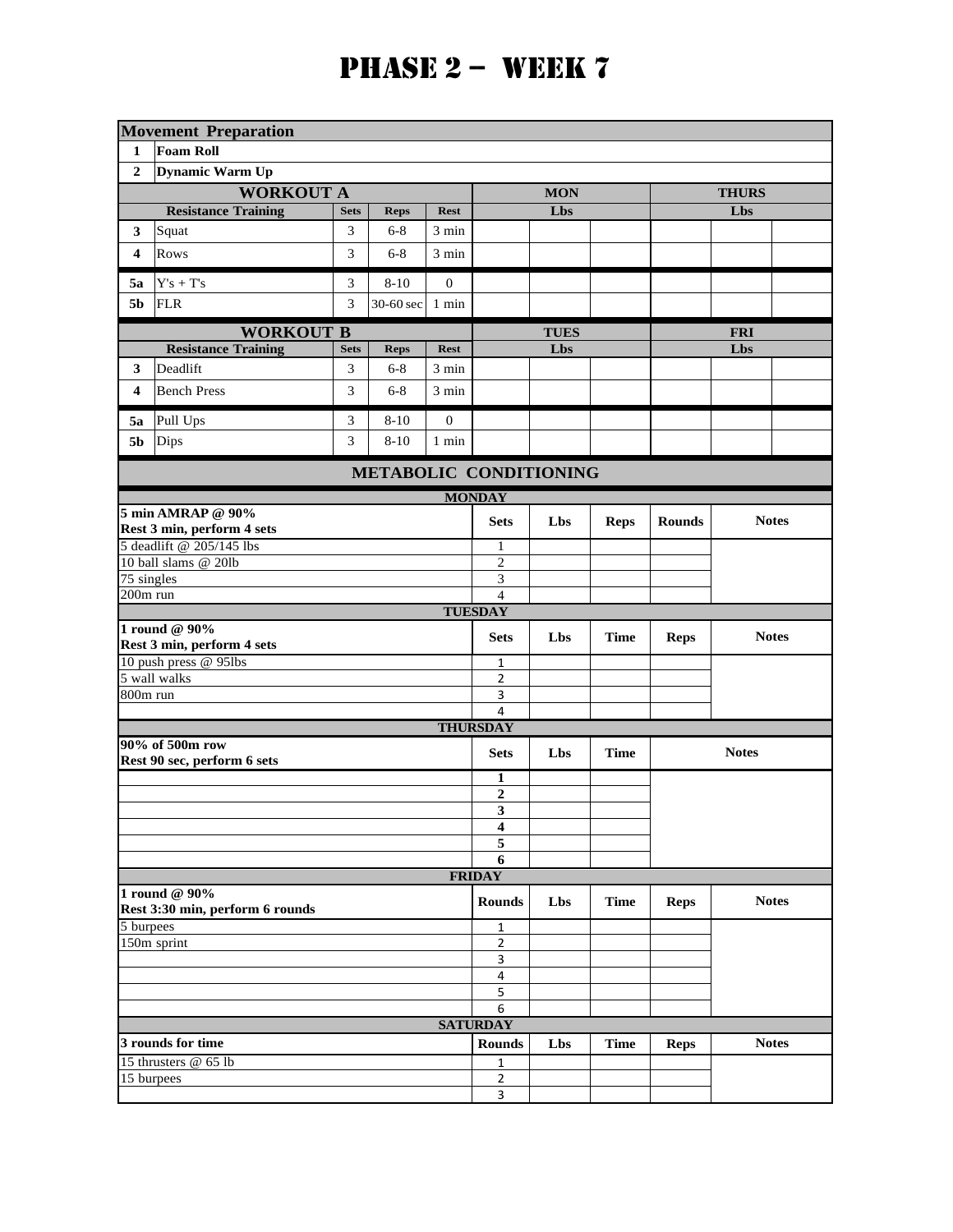|                  | <b>Movement Preparation</b>                                   |             |                         |                     |                     |             |             |               |              |  |
|------------------|---------------------------------------------------------------|-------------|-------------------------|---------------------|---------------------|-------------|-------------|---------------|--------------|--|
| 1                | <b>Foam Roll</b>                                              |             |                         |                     |                     |             |             |               |              |  |
| $\boldsymbol{2}$ | <b>Dynamic Warm Up</b>                                        |             |                         |                     |                     |             |             |               |              |  |
|                  | <b>WORKOUTA</b>                                               |             |                         |                     |                     | <b>MON</b>  |             |               | <b>THURS</b> |  |
|                  | <b>Resistance Training</b>                                    | <b>Sets</b> | <b>Reps</b>             | <b>Rest</b>         |                     | Lbs         |             |               | Lbs          |  |
| 3                | Squat                                                         | 3           | $6 - 8$                 | $3\,\mathrm{min}$   |                     |             |             |               |              |  |
| 4                | Rows                                                          | 3           | $6 - 8$                 | 3 min               |                     |             |             |               |              |  |
| 5а               | $\mathbf{Y}^{\prime}\mathbf{s}+\mathbf{T}^{\prime}\mathbf{s}$ | 3           | $8 - 10$                | $\mathbf{0}$        |                     |             |             |               |              |  |
| 5 <sub>b</sub>   | <b>FLR</b>                                                    | 3           | 30-60 sec               | $1 \ \mathrm{min}$  |                     |             |             |               |              |  |
|                  | <b>WORKOUTB</b>                                               |             |                         |                     |                     | <b>TUES</b> |             |               | <b>FRI</b>   |  |
|                  | <b>Resistance Training</b>                                    | <b>Sets</b> | <b>Reps</b>             | <b>Rest</b>         |                     | Lbs         |             |               | Lbs          |  |
| 3                | Deadlift                                                      | 3           | $6 - 8$                 | 3 min               |                     |             |             |               |              |  |
| 4                | <b>Bench Press</b>                                            | 3           | $6 - 8$                 | 3 min               |                     |             |             |               |              |  |
| 5а               | Pull Ups                                                      | 3           | $8 - 10$                | $\overline{0}$      |                     |             |             |               |              |  |
| 5b               | Dips                                                          | 3           | $8 - 10$                | 1 min               |                     |             |             |               |              |  |
|                  | METABOLIC CONDITIONING                                        |             |                         |                     |                     |             |             |               |              |  |
| <b>MONDAY</b>    |                                                               |             |                         |                     |                     |             |             |               |              |  |
|                  | 5 min AMRAP @ 90%                                             |             |                         |                     | <b>Sets</b>         | Lbs         | <b>Reps</b> | <b>Rounds</b> | <b>Notes</b> |  |
|                  | Rest 3 min, perform 4 sets                                    |             |                         |                     |                     |             |             |               |              |  |
|                  | 5 deadlift @ 205/145 lbs<br>10 ball slams @ 20lb              |             |                         | 1<br>$\overline{2}$ |                     |             |             |               |              |  |
| 75 singles       |                                                               |             | $\overline{\mathbf{3}}$ |                     |                     |             |             |               |              |  |
| 200m run         |                                                               |             | $\overline{4}$          |                     |                     |             |             |               |              |  |
|                  |                                                               |             |                         |                     | <b>TUESDAY</b>      |             |             |               |              |  |
|                  | 1 round @ 90%<br>Rest 3 min, perform 4 sets                   |             |                         |                     | <b>Sets</b>         | Lbs         | <b>Time</b> | <b>Reps</b>   | <b>Notes</b> |  |
|                  | 10 push press @ 95lbs                                         |             |                         |                     | $\mathbf{1}$        |             |             |               |              |  |
|                  | 5 wall walks                                                  |             |                         |                     | 2                   |             |             |               |              |  |
| 800m run         |                                                               |             |                         |                     | 3<br>$\overline{4}$ |             |             |               |              |  |
|                  |                                                               |             |                         |                     | <b>THURSDAY</b>     |             |             |               |              |  |
|                  | 90% of 500m row<br>Rest 90 sec, perform 6 sets                |             |                         |                     | <b>Sets</b>         | Lbs         | <b>Time</b> |               | <b>Notes</b> |  |
|                  |                                                               |             |                         |                     | $\mathbf{1}$        |             |             |               |              |  |
|                  |                                                               |             |                         |                     | $\overline{2}$      |             |             |               |              |  |
|                  |                                                               |             |                         |                     | 3                   |             |             |               |              |  |
|                  |                                                               |             |                         |                     | 4<br>5              |             |             |               |              |  |
|                  |                                                               |             |                         |                     | 6                   |             |             |               |              |  |
|                  |                                                               |             |                         |                     | <b>FRIDAY</b>       |             |             |               |              |  |
|                  | 1 round @ 90%<br>Rest 3:30 min, perform 6 rounds              |             |                         |                     | <b>Rounds</b>       | Lbs         | <b>Time</b> | <b>Reps</b>   | <b>Notes</b> |  |
| 5 burpees        |                                                               |             |                         |                     | $\mathbf{1}$        |             |             |               |              |  |
|                  | $150m$ sprint                                                 |             |                         |                     | $\mathbf{2}$        |             |             |               |              |  |
|                  |                                                               |             |                         |                     | 3                   |             |             |               |              |  |
|                  |                                                               |             |                         |                     | $\overline{4}$<br>5 |             |             |               |              |  |
|                  |                                                               |             |                         |                     | 6                   |             |             |               |              |  |
|                  |                                                               |             |                         |                     | <b>SATURDAY</b>     |             |             |               |              |  |
|                  | 3 rounds for time                                             |             |                         |                     | <b>Rounds</b>       | Lbs         | <b>Time</b> | <b>Reps</b>   | <b>Notes</b> |  |
|                  | 15 thrusters $@$ 65 lb                                        |             |                         |                     | 1                   |             |             |               |              |  |
| 15 burpees       |                                                               |             | $\mathbf 2$             |                     |                     |             |             |               |              |  |
|                  |                                                               |             |                         |                     | $\overline{3}$      |             |             |               |              |  |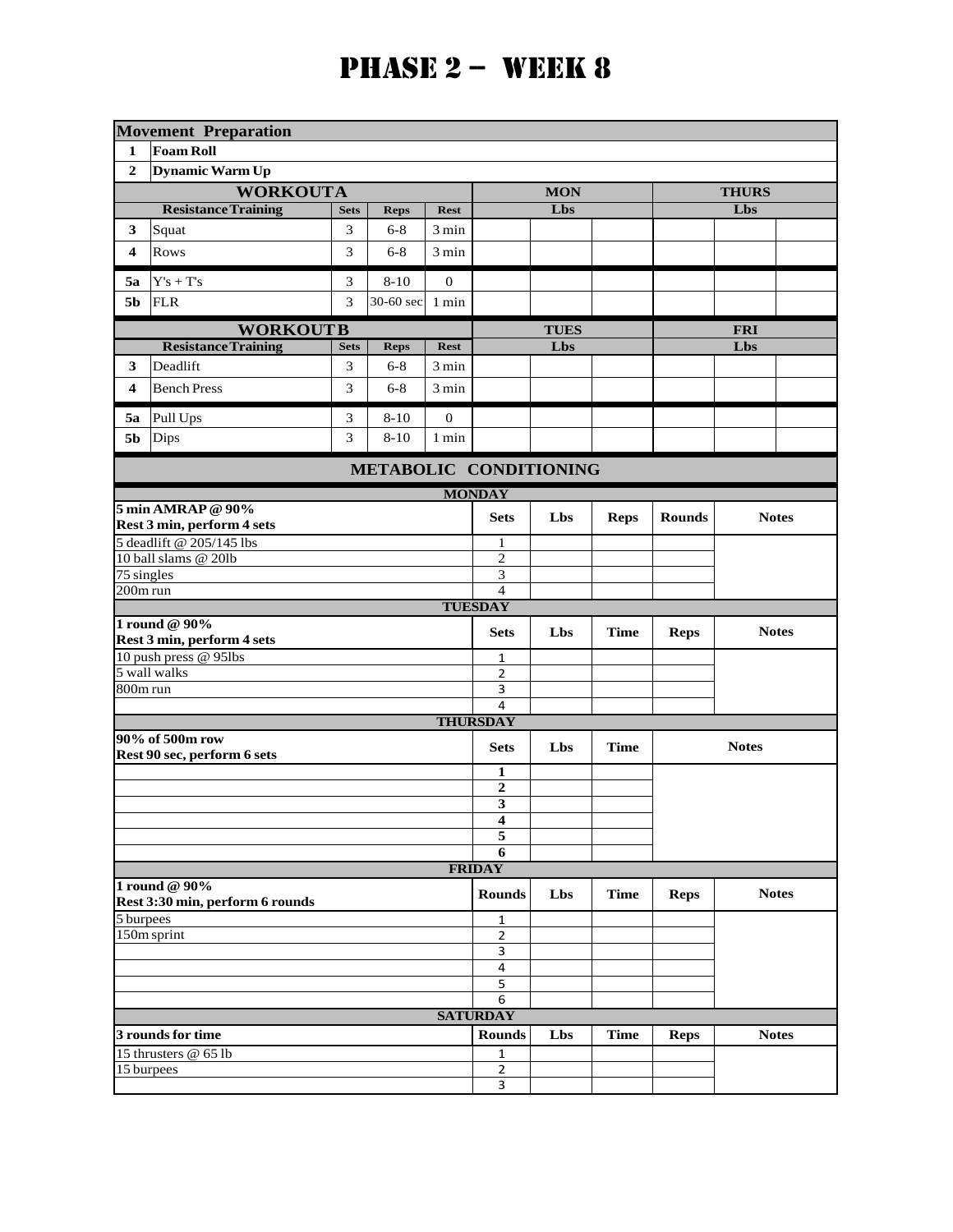### **PHASE**  $3 - WEEK<sub>9</sub>$

|                         | <b>Movement Preparation</b>                            |                |                               |              |                         |     |                 |                 |  |                 |  |
|-------------------------|--------------------------------------------------------|----------------|-------------------------------|--------------|-------------------------|-----|-----------------|-----------------|--|-----------------|--|
| 1                       | <b>Foam Roll</b>                                       |                |                               |              |                         |     |                 |                 |  |                 |  |
| $\overline{2}$          | <b>Dynamic Warm Up</b>                                 |                |                               |              |                         |     |                 |                 |  |                 |  |
|                         | <b>WORKOUTA</b>                                        |                |                               |              |                         |     | <b>MON</b>      |                 |  | <b>THURS</b>    |  |
|                         | <b>Resistance Training</b>                             | <b>Sets</b>    | <b>Reps</b>                   | <b>Rest</b>  |                         |     | <b>Lbs/Reps</b> |                 |  | <b>Lbs/Reps</b> |  |
| 3                       | Squat                                                  | $\overline{4}$ | $4 - 6$                       | $3-4$ min    |                         |     |                 |                 |  |                 |  |
| $\overline{\mathbf{4}}$ | Rows                                                   | $\overline{4}$ | $4 - 6$                       | 3-4 min      |                         |     |                 |                 |  |                 |  |
| 5a                      | Split Squat                                            | 3              | 12-24 ea                      | $\mathbf 0$  |                         |     |                 |                 |  |                 |  |
| 5b                      | Push ups                                               | 3              | $12 - 15$                     | 1 min        |                         |     |                 |                 |  |                 |  |
|                         | <b>WORKOUT B</b>                                       |                |                               |              |                         |     | <b>TUES</b>     |                 |  | <b>FRI</b>      |  |
|                         | <b>Resistance Training</b>                             | <b>Sets</b>    | <b>Reps</b>                   | <b>Rest</b>  |                         |     | Lbs/Reps        |                 |  | <b>Lbs/Reps</b> |  |
| 3                       | Deadlifts                                              | $\overline{4}$ | $4 - 6$                       | 3-4 min      |                         |     |                 |                 |  |                 |  |
| 4                       | <b>Overhead Press</b>                                  | $\overline{4}$ | $4 - 6$                       | 3-4 min      |                         |     |                 |                 |  |                 |  |
| 5а                      | Dips                                                   | $\overline{4}$ | $12 - 15$                     | $\mathbf{0}$ |                         |     |                 |                 |  |                 |  |
| 5b                      | Pull ups                                               | $\overline{4}$ | $8 - 10$                      | $\mathbf{0}$ |                         |     |                 |                 |  |                 |  |
|                         |                                                        |                | <b>METABOLIC CONDITIONING</b> |              |                         |     |                 |                 |  |                 |  |
|                         |                                                        |                |                               |              | <b>MONDAY</b>           |     |                 |                 |  |                 |  |
|                         | 10 minutes AMRAP @ 90%<br>Rest 5 min, perform 3 sets   |                |                               |              | <b>Sets</b>             | Lbs | <b>Time</b>     | <b>Rounds</b>   |  | <b>Notes</b>    |  |
| 5 push ups              | 10 goblet squats @ 35 lbs                              |                | $\mathbf{1}$                  |              |                         |     |                 |                 |  |                 |  |
| 5 pull ups              |                                                        |                |                               |              | 2                       |     |                 |                 |  |                 |  |
|                         | 150 singles                                            |                |                               |              |                         |     |                 |                 |  |                 |  |
|                         |                                                        |                |                               |              | 3                       |     |                 |                 |  |                 |  |
| <b>TUESDAY</b>          |                                                        |                |                               |              |                         |     |                 |                 |  |                 |  |
|                         | 80m sprint at 90-100%<br>Rest 2:30 min, perform 6 sets |                |                               |              | <b>Sets</b>             | Lbs | <b>Time</b>     | %Effort         |  | <b>Notes</b>    |  |
|                         |                                                        |                |                               |              | $\mathbf{1}$            |     |                 |                 |  |                 |  |
|                         |                                                        |                |                               |              | 2<br>3                  |     |                 |                 |  |                 |  |
|                         |                                                        |                |                               |              | 4                       |     |                 |                 |  |                 |  |
|                         |                                                        |                |                               |              | 5                       |     |                 |                 |  |                 |  |
|                         |                                                        |                |                               |              | 6<br><b>THURSDAY</b>    |     |                 |                 |  |                 |  |
|                         | 1 set @ 90%                                            |                |                               |              | <b>Sets</b>             | Lbs | <b>Time</b>     | <b>Reps</b>     |  | <b>Reps</b>     |  |
| $400m$ run              | Rest 3 min, perform 4 sets                             |                |                               |              | 1                       |     |                 |                 |  |                 |  |
| 10 dips                 |                                                        |                |                               |              | $\overline{2}$          |     |                 |                 |  |                 |  |
|                         | 10 jumping squats<br>10 wall walks                     |                |                               |              | 3<br>4                  |     |                 |                 |  |                 |  |
| 400m run                |                                                        |                |                               |              |                         |     |                 |                 |  |                 |  |
|                         |                                                        |                |                               |              | <b>FRIDAY</b>           |     |                 |                 |  |                 |  |
|                         | 90% of 500m row<br>90 sec, perform 6 sets              |                |                               | <b>Rest</b>  | <b>Sets</b>             | Lbs | Time            | <b>Distance</b> |  | <b>Notes</b>    |  |
|                         |                                                        |                |                               |              | 1                       |     |                 |                 |  |                 |  |
|                         |                                                        |                |                               |              | 2<br>3                  |     |                 |                 |  |                 |  |
|                         |                                                        |                |                               |              | $\overline{\mathbf{4}}$ |     |                 |                 |  |                 |  |
|                         |                                                        |                |                               |              | 5                       |     |                 |                 |  |                 |  |
|                         |                                                        |                |                               |              | 6                       |     |                 |                 |  |                 |  |
| For time                |                                                        |                | <b>SATURDAY</b><br>Rounds     |              |                         |     |                 |                 |  |                 |  |
|                         | 10 pull ups                                            |                |                               |              |                         | Lbs | <b>Time</b>     | <b>Reps</b>     |  | <b>Notes</b>    |  |
|                         | 20 push ups                                            |                |                               |              |                         |     |                 |                 |  |                 |  |
|                         | 30 KB swings @ 53 lb                                   |                |                               |              |                         |     |                 |                 |  |                 |  |
| 40 squats               |                                                        |                |                               |              |                         |     |                 |                 |  |                 |  |
| 50 burpees<br>40 squats |                                                        |                |                               |              |                         |     |                 |                 |  |                 |  |
|                         | 30 KB swings @ 53 lb                                   |                |                               |              |                         |     |                 |                 |  |                 |  |
|                         | 20 push ups                                            |                |                               |              |                         |     |                 |                 |  |                 |  |
|                         | 10 pull ups                                            |                |                               |              |                         |     |                 |                 |  |                 |  |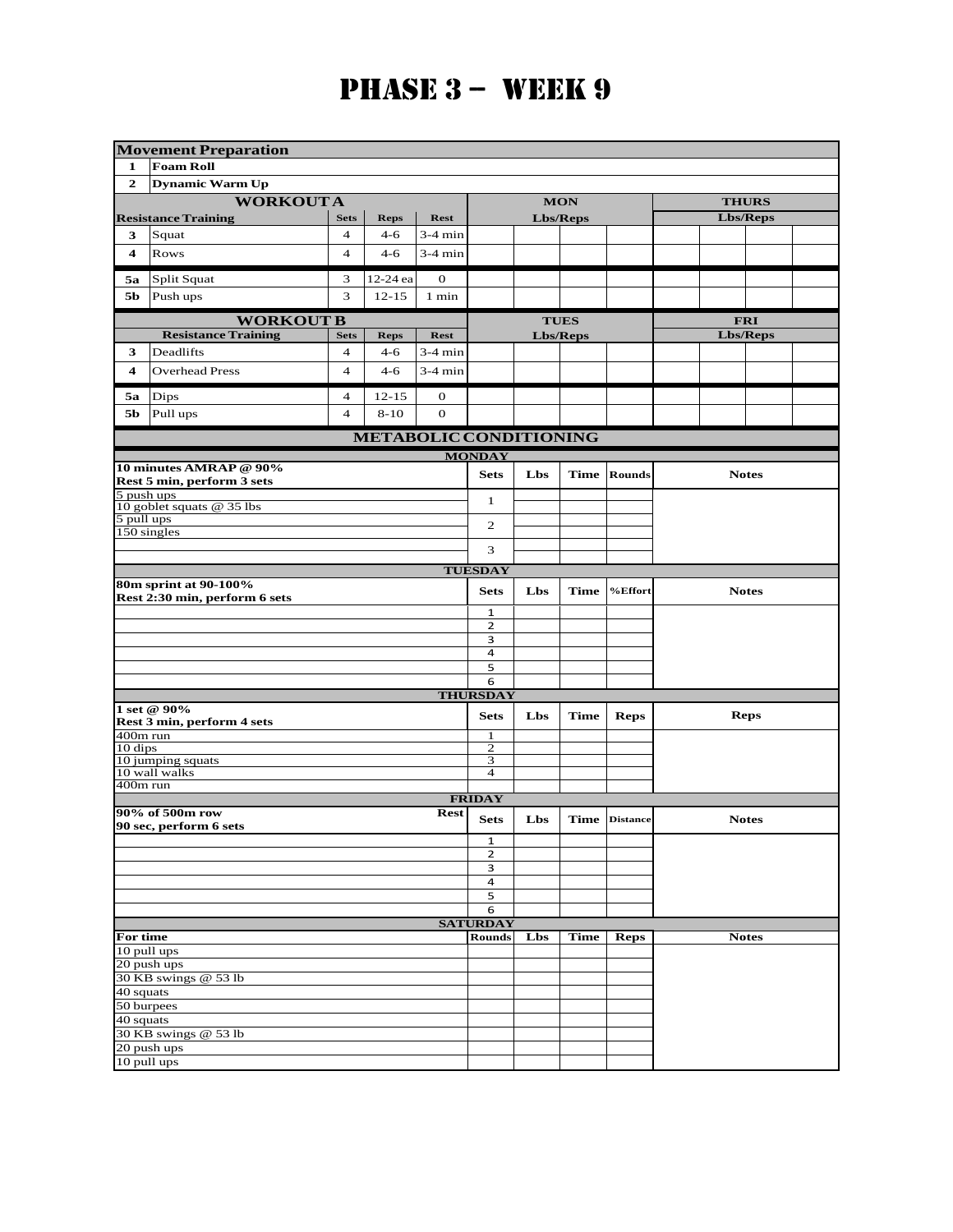|                                                        | <b>Movement Preparation</b>            |                |                               |              |                         |             |               |               |              |             |  |
|--------------------------------------------------------|----------------------------------------|----------------|-------------------------------|--------------|-------------------------|-------------|---------------|---------------|--------------|-------------|--|
| 1                                                      | <b>Foam Roll</b>                       |                |                               |              |                         |             |               |               |              |             |  |
| $\mathbf{2}$                                           | Dynamic Warm Up                        |                |                               |              |                         |             |               |               |              |             |  |
|                                                        | <b>WORKOUTA</b>                        |                |                               |              |                         | <b>MON</b>  |               | <b>THURS</b>  |              |             |  |
|                                                        | <b>Resistance Training</b>             | <b>Sets</b>    | <b>Reps</b>                   | <b>Rest</b>  |                         |             | Lbs/Reps      |               | Lbs/Reps     |             |  |
| 3                                                      | Squat                                  | $\overline{4}$ | $4 - 6$                       | $3-4$ min    |                         |             |               |               |              |             |  |
| 4                                                      | Rows                                   | $\overline{4}$ | $4 - 6$                       | $3-4$ min    |                         |             |               |               |              |             |  |
|                                                        |                                        |                |                               |              |                         |             |               |               |              |             |  |
| 5a                                                     | Split Squat                            | 3              | 12-24 ea                      | $\mathbf{0}$ |                         |             |               |               |              |             |  |
| 5b                                                     | Push ups                               | 3              | $12 - 15$                     | 1 min        |                         |             |               |               |              |             |  |
|                                                        | <b>WORKOUT B</b>                       |                |                               |              |                         |             | <b>TUES</b>   |               | <b>FRI</b>   |             |  |
|                                                        | <b>Resistance Training</b>             | <b>Sets</b>    | <b>Reps</b>                   | <b>Rest</b>  |                         |             | Lbs/Reps      |               | Lbs/Reps     |             |  |
| 3                                                      | Deadlifts                              | $\overline{4}$ | $4 - 6$                       | $3-4$ min    |                         |             |               |               |              |             |  |
| 4                                                      | <b>Overhead Press</b>                  | $\overline{4}$ | $4 - 6$                       | $3-4$ min    |                         |             |               |               |              |             |  |
| 5a                                                     | <b>Dips</b>                            | 4              | $12 - 15$                     | $\bf{0}$     |                         |             |               |               |              |             |  |
| 5b                                                     | Pull ups                               | $\overline{4}$ | $8 - 10$                      | $\mathbf{0}$ |                         |             |               |               |              |             |  |
|                                                        |                                        |                | <b>METABOLIC CONDITIONING</b> |              |                         |             |               |               |              |             |  |
|                                                        |                                        |                |                               |              | <b>MONDAY</b>           |             |               |               |              |             |  |
|                                                        | 10 minutes AMRAP @ 90%                 |                |                               |              | <b>Sets</b>             | Lbs         | <b>Time</b>   | <b>Rounds</b> | <b>Notes</b> |             |  |
|                                                        | Rest 5 min, perform 3 sets             |                |                               |              |                         |             |               |               |              |             |  |
| 5 push ups                                             | 10 goblet squats $@$ 35 lbs            |                | $\mathbf{1}$                  |              |                         |             |               |               |              |             |  |
| 5 pull ups                                             |                                        |                | $\mathbf{2}$                  |              |                         |             |               |               |              |             |  |
| $150$ singles                                          |                                        |                |                               |              |                         |             |               |               |              |             |  |
|                                                        |                                        |                | 3                             |              |                         |             |               |               |              |             |  |
|                                                        |                                        |                |                               |              | <b>TUESDAY</b>          |             |               |               |              |             |  |
| 80m sprint at 90-100%<br>Rest 2:30 min, perform 6 sets |                                        |                |                               |              | <b>Sets</b>             | Lbs         | Time          | %Effort       | <b>Notes</b> |             |  |
|                                                        |                                        |                |                               |              | 1                       |             |               |               |              |             |  |
|                                                        |                                        |                |                               |              | 2                       |             |               |               |              |             |  |
|                                                        |                                        |                |                               |              | 3                       |             |               |               |              |             |  |
|                                                        |                                        |                |                               |              | 4                       |             |               |               |              |             |  |
|                                                        |                                        |                |                               |              | 5<br>6                  |             |               |               |              |             |  |
|                                                        |                                        |                |                               |              | <b>THURSDAY</b>         |             |               |               |              |             |  |
|                                                        | 1 set @ 90%                            |                |                               |              | <b>Sets</b>             | Lbs         | <b>Time</b>   | <b>Reps</b>   |              | <b>Reps</b> |  |
|                                                        | Rest 3 min, perform 4 sets<br>400m run |                |                               |              |                         |             |               |               |              |             |  |
| 10 dips                                                |                                        |                |                               |              | 1<br>$\mathbf{2}$       |             |               |               |              |             |  |
|                                                        | 10 jumping squats                      |                |                               |              | 3                       |             |               |               |              |             |  |
|                                                        | 10 wall walks                          |                |                               |              | $\overline{\mathbf{4}}$ |             |               |               |              |             |  |
| 400m run                                               |                                        |                |                               |              | <b>FRIDAY</b>           |             |               |               |              |             |  |
|                                                        | 90% of 500m row                        |                |                               | <b>Rest</b>  |                         |             | Time Distance |               |              |             |  |
|                                                        | 90 sec, perform 6 sets                 |                |                               |              | Sets                    | Lbs         |               |               | <b>Notes</b> |             |  |
|                                                        |                                        |                |                               |              | $\mathbf{1}$            |             |               |               |              |             |  |
|                                                        |                                        |                |                               |              | 2<br>3                  |             |               |               |              |             |  |
|                                                        |                                        |                |                               |              | 4                       |             |               |               |              |             |  |
|                                                        |                                        |                | 5                             |              |                         |             |               |               |              |             |  |
|                                                        |                                        |                | 6                             |              |                         |             |               |               |              |             |  |
|                                                        |                                        |                |                               |              | <b>SATURDAY</b>         |             |               |               |              |             |  |
| For time<br>10 pull ups                                |                                        |                | <b>Rounds</b>                 | Lbs          | <b>Time</b>             | <b>Reps</b> |               | <b>Notes</b>  |              |             |  |
|                                                        | 20 push ups                            |                |                               |              |                         |             |               |               |              |             |  |
|                                                        | 30 KB swings @ 53 lb                   |                |                               |              |                         |             |               |               |              |             |  |
| 40 squats                                              |                                        |                |                               |              |                         |             |               |               |              |             |  |
| 50 burpees                                             |                                        |                |                               |              |                         |             |               |               |              |             |  |
| 40 squats                                              |                                        |                |                               |              |                         |             |               |               |              |             |  |
|                                                        | 30 KB swings @ 53 lb<br>20 push ups    |                |                               |              |                         |             |               |               |              |             |  |
| 10 pull ups                                            |                                        |                |                               |              |                         |             |               |               |              |             |  |
|                                                        |                                        |                |                               |              |                         |             |               |               |              |             |  |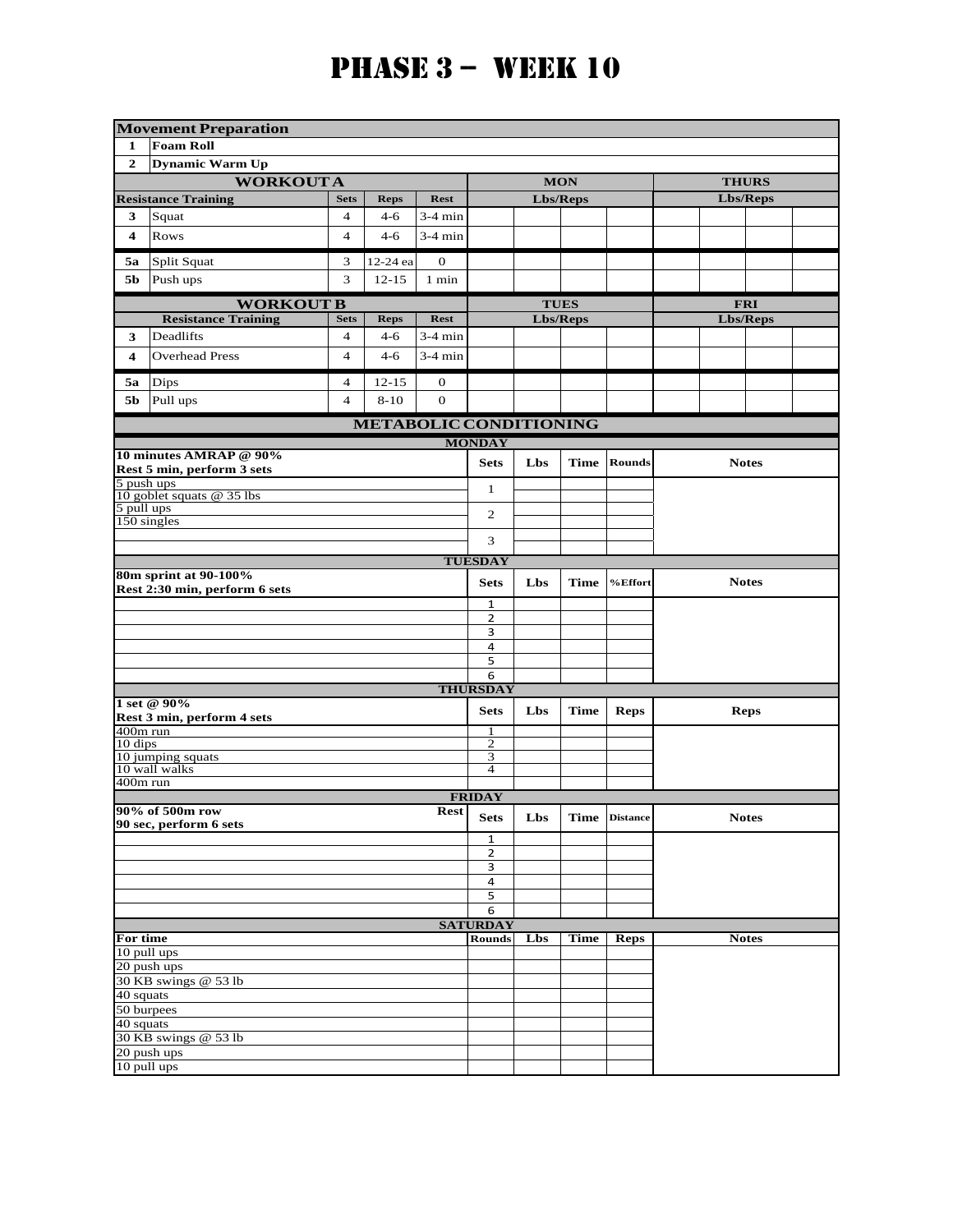|                           | <b>Movement Preparation</b>               |                |                                  |              |                     |             |             |                 |          |              |  |  |  |  |  |
|---------------------------|-------------------------------------------|----------------|----------------------------------|--------------|---------------------|-------------|-------------|-----------------|----------|--------------|--|--|--|--|--|
| 1                         | <b>Foam Roll</b>                          |                |                                  |              |                     |             |             |                 |          |              |  |  |  |  |  |
| $\mathbf{2}$              | <b>Dynamic Warm Up</b>                    |                |                                  |              |                     |             |             |                 |          |              |  |  |  |  |  |
|                           | <b>WORKOUTA</b>                           |                |                                  |              |                     | <b>MON</b>  |             | <b>THURS</b>    |          |              |  |  |  |  |  |
|                           | <b>Resistance Training</b>                | <b>Sets</b>    | <b>Reps</b>                      | <b>Rest</b>  |                     |             | Lbs/Reps    |                 | Lbs/Reps |              |  |  |  |  |  |
| 3                         | Squat                                     | $\overline{4}$ | $4 - 6$                          | $3-4$ min    |                     |             |             |                 |          |              |  |  |  |  |  |
| 4                         | Rows                                      | $\overline{4}$ | $4 - 6$                          | $3-4$ min    |                     |             |             |                 |          |              |  |  |  |  |  |
| 5a                        | Split Squat                               | 3              | 12-24 ea                         | $\mathbf{0}$ |                     |             |             |                 |          |              |  |  |  |  |  |
| 5b                        | Push ups                                  | 3              | $12 - 15$                        | 1 min        |                     |             |             |                 |          |              |  |  |  |  |  |
|                           | <b>WORKOUT B</b>                          |                |                                  |              |                     | <b>TUES</b> |             |                 |          | <b>FRI</b>   |  |  |  |  |  |
|                           | <b>Resistance Training</b>                | <b>Sets</b>    | <b>Reps</b>                      | <b>Rest</b>  |                     | Lbs/Reps    |             |                 |          | Lbs/Reps     |  |  |  |  |  |
| 3                         | Deadlifts                                 | $\overline{4}$ | 4-6                              | $3-4$ min    |                     |             |             |                 |          |              |  |  |  |  |  |
| 4                         | Overhead Press                            | $\overline{4}$ | $4 - 6$                          | $3-4$ min    |                     |             |             |                 |          |              |  |  |  |  |  |
| 5a                        | Dips                                      | 4              | $12 - 15$                        | $\mathbf{0}$ |                     |             |             |                 |          |              |  |  |  |  |  |
| 5b                        | Pull ups                                  | $\overline{4}$ | $8 - 10$                         | $\mathbf{0}$ |                     |             |             |                 |          |              |  |  |  |  |  |
|                           |                                           |                | <b>METABOLIC CONDITIONING</b>    |              |                     |             |             |                 |          |              |  |  |  |  |  |
|                           |                                           |                |                                  |              | <b>MONDAY</b>       |             |             |                 |          |              |  |  |  |  |  |
|                           | 10 minutes AMRAP @ 90%                    |                |                                  |              | <b>Sets</b>         | Lbs         | <b>Time</b> | <b>Rounds</b>   |          | <b>Notes</b> |  |  |  |  |  |
| 5 push ups                | Rest 5 min, perform 3 sets                |                |                                  |              |                     |             |             |                 |          |              |  |  |  |  |  |
|                           | 10 goblet squats @ 35 lbs                 |                | $\mathbf{1}$                     |              |                     |             |             |                 |          |              |  |  |  |  |  |
| 5 pull ups<br>150 singles |                                           |                | 2                                |              |                     |             |             |                 |          |              |  |  |  |  |  |
|                           |                                           |                |                                  |              | 3                   |             |             |                 |          |              |  |  |  |  |  |
|                           |                                           |                |                                  |              |                     |             |             |                 |          |              |  |  |  |  |  |
|                           | 80m sprint at 90-100%                     |                | <b>TUESDAY</b>                   |              |                     |             |             |                 |          |              |  |  |  |  |  |
|                           | Rest 2:30 min, perform 6 sets             |                |                                  |              | <b>Sets</b>         | Lbs         | <b>Time</b> | %Effort         |          | <b>Notes</b> |  |  |  |  |  |
|                           |                                           |                |                                  |              | $\mathbf 1$         |             |             |                 |          |              |  |  |  |  |  |
|                           |                                           |                |                                  |              | 2                   |             |             |                 |          |              |  |  |  |  |  |
|                           |                                           |                |                                  |              | 3<br>4              |             |             |                 |          |              |  |  |  |  |  |
|                           |                                           |                |                                  |              | 5                   |             |             |                 |          |              |  |  |  |  |  |
|                           |                                           |                |                                  |              | 6                   |             |             |                 |          |              |  |  |  |  |  |
|                           |                                           |                |                                  |              | <b>THURSDAY</b>     |             |             |                 |          |              |  |  |  |  |  |
|                           | 1 set @ 90%<br>Rest 3 min, perform 4 sets |                |                                  |              | <b>Sets</b>         | Lbs         | <b>Time</b> | <b>Reps</b>     |          | <b>Reps</b>  |  |  |  |  |  |
| 400m run                  |                                           |                |                                  |              | 1                   |             |             |                 |          |              |  |  |  |  |  |
| $10$ dips                 | 10 jumping squats                         |                |                                  |              | $\mathbf{2}$<br>3   |             |             |                 |          |              |  |  |  |  |  |
|                           | 10 wall walks                             |                |                                  |              | $\overline{4}$      |             |             |                 |          |              |  |  |  |  |  |
| 400m run                  |                                           |                |                                  |              |                     |             |             |                 |          |              |  |  |  |  |  |
|                           | 90% of 500m row                           |                |                                  | <b>Rest</b>  | <b>FRIDAY</b>       |             |             |                 |          |              |  |  |  |  |  |
|                           | 90 sec, perform 6 sets                    |                |                                  |              | <b>Sets</b>         | Lbs         | Time        | <b>Distance</b> |          | <b>Notes</b> |  |  |  |  |  |
|                           |                                           |                |                                  |              | 1                   |             |             |                 |          |              |  |  |  |  |  |
|                           |                                           |                |                                  |              | $\overline{2}$<br>3 |             |             |                 |          |              |  |  |  |  |  |
|                           |                                           |                |                                  |              | $\overline{a}$      |             |             |                 |          |              |  |  |  |  |  |
|                           |                                           |                |                                  |              | 5                   |             |             |                 |          |              |  |  |  |  |  |
|                           |                                           |                | 6                                |              |                     |             |             |                 |          |              |  |  |  |  |  |
| For time                  |                                           |                | <b>SATURDAY</b><br><b>Rounds</b> | Lbs          | <b>Time</b>         | <b>Reps</b> |             | <b>Notes</b>    |          |              |  |  |  |  |  |
| 10 pull ups               |                                           |                |                                  |              |                     |             |             |                 |          |              |  |  |  |  |  |
|                           | 20 push ups                               |                |                                  |              |                     |             |             |                 |          |              |  |  |  |  |  |
|                           | 30 KB swings @ 53 lb                      |                |                                  |              |                     |             |             |                 |          |              |  |  |  |  |  |
| 40 squats                 |                                           |                |                                  |              |                     |             |             |                 |          |              |  |  |  |  |  |
| 50 burpees<br>40 squats   |                                           |                |                                  |              |                     |             |             |                 |          |              |  |  |  |  |  |
|                           | 30 KB swings @ 53 lb                      |                |                                  |              |                     |             |             |                 |          |              |  |  |  |  |  |
|                           | 20 push ups                               |                |                                  |              |                     |             |             |                 |          |              |  |  |  |  |  |
| 10 pull ups               |                                           |                |                                  |              |                     |             |             |                 |          |              |  |  |  |  |  |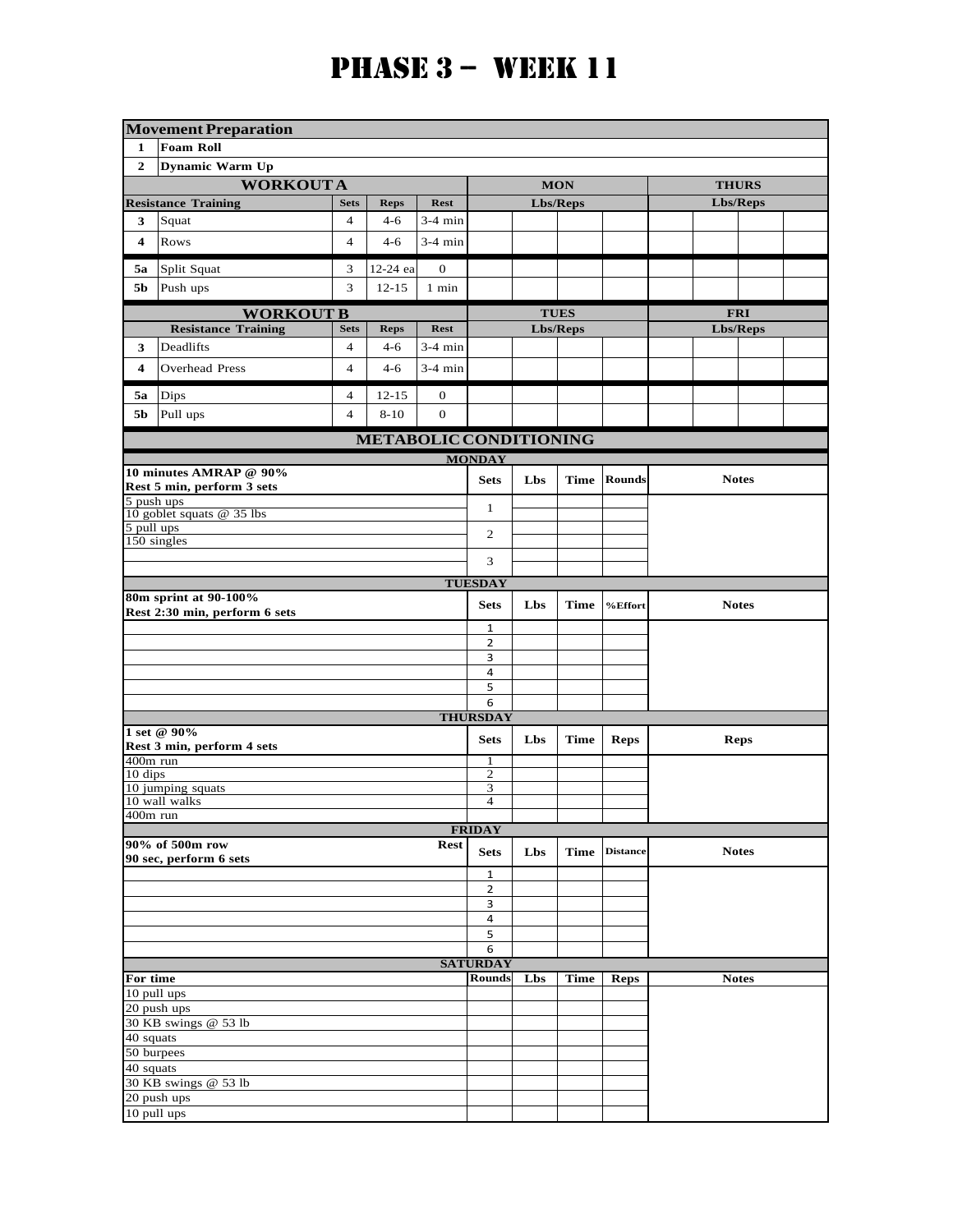|                               | <b>Movement Preparation</b>                           |                                  |                |              |                                |              |             |                 |              |  |  |  |  |
|-------------------------------|-------------------------------------------------------|----------------------------------|----------------|--------------|--------------------------------|--------------|-------------|-----------------|--------------|--|--|--|--|
| 1                             | <b>Foam Roll</b>                                      |                                  |                |              |                                |              |             |                 |              |  |  |  |  |
| $\mathbf{2}$                  | <b>Dynamic Warm Up</b>                                |                                  |                |              |                                |              |             |                 |              |  |  |  |  |
|                               | <b>WORKOUTA</b>                                       |                                  |                |              |                                |              | <b>MON</b>  |                 | <b>THURS</b> |  |  |  |  |
|                               | <b>Resistance Training</b>                            | <b>Sets</b>                      | <b>Reps</b>    | <b>Rest</b>  |                                |              | Lbs/Reps    |                 | Lbs/Reps     |  |  |  |  |
| 3                             | Squat                                                 | $\overline{4}$                   | $4 - 6$        | $3-4$ min    |                                |              |             |                 |              |  |  |  |  |
| 4                             | Rows                                                  | $\overline{4}$                   | $4 - 6$        | $3-4$ min    |                                |              |             |                 |              |  |  |  |  |
| 5a                            | Split Squat                                           | 3                                | 12-24 ea       | 0            |                                |              |             |                 |              |  |  |  |  |
| 5b                            | Push ups                                              | 3                                | $12 - 15$      | $1$ min      |                                |              |             |                 |              |  |  |  |  |
|                               | <b>WORKOUT B</b><br><b>Resistance Training</b>        |                                  |                |              |                                |              | <b>TUES</b> |                 | <b>FRI</b>   |  |  |  |  |
|                               | Deadlifts                                             | <b>Sets</b><br>$\overline{4}$    | <b>Reps</b>    | <b>Rest</b>  |                                |              | Lbs/Reps    |                 | Lbs/Reps     |  |  |  |  |
| 3                             |                                                       |                                  | $4-6$          | $3-4$ min    |                                |              |             |                 |              |  |  |  |  |
| 4                             | <b>Overhead Press</b>                                 | $\overline{4}$                   | $4 - 6$        | $3-4$ min    |                                |              |             |                 |              |  |  |  |  |
| 5а                            | Dips                                                  | $\overline{4}$                   | $12 - 15$      | $\mathbf{0}$ |                                |              |             |                 |              |  |  |  |  |
| 5b                            | Pull ups                                              | $\overline{4}$                   | $8 - 10$       | $\theta$     |                                |              |             |                 |              |  |  |  |  |
| <b>METABOLIC CONDITIONING</b> |                                                       |                                  |                |              |                                |              |             |                 |              |  |  |  |  |
|                               | 10 minutes AMRAP @ 90%                                |                                  |                |              | <b>MONDAY</b>                  |              |             |                 |              |  |  |  |  |
|                               | Rest 5 min, perform 3 sets                            | <b>Sets</b>                      | Lbs            | <b>Time</b>  | <b>Rounds</b>                  | <b>Notes</b> |             |                 |              |  |  |  |  |
| 5 push ups                    | 10 goblet squats $@$ 35 lbs                           |                                  | $\mathbf{1}$   |              |                                |              |             |                 |              |  |  |  |  |
| 5 pull ups<br>$150$ singles   |                                                       |                                  | 2              |              |                                |              |             |                 |              |  |  |  |  |
|                               |                                                       |                                  |                |              |                                |              |             |                 |              |  |  |  |  |
|                               |                                                       |                                  | <b>TUESDAY</b> |              |                                |              |             |                 |              |  |  |  |  |
|                               | 80m sprint at 90-100%                                 |                                  |                |              |                                |              |             |                 |              |  |  |  |  |
|                               | Rest 2:30 min, perform 6 sets                         |                                  |                |              | <b>Sets</b>                    | Lbs          | <b>Time</b> | %Effort         | <b>Notes</b> |  |  |  |  |
|                               |                                                       |                                  |                |              | $\mathbf{1}$<br>$\overline{2}$ |              |             |                 |              |  |  |  |  |
|                               |                                                       |                                  |                |              | 3                              |              |             |                 |              |  |  |  |  |
|                               |                                                       |                                  |                |              | $\overline{4}$                 |              |             |                 |              |  |  |  |  |
|                               |                                                       |                                  |                |              | 5                              |              |             |                 |              |  |  |  |  |
|                               |                                                       |                                  |                |              | 6<br><b>THURSDAY</b>           |              |             |                 |              |  |  |  |  |
|                               | 1 set @ 90%                                           |                                  |                |              |                                |              |             |                 |              |  |  |  |  |
|                               | Rest 3 min, perform 4 sets                            |                                  |                |              | <b>Sets</b>                    | Lbs          | <b>Time</b> | <b>Reps</b>     | <b>Reps</b>  |  |  |  |  |
|                               | 400m run<br>10 dips<br>10 jumping squats              |                                  |                |              | 1                              |              |             |                 |              |  |  |  |  |
|                               |                                                       |                                  |                |              | $\mathbf{2}$<br>$\overline{3}$ |              |             |                 |              |  |  |  |  |
|                               | $\frac{10 \text{ wall walks}}{10 \text{ wall walks}}$ |                                  |                |              | $\overline{4}$                 |              |             |                 |              |  |  |  |  |
| 400m run                      |                                                       |                                  |                |              |                                |              |             |                 |              |  |  |  |  |
|                               | 90% of 500m row                                       |                                  |                | <b>Rest</b>  | <b>FRIDAY</b>                  |              |             |                 |              |  |  |  |  |
|                               | 90 sec, perform 6 sets                                |                                  |                |              | <b>Sets</b>                    | Lbs          | <b>Time</b> | <b>Distance</b> | <b>Notes</b> |  |  |  |  |
|                               |                                                       |                                  |                |              | $\mathbf{1}$                   |              |             |                 |              |  |  |  |  |
|                               |                                                       |                                  |                |              | $\mathbf 2$<br>3               |              |             |                 |              |  |  |  |  |
|                               |                                                       |                                  |                |              | 4                              |              |             |                 |              |  |  |  |  |
|                               |                                                       |                                  | 5              |              |                                |              |             |                 |              |  |  |  |  |
|                               |                                                       |                                  |                |              | 6                              |              |             |                 |              |  |  |  |  |
| For time                      |                                                       | <b>SATURDAY</b><br><b>Rounds</b> | Lbs            | <b>Time</b>  |                                | <b>Notes</b> |             |                 |              |  |  |  |  |
| 10 pull ups                   |                                                       |                                  |                |              |                                |              |             | <b>Reps</b>     |              |  |  |  |  |
|                               | 20 push ups                                           |                                  |                |              |                                |              |             |                 |              |  |  |  |  |
|                               | 30 KB swings @ 53 lb                                  |                                  |                |              |                                |              |             |                 |              |  |  |  |  |
| 40 squats                     |                                                       |                                  |                |              |                                |              |             |                 |              |  |  |  |  |
| 50 burpees<br>40 squats       |                                                       |                                  |                |              |                                |              |             |                 |              |  |  |  |  |
|                               | 30 KB swings @ 53 lb                                  |                                  |                |              |                                |              |             |                 |              |  |  |  |  |
|                               | 20 push ups                                           |                                  |                |              |                                |              |             |                 |              |  |  |  |  |
| 10 pull ups                   |                                                       |                                  |                |              |                                |              |             |                 |              |  |  |  |  |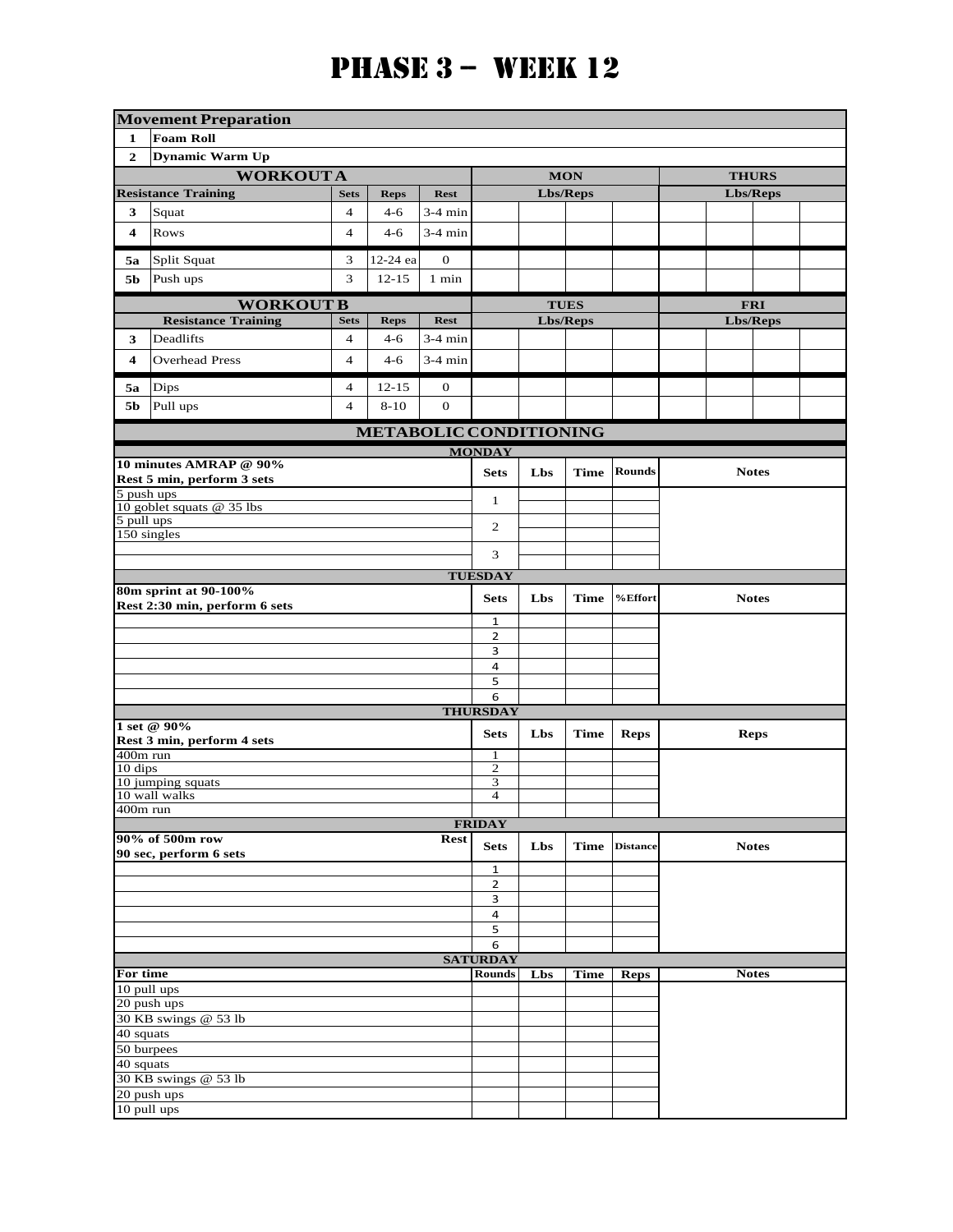|                        | <b>Movement Preparation</b>                                                   |                         |                               |                 |                     |          |                 |                    |              |              |              |  |
|------------------------|-------------------------------------------------------------------------------|-------------------------|-------------------------------|-----------------|---------------------|----------|-----------------|--------------------|--------------|--------------|--------------|--|
| 1                      | <b>Foam Roll</b>                                                              |                         |                               |                 |                     |          |                 |                    |              |              |              |  |
| $\mathbf{2}$           | <b>Dynamic Warm Up</b>                                                        |                         |                               |                 |                     |          |                 |                    |              |              |              |  |
|                        | <b>WORKOUT A</b>                                                              |                         |                               |                 |                     |          | <b>MON</b>      |                    | <b>THURS</b> |              |              |  |
|                        | <b>Resistance Training</b>                                                    | <b>Sets</b>             | <b>Reps</b>                   | <b>Rest</b>     |                     | Lbs/Time |                 |                    |              | Lbs/Time     |              |  |
| 3                      | Squat                                                                         | $\overline{\mathbf{4}}$ | $4 - 6$                       | $3-4$ min       |                     |          |                 |                    |              |              |              |  |
| 4                      | <b>Rows</b>                                                                   | $\overline{4}$          | $4-6$                         | $3-4$ min       |                     |          |                 |                    |              |              |              |  |
| 5                      | Split Squat                                                                   | $\overline{4}$          | $6 - 8$                       | $3-4$ min       |                     |          |                 |                    |              |              |              |  |
| 6a                     | $Ys+Ts$                                                                       | $\overline{4}$          | 30-50 sec                     | 0               |                     |          |                 |                    |              |              |              |  |
| 6b                     | Step ups (alternate legs)                                                     | $\overline{4}$          | 10-12 ea                      | $\mathbf{O}$    |                     |          |                 |                    |              |              |              |  |
| 6с                     | <b>FLR</b>                                                                    | 4                       | 60-90 sec                     | 1 min           |                     |          |                 |                    |              |              |              |  |
|                        | <b>WORKOUT B</b>                                                              |                         |                               |                 | <b>TUES</b>         |          |                 |                    | <b>FRI</b>   |              |              |  |
|                        | <b>Resistance Training</b>                                                    | <b>Sets</b>             | <b>Reps</b>                   | <b>Rest</b>     |                     | Lbs/Time |                 |                    |              | Lbs/Time     |              |  |
| 3                      | Deadlifts                                                                     | $\overline{4}$          | $4-6$                         | $3-4$ min       |                     |          |                 |                    |              |              |              |  |
| 4                      | <b>Overhead Press</b>                                                         | $\overline{4}$          | 4-6                           | $3-4$ min       |                     |          |                 |                    |              |              |              |  |
| 5                      | Goodmorning                                                                   | $3-4$ min               |                               |                 |                     |          |                 |                    |              |              |              |  |
| бa                     | Kettlebell Swing                                                              | $\overline{4}$          | 30-60 sec                     | $\theta$        |                     |          |                 |                    |              |              |              |  |
| 6b                     | Dips                                                                          | $\overline{4}$          | $12 - 15$                     | 1 min           |                     |          |                 |                    |              |              |              |  |
|                        |                                                                               |                         | <b>METABOLIC CONDITIONING</b> |                 |                     |          |                 |                    |              |              |              |  |
|                        |                                                                               |                         |                               | <b>MONDAY</b>   |                     |          |                 |                    |              |              |              |  |
|                        | 10 minutes AMRAP @ 90%                                                        |                         |                               |                 | <b>Sets</b>         | Lbs      |                 | <b>Time</b> Rounds |              | <b>Notes</b> |              |  |
|                        | Rest 5 min, perform 3 sets<br>10 DB thruster @ 30lb per arm                   |                         |                               |                 | 1                   |          |                 |                    |              |              |              |  |
|                        | 50m farmer carry 35lb and 53lb in each hand                                   |                         |                               |                 | $\sqrt{2}$          |          |                 |                    |              |              |              |  |
|                        | 10 box jump step downs                                                        |                         |                               |                 | $\overline{3}$      |          |                 |                    |              |              |              |  |
|                        |                                                                               |                         |                               |                 |                     |          |                 |                    |              |              |              |  |
|                        | 1 minute each @ 90%                                                           |                         |                               | <b>TUESDAY</b>  |                     |          |                 |                    |              |              |              |  |
|                        | Rest 3 min, perform 4 sets                                                    |                         |                               |                 | <b>Sets</b>         | Lbs      | $\mathbf{Time}$ | <b>Reps/Dist</b>   |              |              | <b>Notes</b> |  |
|                        | 1 min of Russian KB swings @ 35-53lbs                                         |                         |                               |                 | 1                   |          |                 |                    |              |              |              |  |
| 1 min row              | 1 min of mountain climbers                                                    |                         |                               |                 | $\overline{2}$<br>3 |          |                 |                    |              |              |              |  |
|                        |                                                                               |                         |                               |                 | 4                   |          |                 |                    |              |              |              |  |
|                        |                                                                               |                         |                               | <b>THURSDAY</b> |                     |          |                 |                    |              |              |              |  |
|                        | 1 minute @ 90% Sprint balance of the minute<br>Rest 3 minutes, perform 5 sets |                         |                               |                 | <b>Sets</b>         | Lbs      | $\mathbf{Time}$ | <b>Reps/Dist</b>   |              |              | <b>Notes</b> |  |
| $\frac{1}{5}$ pull ups |                                                                               |                         |                               |                 | $\mathbf{1}$        |          |                 |                    |              |              |              |  |
|                        | 10 push press @ 95lbs                                                         |                         |                               |                 | $\mathbf{2}$        |          |                 |                    |              |              |              |  |
|                        | Sprint for balance of the minute                                              |                         |                               |                 | 3<br>$\overline{4}$ |          |                 |                    |              |              |              |  |
|                        |                                                                               |                         |                               |                 | 5                   |          |                 |                    |              |              |              |  |
|                        |                                                                               |                         |                               | <b>FRIDAY</b>   |                     |          |                 |                    |              |              |              |  |
|                        | 10 min AMRAP @ 90%                                                            |                         |                               |                 | <b>Sets</b>         | Lbs      |                 | <b>Time Rounds</b> |              | <b>Notes</b> |              |  |
|                        | Rest 5 minutes, perform 3 sets<br>10 medicine ball hip toss each side @ 20lbs |                         |                               |                 |                     |          |                 |                    |              |              |              |  |
|                        | 15 push ups                                                                   |                         | 1                             |                 |                     |          |                 |                    |              |              |              |  |
|                        | 20 walking lunges                                                             |                         | 2                             |                 |                     |          |                 |                    |              |              |              |  |
|                        | 50m farmer carry (53lbs in on hand/switch hands half way)                     |                         |                               |                 |                     |          |                 |                    |              |              |              |  |
| 200m run               |                                                                               | 3                       |                               |                 |                     |          |                 |                    |              |              |              |  |
|                        |                                                                               |                         |                               | <b>SATURDAY</b> |                     |          |                 |                    |              |              |              |  |
|                        | 3 rounds for time                                                             |                         |                               |                 | Round               | Lbs      |                 | <b>Time</b> Reps   |              | <b>Notes</b> |              |  |
|                        | 10 DB thrusters @ 25lb<br>100m farmer carry @ 35lb per hand                   |                         |                               |                 | 1<br>$\overline{2}$ |          |                 |                    |              |              |              |  |
|                        | 10 burpee box jumps                                                           |                         |                               |                 | 3                   |          |                 |                    |              |              |              |  |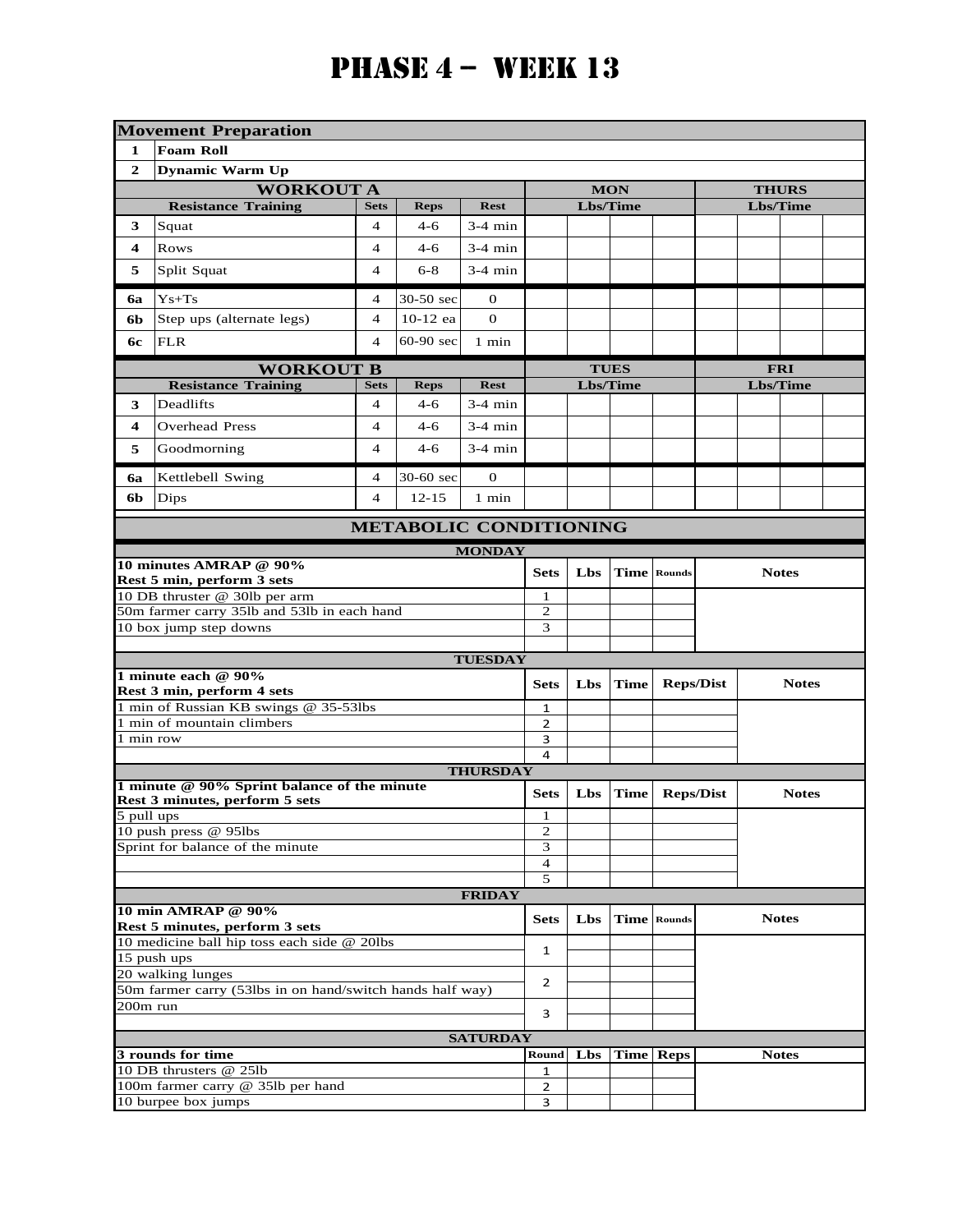|                | <b>Movement Preparation</b>                                 |                         |                               |                 |                                           |            |              |                    |                  |              |              |  |
|----------------|-------------------------------------------------------------|-------------------------|-------------------------------|-----------------|-------------------------------------------|------------|--------------|--------------------|------------------|--------------|--------------|--|
| 1              | <b>Foam Roll</b>                                            |                         |                               |                 |                                           |            |              |                    |                  |              |              |  |
| $\overline{2}$ | <b>Dynamic Warm Up</b>                                      |                         |                               |                 |                                           |            |              |                    |                  |              |              |  |
|                | <b>WORKOUT A</b>                                            |                         |                               |                 |                                           |            | <b>MON</b>   |                    | <b>THURS</b>     |              |              |  |
|                | <b>Resistance Training</b>                                  | <b>Sets</b>             | <b>Reps</b>                   | <b>Rest</b>     |                                           |            | Lbs/Time     |                    |                  | Lbs/Time     |              |  |
| 3              | Squat                                                       | 4                       | $4 - 6$                       | 3-4 min         |                                           |            |              |                    |                  |              |              |  |
| 4              | <b>Rows</b>                                                 | 4                       | $4-6$                         | $3-4$ min       |                                           |            |              |                    |                  |              |              |  |
| 5              | Split Squat                                                 | 4                       | $6 - 8$                       | $3-4$ min       |                                           |            |              |                    |                  |              |              |  |
|                |                                                             |                         |                               |                 |                                           |            |              |                    |                  |              |              |  |
| <b>6a</b>      | $Ys+Ts$                                                     | 4                       | 30-50 sec                     | $\mathbf{0}$    |                                           |            |              |                    |                  |              |              |  |
| 6b             | Step ups (alternate legs)                                   | $\overline{\mathbf{4}}$ | 10-12 ea                      | $\Omega$        |                                           |            |              |                    |                  |              |              |  |
| 6с             | <b>FLR</b>                                                  | 4                       | $60-90$ sec                   | 1 min           |                                           |            |              |                    |                  |              |              |  |
|                | <b>WORKOUT B</b>                                            |                         |                               |                 | <b>TUES</b>                               |            |              | <b>FRI</b>         |                  |              |              |  |
|                | <b>Resistance Training</b>                                  | <b>Rest</b>             |                               |                 | Lbs/Time                                  |            |              | Lbs/Time           |                  |              |              |  |
| 3              | Deadlifts                                                   | 4                       | $4-6$                         | 3-4 min         |                                           |            |              |                    |                  |              |              |  |
| 4              | <b>Overhead Press</b>                                       | 4                       | $4-6$                         | 3-4 min         |                                           |            |              |                    |                  |              |              |  |
|                |                                                             | 4                       |                               |                 |                                           |            |              |                    |                  |              |              |  |
| 5              | Goodmorning                                                 |                         | $4 - 6$                       | $3-4$ min       |                                           |            |              |                    |                  |              |              |  |
| 6a             | Kettlebell Swing                                            | 4                       | 30-60 sec                     | $\mathbf{0}$    |                                           |            |              |                    |                  |              |              |  |
| 6b             | Dips                                                        | $\overline{\mathbf{4}}$ | $12 - 15$                     | 1 min           |                                           |            |              |                    |                  |              |              |  |
|                |                                                             |                         | <b>METABOLIC CONDITIONING</b> |                 |                                           |            |              |                    |                  |              |              |  |
|                |                                                             |                         |                               | <b>MONDAY</b>   |                                           |            |              |                    |                  |              |              |  |
|                | 10 minutes AMRAP @ 90%                                      |                         |                               |                 | <b>Sets</b>                               | Lbs        |              | <b>Time</b> Rounds |                  |              | <b>Notes</b> |  |
|                | Rest 5 min, perform 3 sets<br>10 DB thruster @ 30lb per arm |                         |                               |                 | 1                                         |            |              |                    |                  |              |              |  |
|                | 50m farmer carry 35lb and 53lb in each hand                 |                         |                               |                 | 2                                         |            |              |                    |                  |              |              |  |
|                | 10 box jump step downs                                      |                         |                               |                 | $\overline{3}$                            |            |              |                    |                  |              |              |  |
|                |                                                             |                         |                               |                 |                                           |            |              |                    |                  |              |              |  |
|                | 1 minute each @ 90%                                         |                         |                               | <b>TUESDAY</b>  |                                           |            |              |                    |                  |              |              |  |
|                | Rest 3 min, perform 4 sets                                  |                         |                               |                 | <b>Sets</b>                               | Lbs        | <b>Time</b>  |                    | <b>Reps/Dist</b> |              | <b>Notes</b> |  |
|                | 1 min of Russian KB swings @ 35-53lbs                       |                         |                               |                 | $\mathbf{1}$                              |            |              |                    |                  |              |              |  |
|                | 1 min of mountain climbers                                  |                         |                               |                 | $\overline{2}$                            |            |              |                    |                  |              |              |  |
| 1 min row      |                                                             |                         |                               |                 | 3<br>4                                    |            |              |                    |                  |              |              |  |
|                |                                                             |                         |                               | <b>THURSDAY</b> |                                           |            |              |                    |                  |              |              |  |
|                | 1 minute @ 90% Sprint balance of the minute                 |                         |                               |                 | <b>Sets</b>                               | Lbs        | <b>Time</b>  |                    |                  |              | <b>Notes</b> |  |
|                | Rest 3 minutes, perform 5 sets                              |                         |                               |                 |                                           |            |              | <b>Reps/Dist</b>   |                  |              |              |  |
| 5 pull ups     | 10 push press @ 95lbs                                       |                         |                               |                 | 1<br>$\mathbf{2}$                         |            |              |                    |                  |              |              |  |
|                | Sprint for balance of the minute                            |                         |                               |                 | 3                                         |            |              |                    |                  |              |              |  |
|                |                                                             |                         |                               |                 | $\overline{4}$                            |            |              |                    |                  |              |              |  |
|                |                                                             |                         |                               |                 | 5                                         |            |              |                    |                  |              |              |  |
|                | 10 min AMRAP @ 90%                                          |                         |                               | <b>FRIDAY</b>   |                                           |            |              |                    |                  |              |              |  |
|                | Rest 5 minutes, perform 3 sets                              |                         |                               |                 | <b>Sets</b>                               | <b>Lbs</b> |              | <b>Time</b> Rounds |                  | <b>Notes</b> |              |  |
|                | 10 medicine ball hip toss each side @ 20lbs                 |                         |                               |                 |                                           |            |              |                    |                  |              |              |  |
|                | 15 push ups                                                 |                         | $\mathbf{1}$                  |                 |                                           |            |              |                    |                  |              |              |  |
|                | 20 walking lunges                                           |                         | $\overline{2}$                |                 |                                           |            |              |                    |                  |              |              |  |
|                | 50m farmer carry (53lbs in on hand/switch hands half way)   |                         |                               |                 |                                           |            |              |                    |                  |              |              |  |
| 200m run       |                                                             | 3                       |                               |                 |                                           |            |              |                    |                  |              |              |  |
|                |                                                             |                         |                               | <b>SATURDAY</b> |                                           |            |              |                    |                  |              |              |  |
|                | 3 rounds for time                                           | Round                   |                               |                 | Lbs   Time   Reps                         |            | <b>Notes</b> |                    |                  |              |              |  |
|                | 10 DB thrusters @ 25lb                                      |                         |                               |                 | 1                                         |            |              |                    |                  |              |              |  |
|                | 100m farmer carry @ 35lb per hand<br>10 burpee box jumps    |                         |                               |                 | $\overline{2}$<br>$\overline{\mathbf{3}}$ |            |              |                    |                  |              |              |  |
|                |                                                             |                         |                               |                 |                                           |            |              |                    |                  |              |              |  |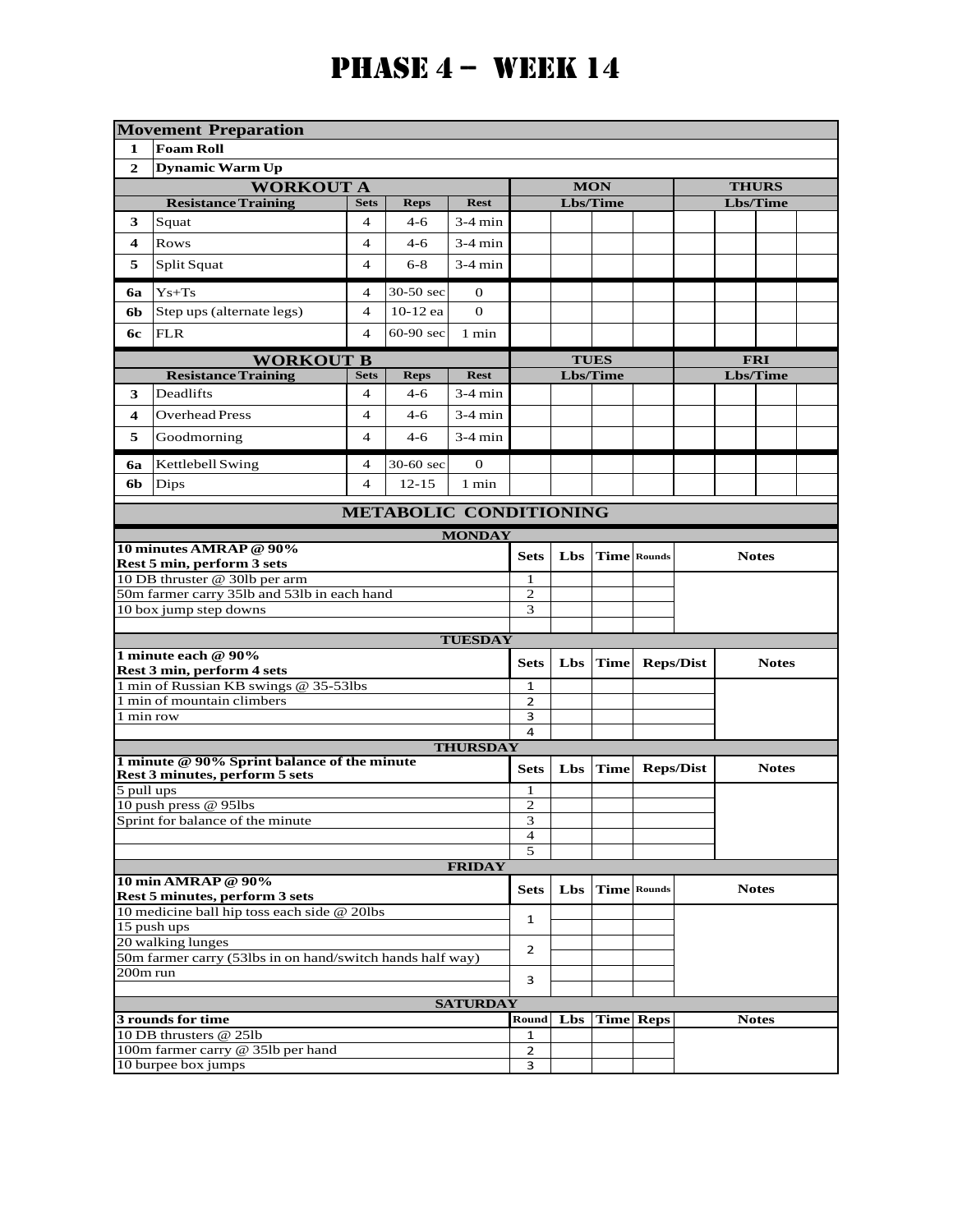|                | <b>Movement Preparation</b>                                 |                               |                |                 |                     |            |                 |                    |                  |              |              |  |  |
|----------------|-------------------------------------------------------------|-------------------------------|----------------|-----------------|---------------------|------------|-----------------|--------------------|------------------|--------------|--------------|--|--|
| 1              | <b>Foam Roll</b>                                            |                               |                |                 |                     |            |                 |                    |                  |              |              |  |  |
| $\overline{2}$ | <b>Dynamic Warm Up</b>                                      |                               |                |                 |                     |            |                 |                    |                  |              |              |  |  |
|                | <b>WORKOUT A</b>                                            |                               |                |                 | <b>MON</b>          |            |                 | <b>THURS</b>       |                  |              |              |  |  |
|                | <b>Resistance Training</b>                                  | <b>Sets</b>                   | <b>Reps</b>    | <b>Rest</b>     |                     |            | <b>Lbs/Time</b> |                    | <b>Lbs/Time</b>  |              |              |  |  |
| 3              | Squat                                                       | 4                             | $4 - 6$        | $3-4$ min       |                     |            |                 |                    |                  |              |              |  |  |
| 4              | <b>Rows</b>                                                 | 4                             | $4-6$          | $3-4$ min       |                     |            |                 |                    |                  |              |              |  |  |
|                |                                                             |                               |                |                 |                     |            |                 |                    |                  |              |              |  |  |
| 5              | Split Squat                                                 | 4                             | $6 - 8$        | $3-4$ min       |                     |            |                 |                    |                  |              |              |  |  |
| <b>6a</b>      | $Ys+Ts$                                                     | 4                             | 30-50 sec      | $\mathbf{0}$    |                     |            |                 |                    |                  |              |              |  |  |
| 6b             | Step ups (alternate legs)                                   | $\overline{\mathbf{4}}$       | 10-12 ea       | $\theta$        |                     |            |                 |                    |                  |              |              |  |  |
| 6с             | <b>FLR</b>                                                  | 4                             | $60-90$ sec    | 1 min           |                     |            |                 |                    |                  |              |              |  |  |
|                | <b>WORKOUT B</b>                                            |                               |                |                 | <b>TUES</b>         |            |                 | <b>FRI</b>         |                  |              |              |  |  |
|                | <b>Resistance Training</b>                                  | <b>Rest</b>                   |                |                 | Lbs/Time            |            |                 | Lbs/Time           |                  |              |              |  |  |
| 3              | Deadlifts                                                   | 4                             | $4-6$          | 3-4 min         |                     |            |                 |                    |                  |              |              |  |  |
| 4              | <b>Overhead Press</b>                                       | 4                             | $4-6$          | 3-4 min         |                     |            |                 |                    |                  |              |              |  |  |
| 5              | Goodmorning                                                 | 4                             | $4-6$          | $3-4$ min       |                     |            |                 |                    |                  |              |              |  |  |
|                |                                                             |                               |                |                 |                     |            |                 |                    |                  |              |              |  |  |
| 6a             | Kettlebell Swing                                            | 4                             | 30-60 sec      | $\mathbf{0}$    |                     |            |                 |                    |                  |              |              |  |  |
| 6b             | Dips                                                        | $\overline{\mathbf{4}}$       | $12 - 15$      | 1 min           |                     |            |                 |                    |                  |              |              |  |  |
|                |                                                             | <b>METABOLIC CONDITIONING</b> |                |                 |                     |            |                 |                    |                  |              |              |  |  |
|                |                                                             |                               |                | <b>MONDAY</b>   |                     |            |                 |                    |                  |              |              |  |  |
|                | 10 minutes AMRAP @ 90%<br>Rest 5 min, perform 3 sets        |                               |                |                 | <b>Sets</b>         | Lbs        |                 | <b>Time Rounds</b> |                  | <b>Notes</b> |              |  |  |
|                | 10 DB thruster @ 30lb per arm                               |                               |                |                 | 1                   |            |                 |                    |                  |              |              |  |  |
|                | 50m farmer carry 351b and 531b in each hand                 |                               |                |                 | 2                   |            |                 |                    |                  |              |              |  |  |
|                | 10 box jump step downs                                      |                               |                |                 | $\overline{3}$      |            |                 |                    |                  |              |              |  |  |
|                |                                                             |                               |                |                 |                     |            |                 |                    |                  |              |              |  |  |
|                | 1 minute each @ 90%                                         |                               |                | <b>TUESDAY</b>  |                     |            |                 |                    |                  |              |              |  |  |
|                | Rest 3 min, perform 4 sets                                  |                               |                |                 | <b>Sets</b>         | Lbs        | <b>Time</b>     |                    | <b>Reps/Dist</b> |              | <b>Notes</b> |  |  |
|                | 1 min of Russian KB swings @ 35-53lbs                       |                               |                |                 | $\mathbf{1}$        |            |                 |                    |                  |              |              |  |  |
|                | 1 min of mountain climbers                                  |                               |                |                 | $\overline{2}$      |            |                 |                    |                  |              |              |  |  |
| 1 min row      |                                                             |                               |                |                 | 3                   |            |                 |                    |                  |              |              |  |  |
|                |                                                             |                               |                |                 | 4                   |            |                 |                    |                  |              |              |  |  |
|                | 1 minute @ 90% Sprint balance of the minute                 |                               |                | <b>THURSDAY</b> |                     |            |                 |                    |                  |              |              |  |  |
|                | Rest 3 minutes, perform 5 sets                              |                               |                |                 | <b>Sets</b>         | Lbs        | <b>Time</b>     |                    | <b>Reps/Dist</b> |              | <b>Notes</b> |  |  |
| 5 pull ups     |                                                             |                               |                |                 | 1                   |            |                 |                    |                  |              |              |  |  |
|                | 10 push press @ 95lbs                                       |                               |                |                 | $\overline{c}$      |            |                 |                    |                  |              |              |  |  |
|                | Sprint for balance of the minute                            |                               |                |                 | 3<br>$\overline{4}$ |            |                 |                    |                  |              |              |  |  |
|                |                                                             |                               |                |                 | 5                   |            |                 |                    |                  |              |              |  |  |
|                |                                                             |                               |                | <b>FRIDAY</b>   |                     |            |                 |                    |                  |              |              |  |  |
|                | 10 min AMRAP @ 90%                                          |                               |                |                 | <b>Sets</b>         | <b>Lbs</b> |                 | <b>Time</b> Rounds |                  | <b>Notes</b> |              |  |  |
|                | Rest 5 minutes, perform 3 sets                              |                               |                |                 |                     |            |                 |                    |                  |              |              |  |  |
|                | 10 medicine ball hip toss each side @ 20lbs<br>15 push ups  |                               | 1              |                 |                     |            |                 |                    |                  |              |              |  |  |
|                | 20 walking lunges                                           |                               |                |                 |                     |            |                 |                    |                  |              |              |  |  |
|                | 50m farmer carry (53lbs in on hand/switch hands half way)   |                               | $\overline{2}$ |                 |                     |            |                 |                    |                  |              |              |  |  |
| 200m run       |                                                             |                               |                |                 |                     |            |                 |                    |                  |              |              |  |  |
|                |                                                             | 3                             |                |                 |                     |            |                 |                    |                  |              |              |  |  |
|                |                                                             |                               |                | <b>SATURDAY</b> |                     |            |                 |                    |                  |              |              |  |  |
|                | 3 rounds for time                                           | Round                         |                |                 | Lbs   Time   Reps   |            | <b>Notes</b>    |                    |                  |              |              |  |  |
|                | 10 DB thrusters @ 25lb<br>100m farmer carry @ 35lb per hand |                               |                |                 | 1<br>$\overline{2}$ |            |                 |                    |                  |              |              |  |  |
|                | 10 burpee box jumps                                         |                               |                |                 | 3                   |            |                 |                    |                  |              |              |  |  |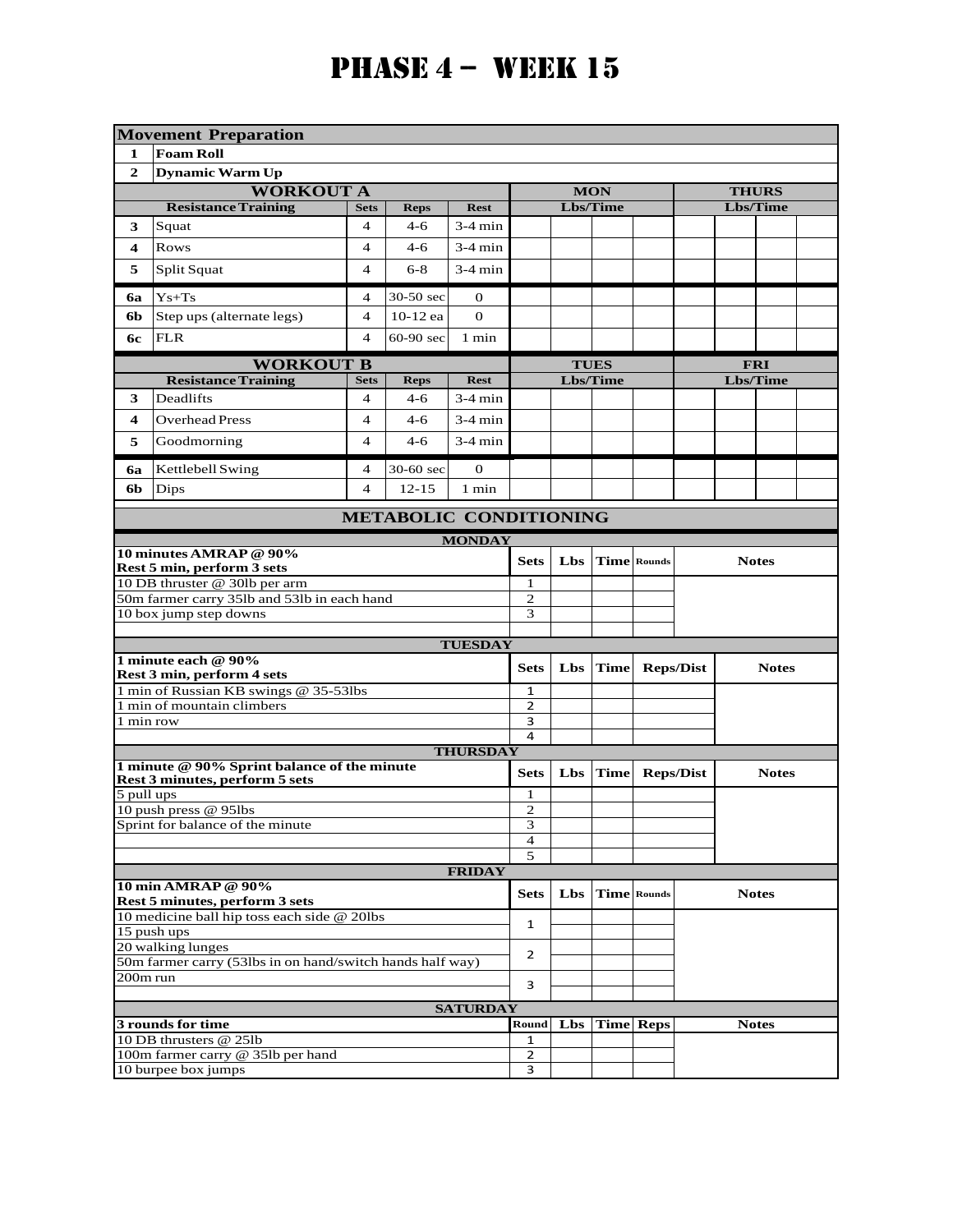|                         | <b>Movement Preparation</b>                                                  |                         |                               |                  |                     |              |             |                    |                  |              |              |  |
|-------------------------|------------------------------------------------------------------------------|-------------------------|-------------------------------|------------------|---------------------|--------------|-------------|--------------------|------------------|--------------|--------------|--|
| 1                       | <b>Foam Roll</b>                                                             |                         |                               |                  |                     |              |             |                    |                  |              |              |  |
| $\overline{2}$          | <b>Dynamic Warm Up</b>                                                       |                         |                               |                  |                     |              |             |                    |                  |              |              |  |
|                         | <b>WORKOUT A</b>                                                             |                         |                               |                  |                     |              | <b>MON</b>  |                    |                  | <b>THURS</b> |              |  |
|                         | <b>Resistance Training</b>                                                   | <b>Sets</b>             | <b>Reps</b>                   | <b>Rest</b>      |                     |              | Lbs/Time    |                    |                  | Lbs/Time     |              |  |
| 3                       | Squat                                                                        | 4                       | 4-6                           | 3-4 min          |                     |              |             |                    |                  |              |              |  |
| 4                       | <b>Rows</b>                                                                  | 4                       | 4-6                           | $3-4$ min        |                     |              |             |                    |                  |              |              |  |
| 5                       | Split Squat                                                                  | $\overline{4}$          | $6 - 8$                       | $3-4$ min        |                     |              |             |                    |                  |              |              |  |
|                         |                                                                              |                         |                               |                  |                     |              |             |                    |                  |              |              |  |
| бa                      | $Ys+Ts$                                                                      | 4                       | 30-50 sec                     | 0                |                     |              |             |                    |                  |              |              |  |
| <b>6b</b>               | Step ups (alternate legs)                                                    | $\overline{\mathbf{4}}$ | 10-12 ea                      | $\theta$         |                     |              |             |                    |                  |              |              |  |
| 6с                      | <b>FLR</b>                                                                   | 4                       | $60-90$ sec                   | 1 min            |                     |              |             |                    |                  |              |              |  |
|                         | <b>WORKOUT B</b>                                                             |                         |                               |                  | <b>TUES</b>         |              |             | <b>FRI</b>         |                  |              |              |  |
|                         | <b>Resistance Training</b>                                                   | <b>Sets</b>             | <b>Reps</b>                   | <b>Rest</b>      |                     |              | Lbs/Time    |                    |                  | Lbs/Time     |              |  |
| 3                       | Deadlifts                                                                    | 4                       | $4-6$                         | 3-4 min          |                     |              |             |                    |                  |              |              |  |
| 4                       | <b>Overhead Press</b>                                                        | 4                       | 4-6                           | $3-4$ min        |                     |              |             |                    |                  |              |              |  |
| 5                       | Goodmorning                                                                  | 4                       | 4-6                           | $3-4$ min        |                     |              |             |                    |                  |              |              |  |
|                         |                                                                              |                         |                               |                  |                     |              |             |                    |                  |              |              |  |
| бa                      | Kettlebell Swing                                                             | 4                       | 30-60 sec                     | $\mathbf{0}$     |                     |              |             |                    |                  |              |              |  |
| 6b                      | Dips                                                                         | 4                       | $12 - 15$                     | $1$ min          |                     |              |             |                    |                  |              |              |  |
|                         |                                                                              |                         | <b>METABOLIC CONDITIONING</b> |                  |                     |              |             |                    |                  |              |              |  |
|                         |                                                                              |                         |                               | <b>MONDAY</b>    |                     |              |             |                    |                  |              |              |  |
|                         | 10 minutes AMRAP @ 90%                                                       |                         |                               |                  | <b>Sets</b>         | Lbs          |             | <b>Time</b> Rounds |                  | <b>Notes</b> |              |  |
|                         | Rest 5 min, perform 3 sets                                                   |                         |                               |                  |                     |              |             |                    |                  |              |              |  |
|                         | 10 DB thruster @ 30lb per arm<br>50m farmer carry 351b and 531b in each hand |                         |                               |                  | 1<br>$\overline{c}$ |              |             |                    |                  |              |              |  |
|                         | 10 box jump step downs                                                       |                         |                               |                  | 3                   |              |             |                    |                  |              |              |  |
|                         |                                                                              |                         |                               |                  |                     |              |             |                    |                  |              |              |  |
|                         |                                                                              |                         |                               | <b>TUESDAY</b>   |                     |              |             |                    |                  |              |              |  |
|                         | 1 minute each @ 90%<br>Rest 3 min, perform 4 sets                            |                         |                               |                  | <b>Sets</b>         | Lbs          | <b>Time</b> |                    | <b>Reps/Dist</b> |              | <b>Notes</b> |  |
|                         | 1 min of Russian KB swings @ 35-53lbs                                        |                         |                               |                  | $\mathbf{1}$        |              |             |                    |                  |              |              |  |
|                         | 1 min of mountain climbers                                                   |                         |                               |                  | 2                   |              |             |                    |                  |              |              |  |
| 1 min row               |                                                                              |                         |                               |                  | 3                   |              |             |                    |                  |              |              |  |
|                         |                                                                              |                         |                               |                  | 4                   |              |             |                    |                  |              |              |  |
|                         | 1 minute @ 90% Sprint balance of the minute                                  |                         |                               | <b>THURSDAY</b>  |                     |              |             |                    |                  |              |              |  |
|                         | Rest 3 minutes, perform 5 sets                                               |                         |                               |                  | <b>Sets</b>         | Lbs          | <b>Time</b> |                    | <b>Reps/Dist</b> |              | <b>Notes</b> |  |
| $\overline{5}$ pull ups |                                                                              |                         |                               |                  | 1                   |              |             |                    |                  |              |              |  |
|                         | 10 push press @ 95lbs<br>Sprint for balance of the minute                    |                         |                               |                  | $\sqrt{2}$          |              |             |                    |                  |              |              |  |
|                         |                                                                              |                         |                               |                  | 3<br>$\overline{4}$ |              |             |                    |                  |              |              |  |
|                         |                                                                              |                         |                               |                  | 5                   |              |             |                    |                  |              |              |  |
|                         |                                                                              |                         |                               | <b>FRIDAY</b>    |                     |              |             |                    |                  |              |              |  |
|                         | 10 min AMRAP @ 90%<br>Rest 5 minutes, perform 3 sets                         |                         |                               |                  | <b>Sets</b>         | Lbs          |             | <b>Time</b> Rounds |                  | <b>Notes</b> |              |  |
|                         | 10 medicine ball hip toss each side @ 20lbs                                  |                         |                               |                  |                     |              |             |                    |                  |              |              |  |
|                         | 15 push ups                                                                  |                         | $\mathbf{1}$                  |                  |                     |              |             |                    |                  |              |              |  |
|                         | 20 walking lunges                                                            |                         | $\overline{2}$                |                  |                     |              |             |                    |                  |              |              |  |
|                         | 50m farmer carry (53lbs in on hand/switch hands half way)                    |                         |                               |                  |                     |              |             |                    |                  |              |              |  |
| 200m run                |                                                                              |                         |                               |                  | 3                   |              |             |                    |                  |              |              |  |
|                         |                                                                              |                         |                               |                  |                     |              |             |                    |                  |              |              |  |
|                         | 3 rounds for time                                                            | Lbs                     |                               | <b>Time Reps</b> |                     | <b>Notes</b> |             |                    |                  |              |              |  |
|                         | 10 DB thrusters @ 25lb                                                       |                         | 1                             |                  |                     |              |             |                    |                  |              |              |  |
|                         | 100m farmer carry @ 35lb per hand                                            |                         |                               |                  | $\overline{2}$      |              |             |                    |                  |              |              |  |
|                         | 10 burpee box jumps                                                          |                         |                               |                  | 3                   |              |             |                    |                  |              |              |  |